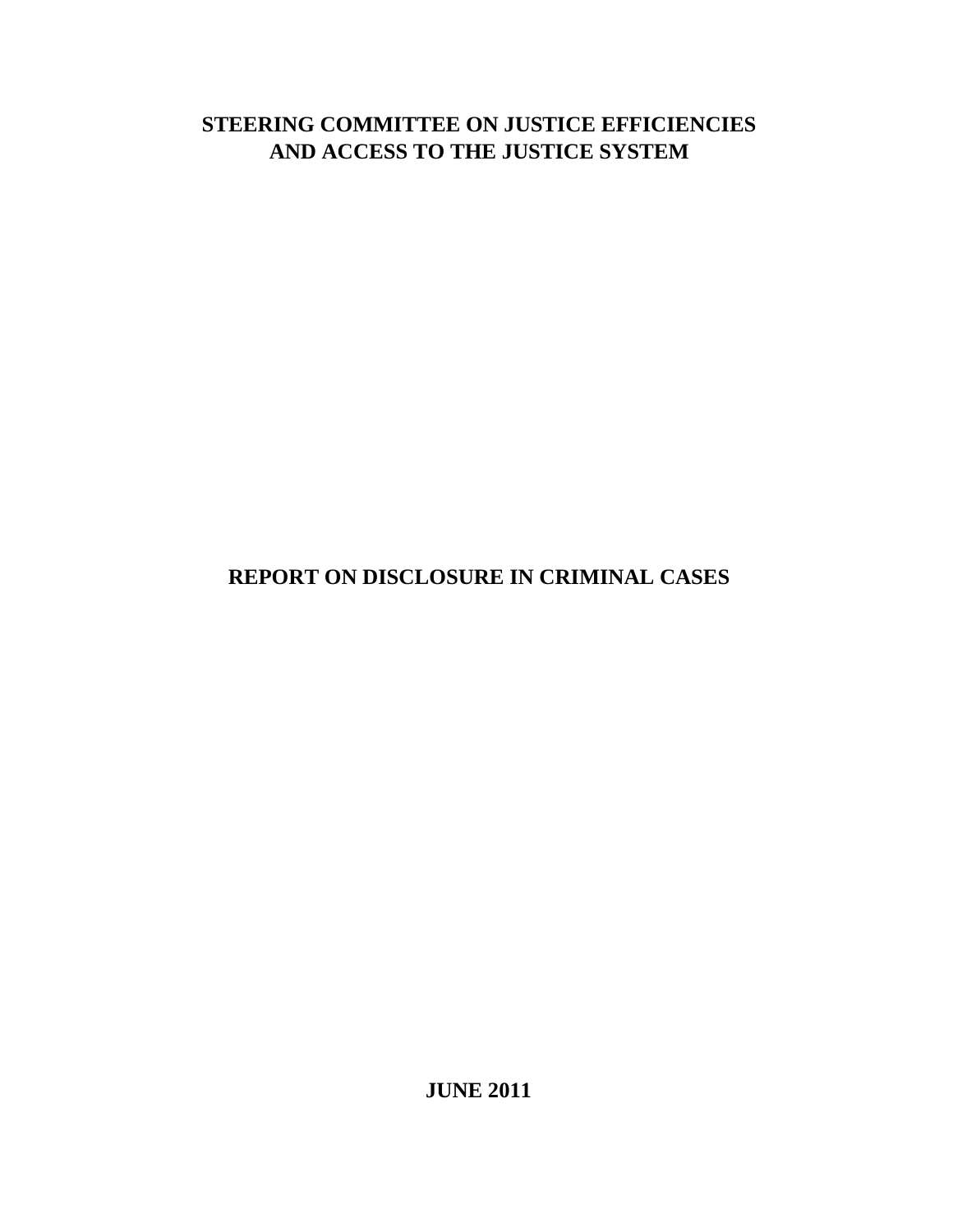# **TABLE OF CONTENTS**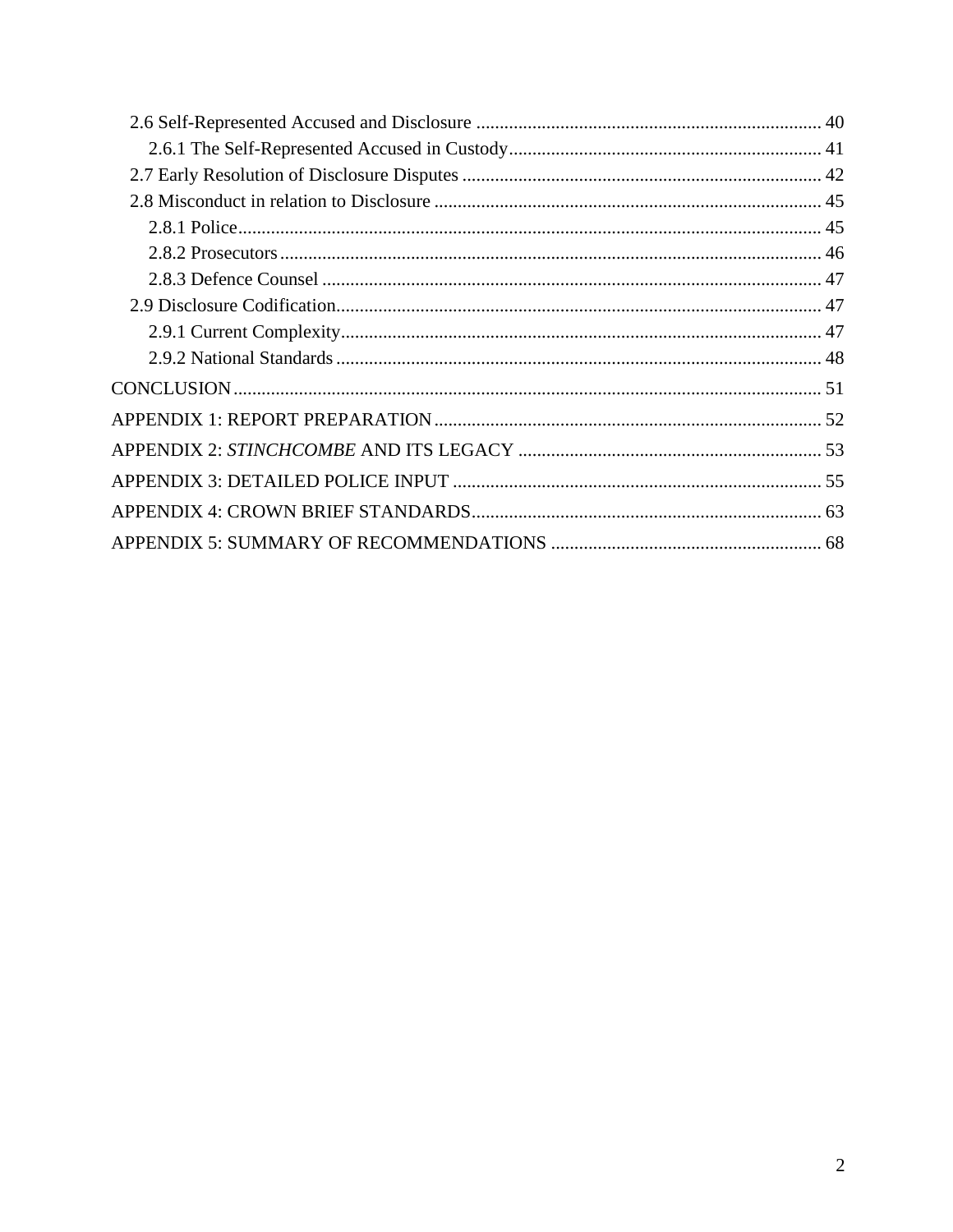#### <span id="page-3-0"></span>**EXECUTIVE SUMMARY**

Disclosure problems continue to plague the criminal justice system. Twenty years after the landmark decision in *Stinchcombe*<sup>1</sup> constitutionally entrenched the obligation on the prosecution to make full disclosure to the accused, disclosure breakdowns still occur too frequently. They give rise to the possibility of miscarriages of justice, cause case delay and contribute to backlogged and congested court systems in many parts of the country.

This report focuses on the causes of disclosure problems as identified by the major professional participants in the justice system – the police, prosecutors, defence counsel and judges. It then recommends collaborative action to address the problems. The report does not conclude, as some argue, that the biggest cause of disclosure problems is the law of disclosure itself. We believe the system is still encountering disclosure problems primarily because all the professional participants in the criminal justice system, in one way or other, have not effectively responded to the information management challenges posed by constitutionally mandated disclosure.

The *Final Report of the Air India Inquiry* and the *LeSage/Code Report* comprehensively examined disclosure issues in the context of lengthy and complex cases. This report focuses on disclosure issues in "day to day" cases. It suggests that through better organization, greater cooperation, improved information technology and management, disclosure can be made earlier and the percentage of cases collapsing on the day set for trial because of disclosure problems can be significantly reduced. The report also asks whether all the disclosure currently provided is necessary, since 90% of cases are resolved without a trial.

Important issues addressed by the report include the lack of a procedural mechanism to facilitate the early resolution of disclosure disputes, the challenges posed to the system by unrepresented accused and whether codification of the prosecution's disclosure obligation would improve understanding of the scope of the obligation and increase the likelihood of judicial consistency.

The Sub-Committee on Disclosure (Sub-Committee) of the Steering Committee on Justice Efficiencies and Access to the Justice System (Steering Committee) received valuable information, advice and comments from numerous sources. The Steering Committee would like to thank the many people who assisted the Sub-Committee. The willingness of those involved in the criminal justice system to seriously consider the need for change is very encouraging.

<span id="page-3-1"></span>The opinions expressed in this report are those of the members of the Steering Committee and not of the courts, ministries or organizations to which they belong. Not all members of the Steering Committee agree with all parts of the report. The overall direction of the report is, however, strongly supported by all members of the Steering Committee.

<sup>1</sup> *R. v. Stinchcombe*, [1991] 3 S.C.R. 326, 68 C.C.C. (3d) 1.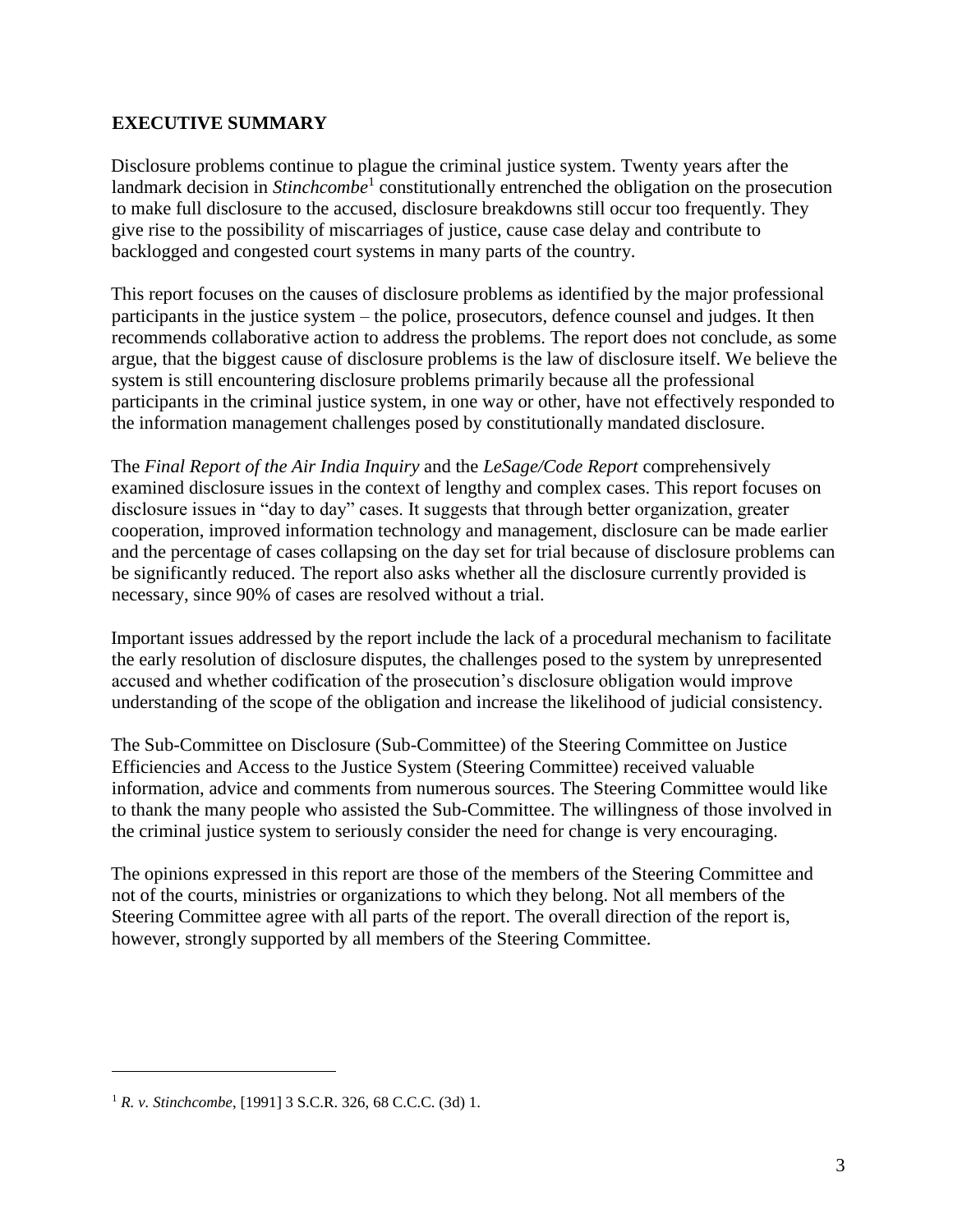#### **INTRODUCTION**

Information is the lifeblood of the criminal justice process. Without it police cannot investigate, prosecutors cannot resolve or litigate files, and judges and juries cannot fairly determine whether the guilt of the accused has been proven. Defence lawyers also require access to information to effectively discharge their responsibilities. But, prior to the decision of the Supreme Court of Canada in *R. v. Stinchcombe*, 2 defence access to information gathered by the police was not guaranteed. While the prosecution bar generally co-operated in making disclosure to the defence on a voluntary basis, the extent of disclosure varied from province to province, from court location to court location and even from prosecutor to prosecutor.

Working papers and reports from the Law Reform Commission of Canada, a commission of inquiry, and at least one bar committee recommended in the strongest terms that defence disclosure be placed on a more solid foundation.<sup>3</sup> These studies recognized that disclosure to the defence is an essential component of the right to a fair trial. Without disclosure, the accused cannot make full answer and defence. Disclosure is one of the pillars of criminal justice on which we depend to ensure the innocent are not convicted.<sup>4</sup>

Disclosure also leads to greater efficiency in the court process. It often results in waived and shortened preliminary inquiries and in shorter trials. It can also avoid the unnecessary attendance of witnesses and reduce the expense and inconvenience the system imposes on third parties.<sup>5</sup> Finally, effective disclosure may facilitate resolution discussions, the withdrawal of charges, and where appropriate, guilty pleas.<sup>6</sup>

Parliament could have assumed a leadership role in response to demands for expanded disclosure rights. However, as Justice Sopinka noted in *Stinchcombe*, Canada's legislators were content to leave the development of the law of disclosure to the courts.<sup>7</sup> As a result of purposive judicial interpretations of the fair trial right guaranteed by section 7 of the *Charter of Rights and* 

 $\overline{a}$ 

http://www.attorneygeneral.jus.gov.on.ca.

<sup>2</sup> *R v Stinchombe*, [1991] 3 S.C.R. 326.

<sup>3</sup> Royal Commission on the Donald Marshall, Jr. Prosecution, Volume 1, Findings and Recommendations (Halifax: The Commission, 1989); The Law Reform Commission of Canada, *Disclosure by the Prosecution* (1984), Report of the Special Committee on Preliminary Hearings (Toronto: Bench and Bar Council of Ontario, 1982); and the Law Reform Commission of Canada, Criminal Procedure: *Discovery Working Paper* (1974).

<sup>4</sup> *R v Stinchombe*, [1991] 3 S.C.R. 326, par. 336. A number of domestic and international commissions of inquiry have documented the role incomplete disclosure has played in wrongful convictions. See Bruce A. MacFarlane, Q.C., Convicting The Innocent: A Triple Failure Of The formulation of disclosure policies and practices across the country. Justice System (2006) *31Man. L.J*. 403 at 453 and the *Goudge Report*, September 30, 2008,

<sup>&</sup>lt;sup>5</sup> The justice system imposes obligations on many people. Expert witnesses, for example, are regularly affected by inefficiencies in the court system. They are frequently asked for their assistance but the system does not always consider other legitimate demands on their time. Efforts to increase systemic efficiency should not impose unrealistic deadlines on third parties or deprive the system of the flexibility required to respond to needs arising in individual cases.

<sup>6</sup> See also the *Report of the Attorney General's Committee on Charge Screening, Disclosure, and Resolution Discussions* (the *Martin Report*), (1993, Queen's Printer for Ontario) at 143.

<sup>7</sup> The judicial legacy of *Stinchcombe* is summarized in Appendix B. The prosecution's disclosure obligations are more onerous in content and timing in Canada than in the United States (see 18 U.S.C. § 3500), the United Kingdom, New Zealand and Australia. In addition the defence has reciprocal disclosure obligations that do not exist in Canada in all major common law jurisdictions.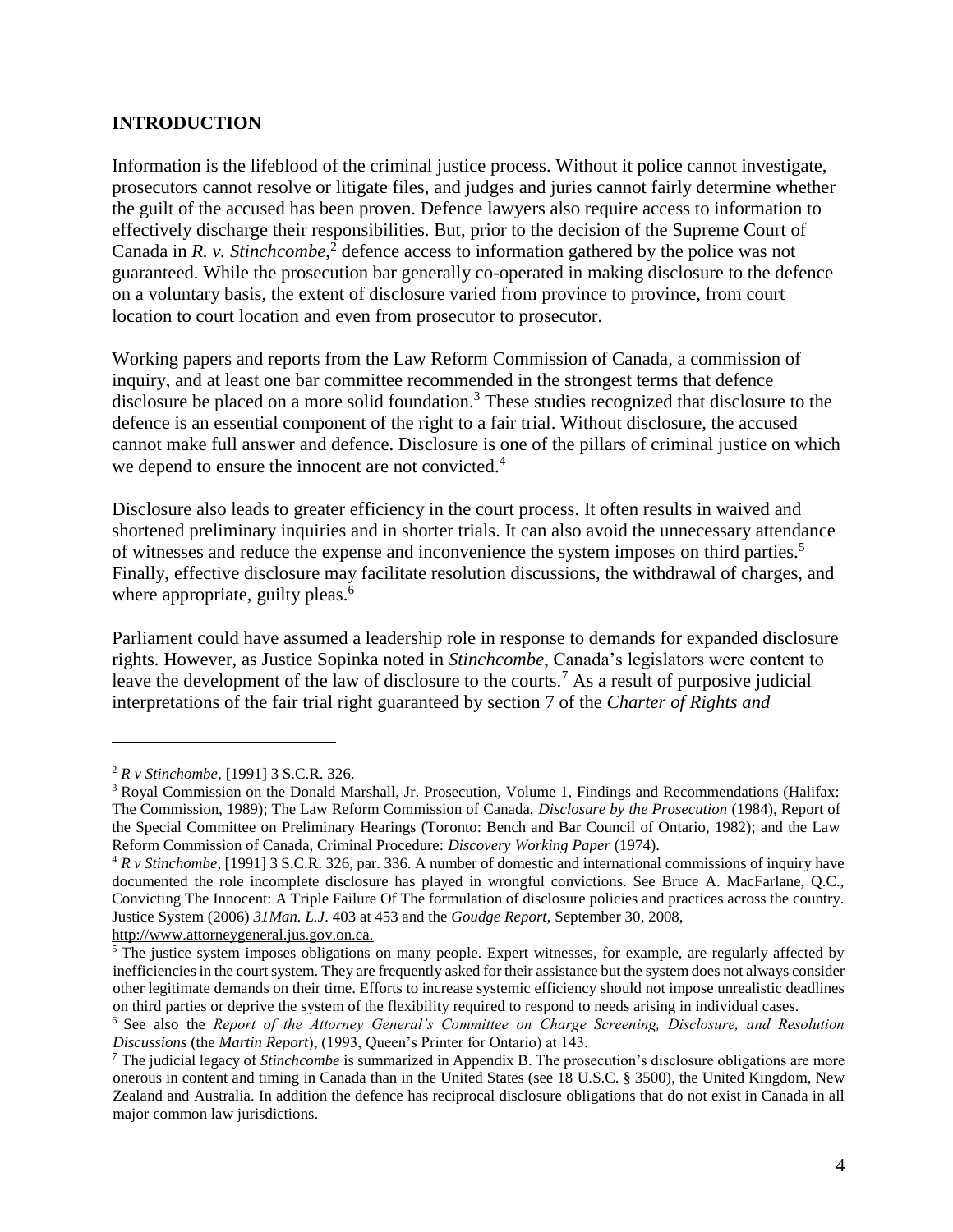*Freedoms* (*Charter*), Canada now has the most expansive disclosure regime of any common law country.<sup>8</sup>

Following recognition of the constitutional status of disclosure, the *Martin Report* provided Ontario with detailed recommendations on how best to incorporate disclosure into the criminal justice process. A subsequent Ontario report focused on the ways police and prosecution services could improve their delivery of disclosure.<sup>9</sup> These reports stressed the importance of improving the fairness and efficiency of defence disclosure in Ontario. They were influential in the formulation of disclosure policies and practices across the country.

As courts began to interpret and apply the principles in *Stinchcombe*, the resulting improvement in disclosure practices was heralded as an example of the *Charter* enhancing the fairness of Canadian justice. But as the full implications of constitutionally entrenching disclosure become apparent, some of the bloom started to come off the rose. Recent commentaries have focused on financial and efficiency costs entailed in meeting disclosure obligations. They have also identified excessive disclosure as a primary cause of the troubling increase in trial length experienced throughout Canada, especially in pre-trial litigation.<sup>9</sup>

This report first examines the operational challenges disclosure poses for the police, prosecution, defence and judiciary. Measures to address these challenges are then proposed. A major conclusion of the report is that "disclosure problems" are more properly understood as failures on the part of the criminal justice system to effectively utilize modern information management technology and procedures. They are not problems in the law of disclosure *per se*, but rather problems in how the law is being interpreted in some instances and, most significantly, in how it is being implemented. Too many of the professional participants in the justice system have, in one way or another, failed to effectively adapt to the increased challenges of constitutionally mandated disclosure.<sup>10</sup> Fairness and efficiency are not competing values. If the independent professional participants in the criminal justice system fully recognize that they are interdependent and must work cooperatively in the management and disclosure of information, a cultural change will take place that cannot help but enhance the quality of Canadian justice.

### <span id="page-5-0"></span>**1. DISCLOSURE CHALLENGES**

 $\overline{a}$ 

Adjusting to constitutionally mandated disclosure obligations has posed major logistical, interpretive and procedural difficulties for all the professional participants in the criminal justice process. Effectively and efficiently gathering, managing, digesting and disclosing large quantities of information is an onerous task for the police and prosecution. Receiving, managing and digesting large quantities of information is also an onerous task for defence counsel and judges. Resources committed to disclosure activities cannot be deployed elsewhere to address other pressing needs. Disclosure disagreements between the prosecution and defence frequently arise.

<sup>8</sup> *Report of the Criminal Justice Review Committee*, Queen's Printer for Ontario, 1999.

<sup>9</sup> M. Moldaver, "Long Criminal Trials: Masters of a System They Are Meant to Serve" (2006) 32 C.R. (6th) 316 at 319 and "The Impact of the Charter on the Criminal Trial Process – A Trial Judge's Perspective" in J. Cameron, ed., *The Charter's Impact on the Criminal Justice System* (Scarborough: Carswell, 1996).

<sup>&</sup>lt;sup>10</sup> Introduction to the Recommendations of the British Columbia Disclosure Management Working Group – December 21, 2009.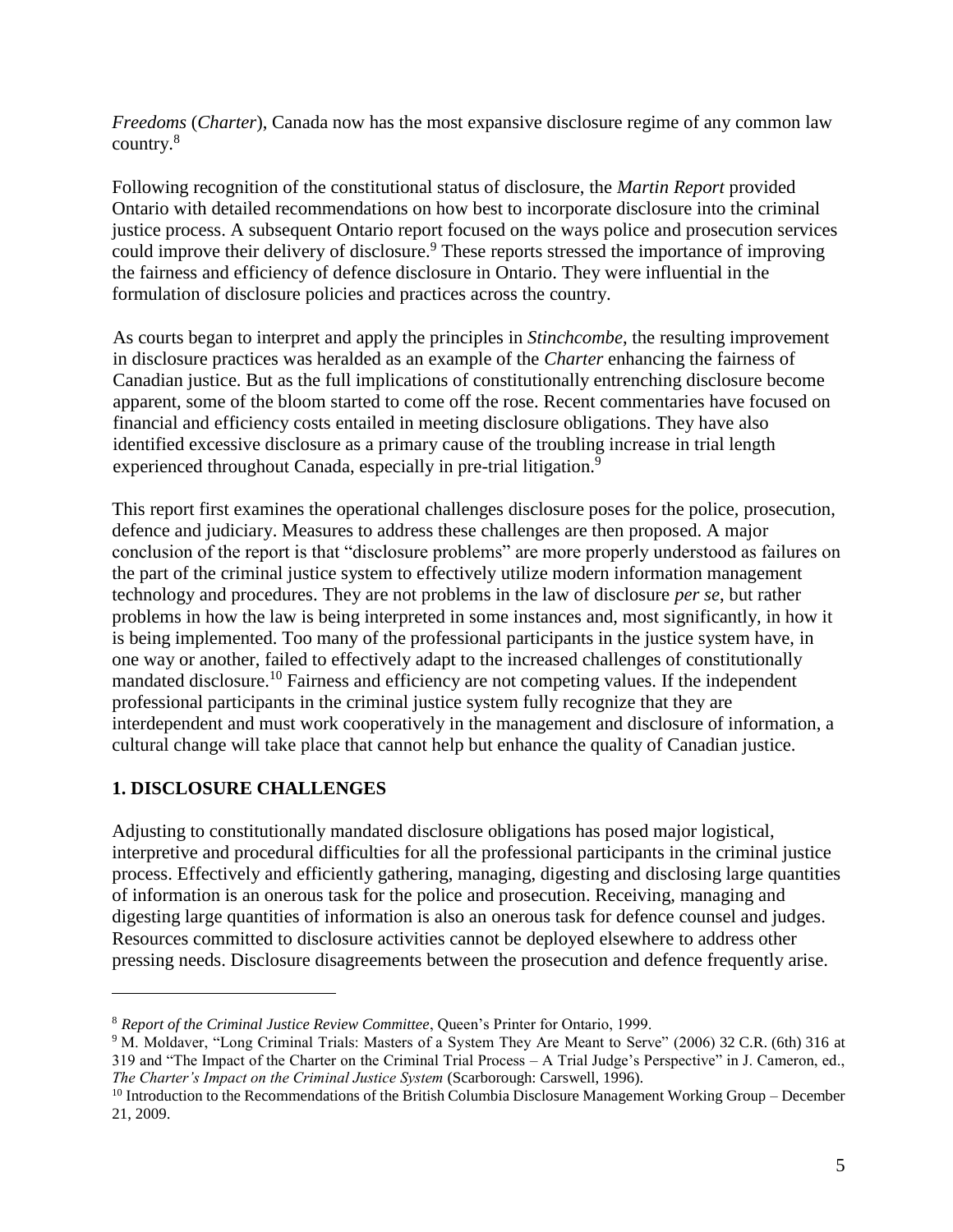The absence of statutory procedure to obtain early judicial resolution of disclosure disputes is particularly problematic. Failure to meet the demands of full disclosure leads to delayed and stayed trials. Irrespective of who is to "blame", public confidence in the administration of justice suffers when serious cases, or a spate of less serious ones, are not determined on their merits.

## <span id="page-6-0"></span>**1.1 Police Challenges**

In *Stinchcombe* and more recently in *R. v. McNeil*, <sup>11</sup> the Supreme Court of Canada stressed the critical role played by the police in the disclosure process. Shouldering this role has had immense consequences for the police.<sup>12</sup> To avoid unacceptable outcomes, the police have been required to commit scarce human resources to disclosure. They have also been required to acquire and develop new and expensive information technology to cope with the sheer size and complexity of the information gathered by modern investigations. The other professional participants in the system have not always kept pace with the police when it comes to information technology. Another problem encountered by the police in some jurisdictions is an inability to obtain consistent advice from prosecutors. As a result, too little gets disclosed or over disclosure takes place. Police disclosure responsibilities are further complicated by the high degree of sensitivity attached to certain relevant information, including privacy concerns and the need to protect victims, witnesses and informants.

The challenges identified by the police community can be divided into three broad categories: the cost of disclosure, the disclosure process and disclosure misconduct.

### <span id="page-6-1"></span>**1.1.1 The Cost of Disclosure**<sup>13</sup>

The human resource, material and financial cost to the police of discharging their disclosure obligations are demonstrated by individual cases and by reviewing annual expenditures. The cost of disclosure in so-called "mega cases" can be staggering. We were told of a project where the first wave of disclosure alone amounted to 1.4 terabytes of information (3,172,311 different files in different formats). Making disclosure required the purchase of 200 external hard drives of 2 terabytes capacity and 1500 Blue-ray discs at a cost of more than \$197,000.

The *R. v. Pickton* "mega" case in British Columbia started with a single file coordinator assigned to disclosure. Almost immediately the team commander recognized this would not suffice. Continuous review of the staffing situation became necessary. Within 5 months, 15 officers were

<sup>11</sup> *R. v. Neil,* 2009 SCC 3.

<sup>&</sup>lt;sup>12</sup> Commentaries on some of the major disclosure problems faced by police services across Canada are contained in Appendix C.

<sup>&</sup>lt;sup>13</sup> In the wake of *Stinchcombe*, police and prosecution officials recognized the need for a process to determine who would bear the new costs entailed by the decision. Both Ontario and Quebec entered into memos of understanding intended to apply to all police services in their jurisdictions. The Quebec memo provides the *Surete du Quebec* will produce two disclosure packages (one for the prosecution and one for the defence, even if there are many accused). The Ontario memo is similar. Implementation of the Ontario memo has been inconsistent and contentious. We were told the Quebec memo was never comprehensively implemented and usually, if not always, the police produce and pay for the whole disclosure process. Discussions are continuing in both jurisdictions to address the cost of disclosure and to take advantage of the cost savings offered by electronic disclosure.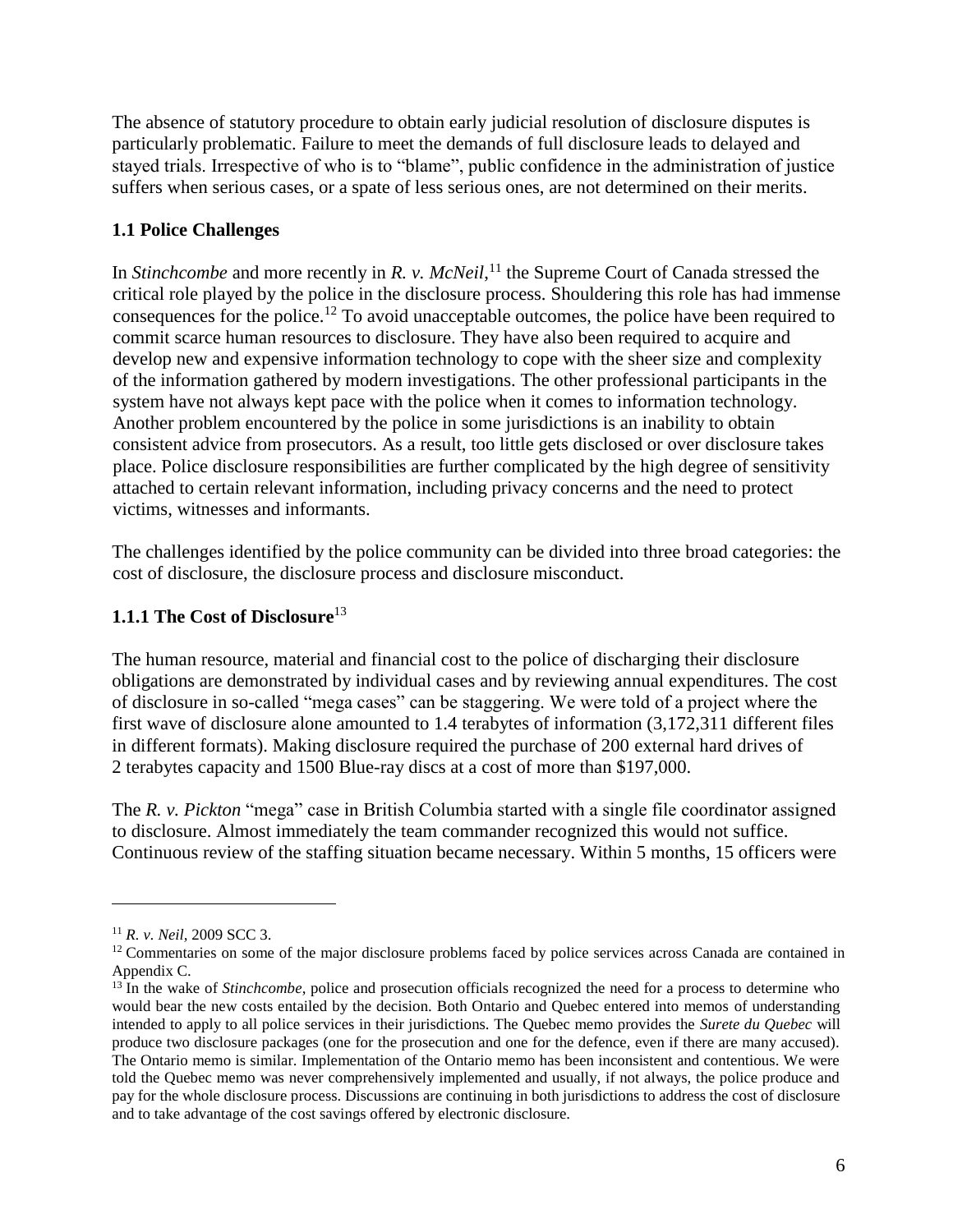dedicated to disclosure. Approximately 20% of the police budget in the case was allocated to disclosing 1,300,000 pages to the defence on CD/DVD or portable hard drives.

Disclosure requirements associated with less serious cases also drain police resources. A police service we consulted estimated approximately 4 hours a week of investigator time is spent on disclosure preparation and following-up disclosure requests. Much of this time is spent copying discs, victim impact statements, witness statements, medical reports and other documents. This is necessary work but more efficient ways to do it must be found.

The 2010 Calgary Police Service disclosure budget exceeded \$2,000,000. This did not include:

- transcripts for all internal affairs and related criminal investigations;
- producing Crown briefs, photographs, audio and video media, paper and printing, computer hard drives/jump drives, etc.;
- producing the second and all subsequent copies of disclosure materials required for the defence/court, including but not limited to photographs, audio and video media, paper and printing, computer hard drives/jump drives, etc.; and
- the CPIC Unit and Criminal History Unit, for the preparation of disclosure copies of criminal history material.

The police spend large amounts of time and money transcribing accused or witness statements. In some cases, a video record may only need to be duplicated and provided in the same form (e.g. a DVD recording). But in other cases, the video record will need to be transcribed. The need for a written transcript is virtually automatic for statements of an accused and transcription is often sought by counsel or the court for other types of records, notably lengthy interviews. A transcript can be reviewed far more quickly than an audio/visual recording. Once a trial date has been set, the prosecution (often in response to judicial requests) frequently asks the police to provide transcripts of 911 tapes and *KGB* interviews. Most domestic violence cases have a 911 or *KGB* tape requiring transcription.

Transcripts need to be carefully reviewed for accuracy and completeness. This is a labourintensive and therefore costly exercise. Effective editing requires knowledge of the context of the recorded event. This means the interviewer or investigator must listen to the audio portion of the record while reading the draft transcript and making the necessary corrections or gap fill-ins.

Despite the burden transcription places on police resources, there is a lack of consistent practice in prosecution offices as to whether support staff, individual "line prosecutors" or supervisors are responsible for reviewing files and deciding what needs to be transcribed. This can result in requests an experienced prosecutor would not make. It can also result in inconsistent levels of service by the police (e.g. quality, timeliness, etc.) if the demands made by prosecutors are unrealistic. A prosecution request for transcription can be very expensive. Some police services and/or their funding bodies question why police should pay for transcribing material to be used during the judicial process. In some jurisdictions the police bill the prosecution for transcription costs and argue it would be more efficient to have the prosecution service directly coordinating transcription. On the other hand, prosecution services argue that they cannot be expected to take on open-ended costs generated from police activity.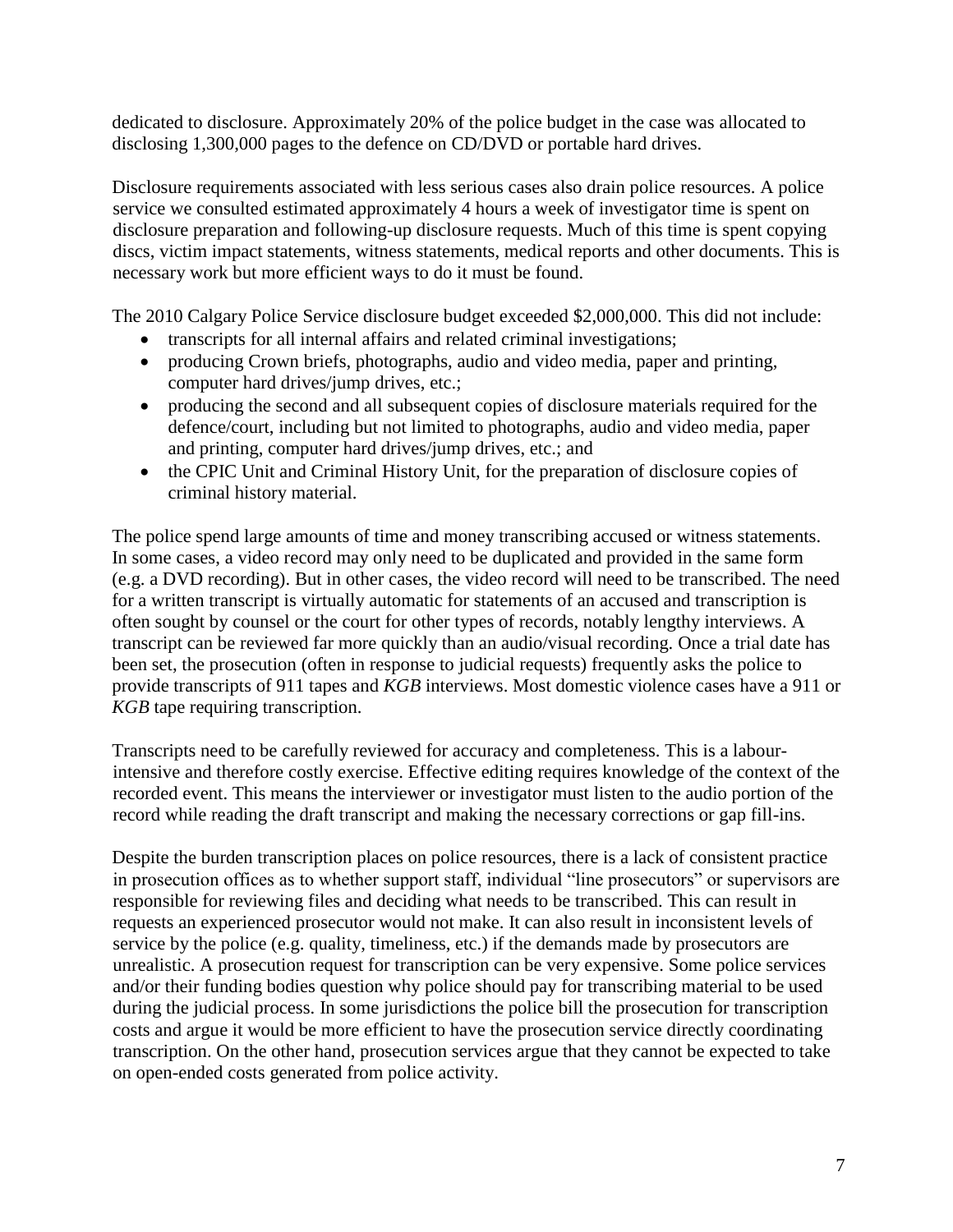If private sector transcription services are retained, transcripts generally cost about \$5.50 per page and \$9.50 per page if ordered on an expedited basis. Where translation is required, costs go up to approximately \$10.00 an hour and 15 cents a word. There is also the possibility of significant delay (two to three months) when the private sector is used. In many cases the private sector cannot be used because of the need to preserve confidentiality.

Advances in information technology are constantly increasing police disclosure costs. The evolution of disclosure methods has gone from paper copies to cassette tapes, to VHS tapes, to CD/DVDs, and, recently, to Web disclosure. The current preferred method provides disclosure on a computer hard drive. Electronic disclosure requires large capacity servers, commercial scanning equipment, software with indexation, search engines, reports, data import and export, personnel for scanning, keyboard data and system management. The costs associated with cases involving multiple accused and voluminous disclosure briefs can be enormous. Disclosure briefs of 500 gigabytes to one terabyte in size are not unusual.<sup>14</sup> Photo books contribute to a professional presentation in court but they are costly.

The amount of data gathered during an Internet intercept can be massive and almost unmanageable from a human resources point of view. Millions of data packets must be individually viewed, processed and identified as relevant or non-relevant. Disclosure by Voice over Internet Protocol is another process which voraciously consumes human resources. Calls cannot be processed in real time and must be manually merged and processed by monitors.

#### <span id="page-8-0"></span>**1.1.2 The Disclosure Process**

 $\overline{a}$ 

The challenges confronted by the police during the disclosure process can be categorized as technical, security related and legal. Most large police services have made a commitment to modern information technology. But we were told in some locations remote server data access lines between detachments need to be improved.

The vetting of large electronic files is extremely time-consuming. The personal information of credit card holders and credit card numbers has to be vetted. The privacy interests of innocent third parties relating to non-relevant material (e.g. intercepted by audio and video recording "bugs" and probes) need to be protected. Sensitive material can be in more than one document and unless careful vetting takes place, it is disclosed. It is not uncommon for sensitive information to be included in a police narrative report. This information will only be detected and held back if the individual reviewing the material prior to disclosure has knowledge of the entire incident.

Protocols and staff available to perform the important task of vetting disclosure are frequently not available. Moreover, there is a shortage of experienced file coordinators. The police community acknowledges the need for more police employees to learn how to organize material gathered during a large investigation in a way that facilitates disclosure.

<sup>&</sup>lt;sup>14</sup> In one case brought to our attention a self-represented accused sought disclosure of over 3 terabytes of data not tendered by the prosecution and 18 Transmission facilities for the delivery of voice communications over IP networks, such as the Internet.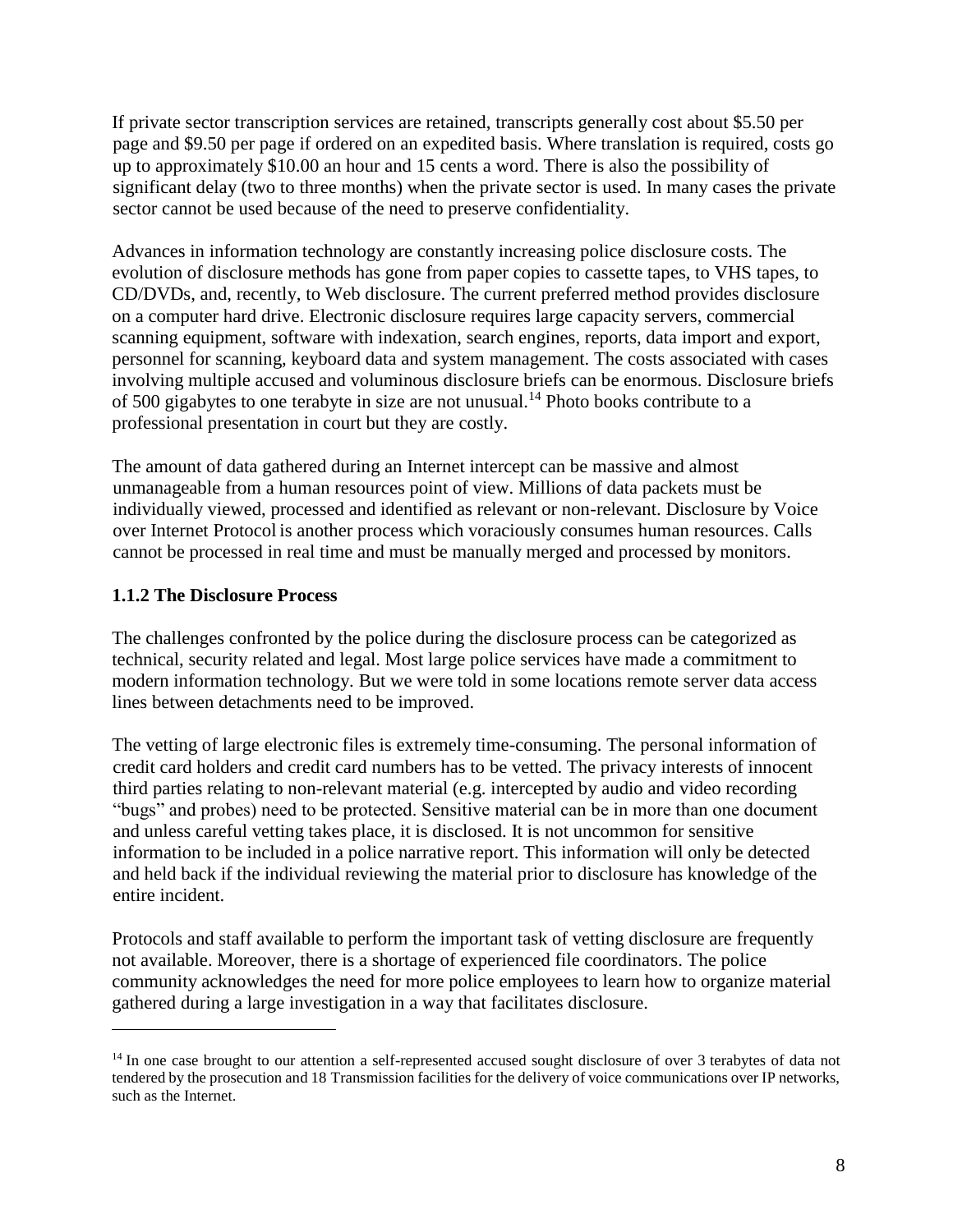Of concern to the police is the security of undercover operatives, informants, and agents. Undercover operatives often travel to work and the name of the police service employing them should always be edited from disclosure. Police, prosecutors, defence counsel and judges do not always agree over the need to distort facial images or to refrain from disclosing ongoing police projects. In the digital age, disclosure of undercover officers through surveillance video poses a serious safety concern. Police are not always convinced the identity of undercover officers is necessary for the accused to make full answer and defence.

The use of aerial surveillance by police has become common practice and common knowledge in criminal circles. Criminal organizations are interested in the types of equipment used as well as details regarding flights (e.g. elevations and directions of travel). So far, these details have been protected from disclosure as investigative techniques. The police are concerned that this may change in the future.

A systemic impediment to disclosure in some police computer branches is a lack of capacity to keep up with the volume of requests for forensic examinations of computer hard drives and cell phones. There are cases that take several years to make it through the court system and backlog is common. Furthermore, the software used for examinations in 2005 has changed over time and the prosecution is now requesting further work to meet today's standards. The volume of requests for further work makes it extremely difficult to complete disclosure in a timely manner. It is not uncommon for some cases to remain in the queue to be examined for over a year.

A number of police services report inadequate infrastructure to process large audio (e.g. all audio intercepts in a wiretap investigation) and video files (e.g. cameras that record "24/7"). Experienced officers indicate there is a significant increase in the number of audio and video files submitted. They sometimes ask if all the material must be disclosed. Another source of ongoing frustration for the police is the lack of standards on how and when e-disclosure will be utilized. They suggest that there should be PDF standards implemented for best file size/resolution and viewing.

The changing of technology platforms or formats for large media/data disclosure (e.g. telephone, internet, video) is expensive because electronic disclosure of large files is a greater challenge than a standard file. It is easy to scan a small file into PDF documents, whereas a large one requires an indexation structure, search engines and multimedia integration. The adoption of more sophisticated technology (e.g., Adobe 8) may address some of the problems, such as faint photocopying/scanning or illegible/missing officer's notes. However, as the migration from Supertext to Adobe demonstrated, technology updates can give rise to additional costs and delay.

The police welcome disclosure advice from prosecutors, but prosecutor availability for advisory purposes varies across the country. In some jurisdictions prosecution advice is difficult to obtain in a consistent or timely fashion, even for large investigations. There can also be a lack of consistency in prosecution advice about disclosure responsibilities and formats. Some prosecutors insist on a disclosure format tailored to meet the historical preferences of their office, or even their individual tastes.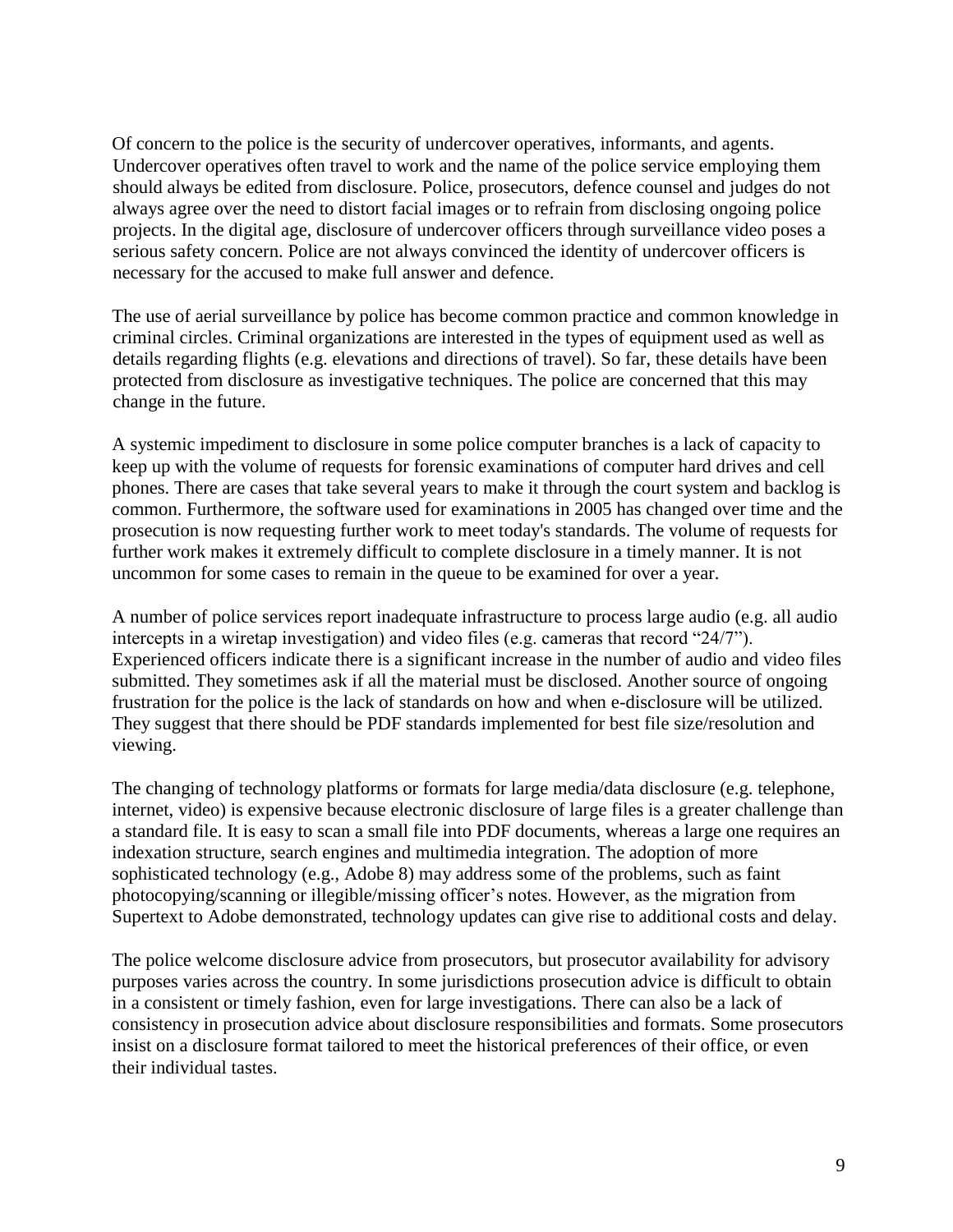Vetting can be a bone of contention between police and prosecutors. The unavailability or unwillingness of prosecutors to participate in the vetting process can result in cases where the prosecution relies entirely on file vetting performed by the police. This can lead to unintended disclosure of sensitive information, delay and misunderstandings. Sometimes it is necessary for the police to postpone operations in order to allow the prosecution to study the file. Police are then obliged to make supplementary investigations to ensure the grounds to obtain warrants are contemporaneous.

The police note that the use of different prosecutors to vet and review disclosure and to prosecute a case can be problematic. This is often the case if the prosecution's theory changes between the two steps in the process. Depending on the Crown reviewing the file, requests for additional material can vary. For example, it was indicated that requests for additional material can vary significantly between provincial and federal prosecutors. This creates challenges for police services in developing standard policy and procedure for brief preparation.

Some police services report an inordinate amount of time is spent responding to prosecution requests for police notes where no notes exist. On the other hand, some prosecution services report that they spend substantial time following up with the police notes not provided to the prosecution. Even worse, cases have been stopped in their tracks where a police witness refreshed his memory from notes never provided to the prosecution, despite memos asking the lead investigator to ensure all officers involved in the file submitted their notes. It was suggested to us that it would help if Crown briefs explicitly stated a named officer did not take notes where it would ordinarily be expected that some notes would have been taken by the officer.

A common problem identified by the police arises when the prosecution does not know what has been disclosed. A related problem arises when defence counsel changes and difficulties are encountered in keeping track of disclosure. In some court locations there appears to be no standard practice of the old counsel returning the file to the prosecution so it can be passed on to the new counsel. On occasion the police are asked to prepare a whole new disclosure package. Similarly, the police receive last minute requests for disclosure briefs or for disclosure of documents/photos already submitted but somehow lost. The result is wasted cost and manpower. Multiple charges in different files for the same incident and same accused can cause an unnecessary multiplication of disclosure. We are advised by the police that this occurred 400 times in one jurisdiction alone in 2008.

Some police officers are skeptical about the purpose of unfocussed disclosure requests. Demands for: "all information and police records pertaining to…" can place an enormous strain on the police. They are a source of frustration when the reason for the request is not stated, understood or accepted.<sup>15</sup> This sense of frustration can be compounded when police conclude the prosecutor has forwarded the request for action without evaluating whether or not it has merit.

<sup>&</sup>lt;sup>15</sup> Police representatives report they have noticed increased requests from some defence counsel for information not collected as part of the investigation. From a police perspective, some of this information is of no value and was not necessary to establish the charge and is not necessary to defend against the charge. Defence counsel reply that the police are not always in the best position to assess the usefulness of information from a defence perspective.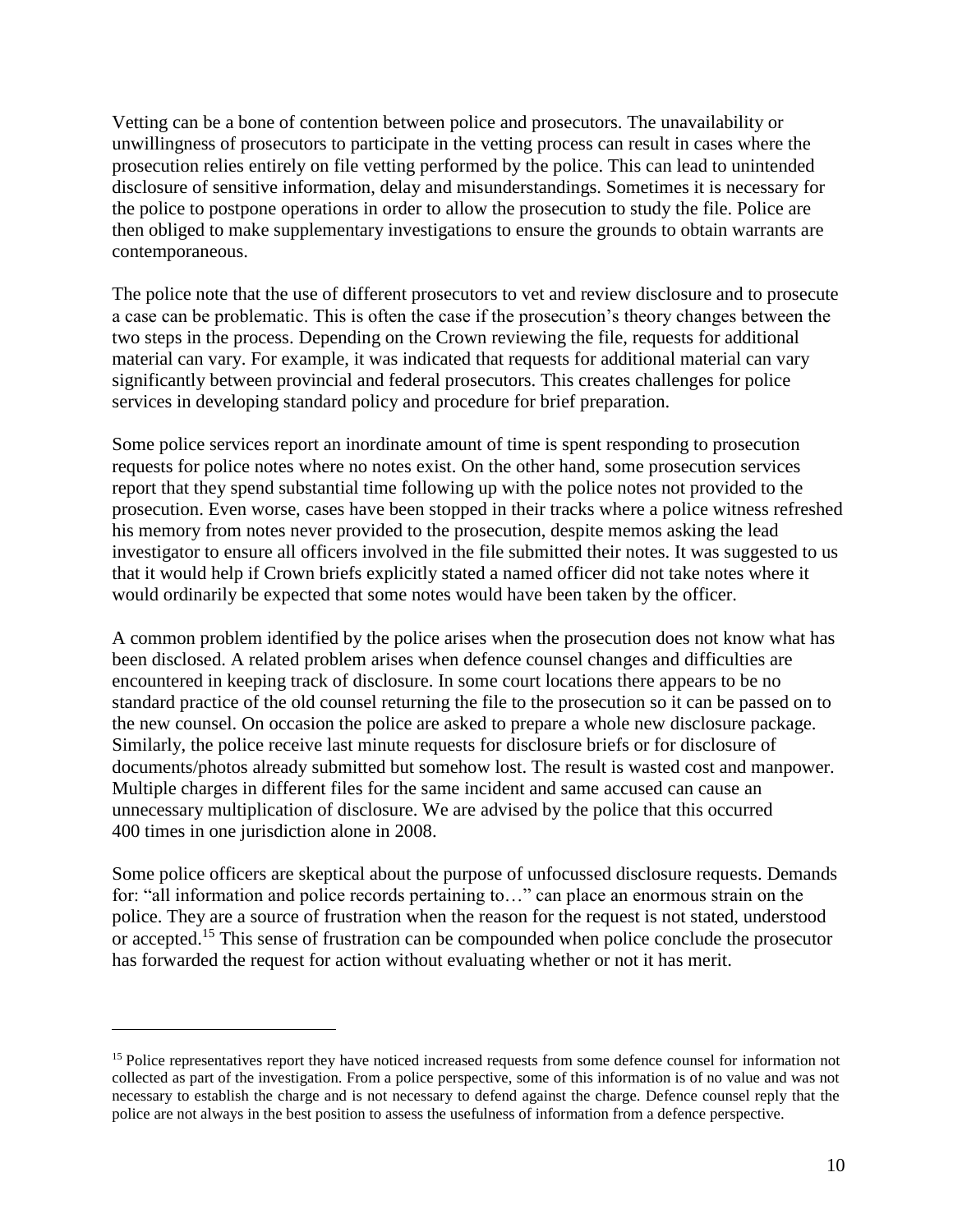The police find particularly frustrating the attitude some counsel have towards disclosure. These counsel will not come to the police station or prosecution office to pick it up. The police are required to deliver the disclosure. It is also not unknown for disclosure receipts to go missing, followed by an assertion that disclosure was not made*.* On occasion, the police receive disclosure back following a guilty plea and it appears to the police that counsel did not bother to look at the disclosure. Police criticism of counsel carelessness is not directed solely at defence counsel. In 2008 a police service had to rebuild 50 files lost by a single prosecution office.

### <span id="page-11-0"></span>**1.1.3 Misuse of Disclosure**

The police community has major concerns about the misuse of disclosure by criminal organizations. Misuse of disclosure includes using it to facilitate criminal activity, such as harassment and intimidation of witnesses. It also includes revealing sensitive private information about individuals, including victims of crime and third parties, to parties not entitled to the information.

#### <span id="page-11-1"></span>**1.2 Prosecution Challenges**<sup>16</sup>

 $\overline{a}$ 

Most Attorneys General across Canada issued disclosure directives to their prosecutorial agents following the release of *Stinchcombe* and the *Martin Report*. <sup>17</sup> Over time these directives have evolved to reflect new developments in the law. They have also given rise to a number of agreements between police and prosecution services concerning the content of the prosecution brief.<sup>18</sup> Despite the commonplace use of prosecution briefs, in many provinces there is not one consistent intra-provincial product.

All professional participants in the criminal justice system recognize the benefit of standardized Crown briefs. They include:

- an increase in the quality of the brief through police usage of standardized forms on a case specific basis;
- an increase in the speed of delivery to the prosecutor because of ease of creation;
- a decrease in the amount of "drip-feed" (i.e. incremental disclosure); and
- an increase in efficiency because of standardized procedures in redacting and delivery.

The federal government has reaped these benefits through the creation and implementation of its "Report to Crown Counsel"; a standard brief used in all major Royal Canadian Mounted Police

<sup>&</sup>lt;sup>16</sup> The preparation of this portion of the Report benefited from a survey conducted by the R.C.M.P. from October to December 2006 of provincial prosecutors from BC, Alberta, Manitoba, New Brunswick and Nova Scotia and federal prosecutors from BC, Alberta, Saskatchewan, Manitoba, NWT, Ontario, Quebec and the Atlantic region.

<sup>&</sup>lt;sup>17</sup> For example, the Ontario Attorney General's Criminal Law Division Disclosure Policy Memorandum PM [2009] No. 1 (available upon request at ministry or Crown offices).

<sup>&</sup>lt;sup>18</sup> In 2005 a disclosure protocol was entered into between police in Manitoba, Manitoba Justice and the Federal Prosecution Service. In 2005 the Attorney General of New Brunswick, the New Brunswick Association of Chiefs of Police and the R.C.M.P. entered into a disclosure protocol. In 2007 the British Columbia prosecution service and the police entered into a memorandum of understanding concerning disclosure. In February 2008, the Federal Public Prosecution Service and the British Columbia Attorney General's Ministry developed a Guide on Preparation of the Report to Crown Counsel.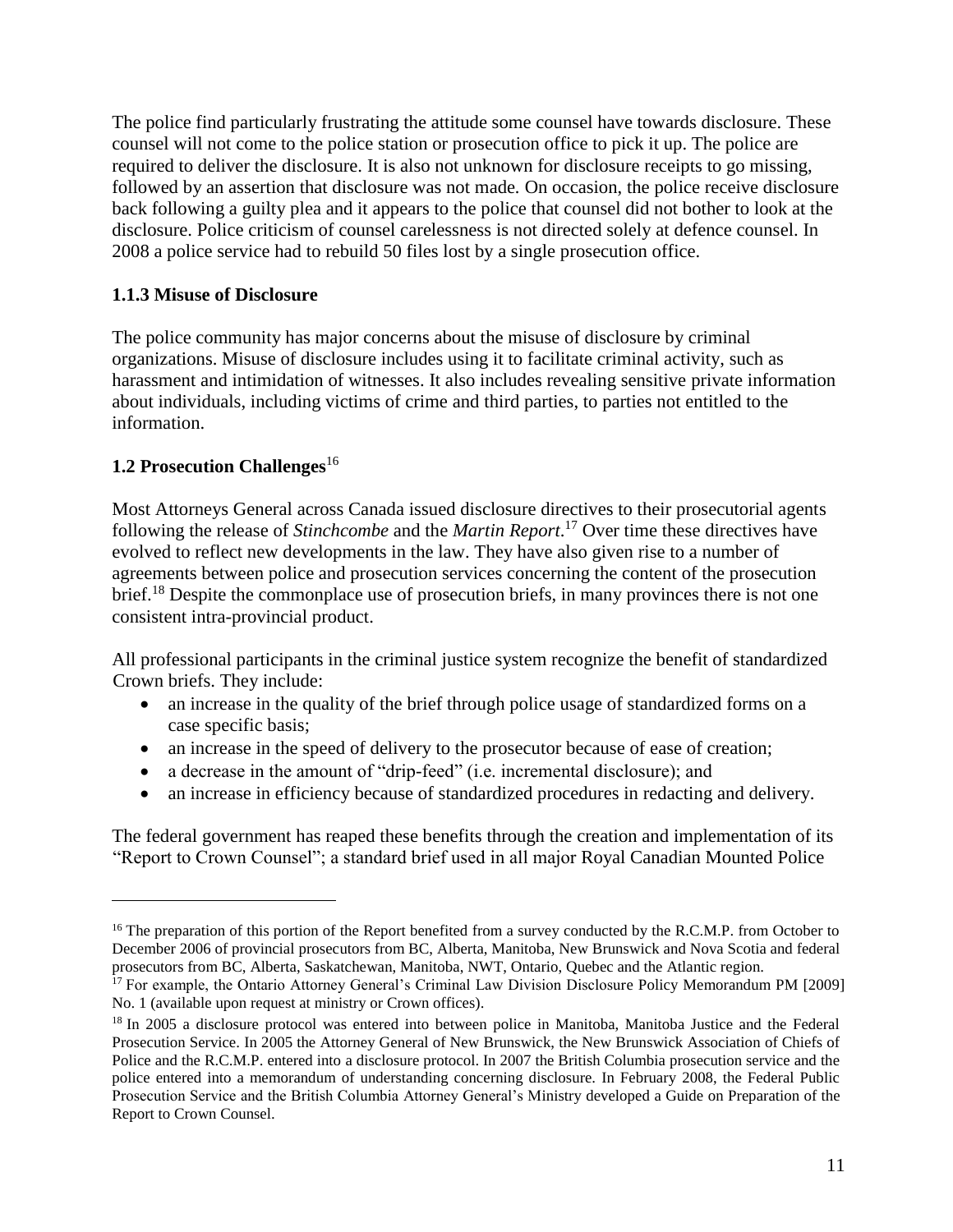(RCMP) cases. Common brief deficiencies cited by prosecutors who do not work with a standardized brief include:

- $\bullet$  redundant information (e.g. witness statements repeated in the narrative of the brief, which should be a synopsis and not a compendium),  $19$
- the lack of an index, and
- briefs provided in a variety of media (paper, email and video including, VHS, CD Rom and DVDs formats).

Prosecutors accept that they have the ultimate responsibility over what information is disclosed to the defence. This requires a final "vetting" of disclosure to ensure it does not contain information to which the defence is not entitled (e.g., the identity of confidential informants). Virtually everything gathered, received or created in the course of an investigation might be relevant, but much of it is not. This makes it desirable from the perspective of prosecutors to be in a position to provide full disclosure without investing an excessive amount of review time in vetting and sorting through every aspect of the police investigation with the same level of scrutiny and attention to detail initially invested by the police. Categorization by the police of all disclosure material as it is collected and entered in the database can serve to achieve more focused and efficient Crown vetting. A prosecution brief that is more "user-friendly" from the perspective of the prosecutor will also assist defence counsel's file preparation after the brief has been disclosed.

An integrated chronology is the backbone of every investigation. Prosecutors and defence counsel indicate that they like to receive a brief containing all necessary evidence, facts, statements establishing the offence(s) and the likelihood of conviction, along with the aggravating and mitigating circumstances for sentencing purposes. A detailed synopsis should be included telling the "story" of the case based on the integrated chronology. It should be presented in a narrative format and provide reference sources for all necessary evidence. This is where linking items within the database can be put to best use. In order to build the integrated chronology, each piece of evidence should be coded with the appropriate date, time and witness or other source. Standard coding fields are another useful feature.

To help ensure counsel get what they require to do their job effectively and efficiently, standards need to be developed to define:

- what information is required;
- what information is of marginal, conditional or no relevance;
- what type of reports and inventories of material should be included;
- how these reports and inventories should be organized;
- what constitutes sensitive data;
- how sensitive data should be protected; and
- who is responsible?

 $\overline{a}$ 

It is apparent some of the information technology used by police services was not designed with prosecutors in mind. For example, The Tasks and Task Actions E&RIII database<sup>20</sup> describes the

<sup>&</sup>lt;sup>19</sup> Police acknowledge an officer's fear of "not wanting to miss anything" can lead to over-inclusion.

<sup>&</sup>lt;sup>20</sup> An E&RIII database contains tasks assigned by supervisors and task actions taken in response to assigned tasks from the beginning of the investigation to the end. Evidence collected in the course of the task actions taken by each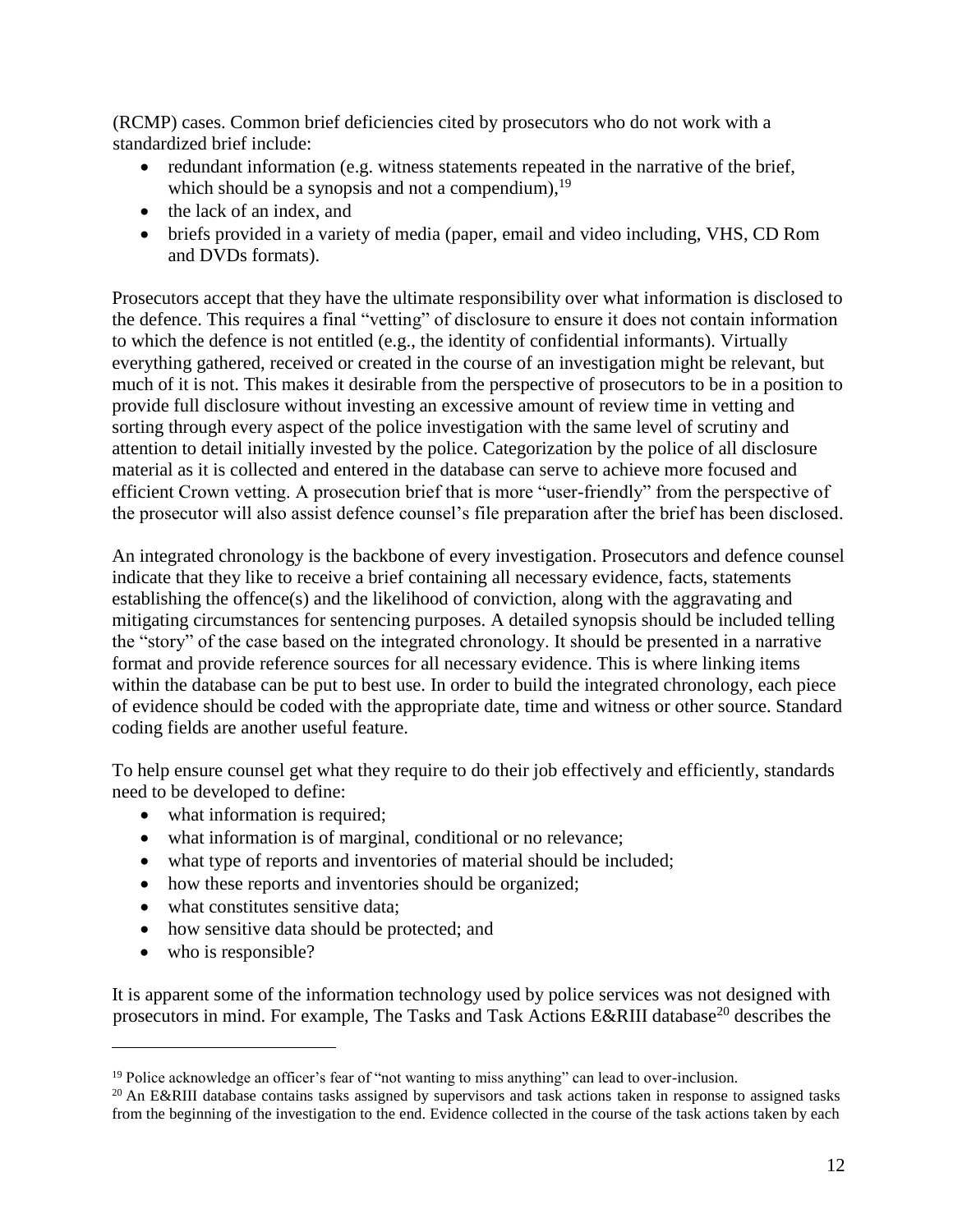course of an investigation but not the evidence required for prosecution. Consequently, a task report is generally not a suitable summary or detailed narrative for the prosecutor because it is not organized to provide a clear description or narrative of the case.<sup>21</sup> In other words, a task report does not have the proper focus for prosecution, or defence, purposes.

In the *Pickton* case there were approximately 13,000 task reports. Some of them consisted of hundreds of pages. The prosecution decided the safest course was to provide copies of all the task reports to the defence. As a result, they all had to be edited by the police and reviewed by the prosecution before they were disclosed.

Some police services do not provide transcripts as part of disclosure. Consequently, prosecutors are required to rely on annotations, particularly in bail court. Some annotations are thorough and provide sufficient information, but others do not. If the annotation is not adequate, the prosecutor may be required to watch hours of video. Alternatively, the prosecutor may not be in a position to provide the Court with all relevant evidence. This can lead to the accused being released on bail when he or she might not have been released had the prosecution been able to put the full picture before the Court.

Police note taking practices can add to disclosure problems for the prosecution. Increased reliance on video recording of statements can adversely affect the interviewing skills of investigators. Some experienced prosecutors feel investigators were better at focusing interviews when they personally recorded them. Meandering, unstructured and unnecessarily lengthy interviews are problematic for a number of reasons. They give rise to a need for second and subsequent interviews to clarify the statement. Poor statement taking can also adversely and unfairly affect the value of the evidence of a witness.

#### <span id="page-13-0"></span>**1.3 Defence Challenges**

 $\overline{a}$ 

Defence counsel are situated downstream in the disclosure process. Errors made prior to the defence receiving disclosure can poison the water. If the police have not fully identified the fruits of the investigation, proper disclosure will not be made.

Failure on the part of the police to provide the prosecution, or the prosecution to disclose to the defence, information that ought to be disclosed will also lead to a defective disclosure process.

Disclosure to the defence that has not been organized or arranged (so called "dump truck" disclosure) forces the defence to spend time sorting and sifting through the material before the

member is added to the database. This evidence, along with police notes, paperwork and other material, is linked to task actions in E&RIII.

<sup>&</sup>lt;sup>21</sup> For example, each task and task action may comprise more than one activity, piece of evidence, or day of investigation. Therefore, tasks and task actions may contain overlapping activities, pieces of evidence or events, all of which must be sorted and organized in order to present an intelligible narrative of the evidence. Ideally, tasks should be kept simple in order to support sorting and organizing of the facts of the case to create an integrated chronology of all evidence and cover a single day. Ongoing tasks should be renewed each day. This approach serves to break down the task/task action report into manageable 'bytes' that may be easier to sort and reorganize to form an integrated chronology for the case.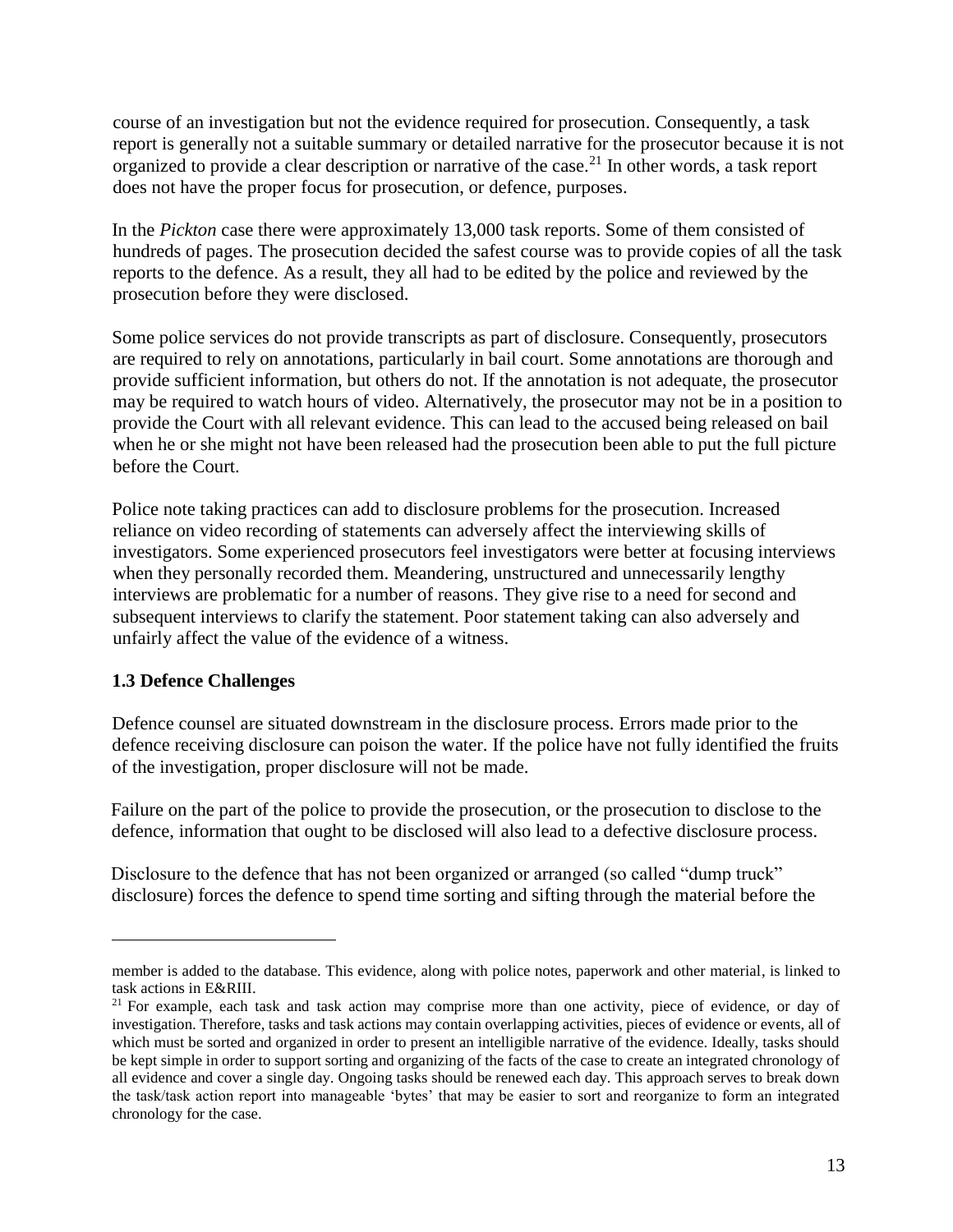onerous task of absorbing it can begin. Early, well-organized and focused disclosure facilitates the defence forming an early position on admissions of fact which shorten the trial process and permit the prosecution and defence to more accurately plan their cases.

Some defence counsel feel police and governments do not accord sufficient priority to disclosure. They suggest delays in receiving disclosure are a chronic problem in urban courts. They also point to "inadequate responses" by government to commissions of inquiry and academic literature describing prosecutorial "tunnel vision" and "noble cause corruption". These counsel argue senior police and prosecution officials have to advocate more strenuously for increased disclosure resources. They also feel senior officials should play a stronger leadership role in conveying the importance of disclosure throughout their organizations.

Another concern voiced by defence counsel is the lack of care and file organization they encounter in some prosecution offices. Essential items upon which a case may turn (e.g. a DVD interview) are sometimes produced too slowly. Improper cataloguing and vetting can lead to innocent non-disclosure. Too often the defence receives large electronic databases lacking structured search capability.<sup>22</sup> The lack of standardized checklists and disclosure briefs in cases of all sizes is inefficient and wastes counsel's time.

We were told in some prosecution offices that no one is responsible for supervising disclosure and important disclosure functions are left to administrative clerks instead of legally trained staff. Accurate records of what has been disclosed are not always kept. There is also a feeling amongst the defence bar that when police and prosecution budgets are reduced, disclosure capacity suffers.

Furthermore, defence counsel expressed frustration with judges who they feel fail to take nondisclosure or slow disclosure seriously. Too frequently the judicial response to a failure by the prosecution to meet its disclosure obligations is an adjournment. When the prosecution is forced to proceed, some judges shift the onus and require the defence to establish prejudice. There appears to be an overwhelming consensus on the part of the defence bar that judges in addition to the trial judge must be given authority to grant *Charter* remedies relating to disclosure.

#### <span id="page-14-0"></span>**1.4 Procedural Challenges**

 $\overline{a}$ 

The need for increased judicial scrutiny of the prosecution's performance of its disclosure obligations has become a burden on the courts. This burden is amplified by the absence of a statutory structure in which to adjudicate disclosure issues. Writing in an extra judicial capacity, Justice Michael Moldaver of the Ontario Court of Appeal forcefully expressed the practical problems Canada's judiciary faces because of Parliament's failure to provide "a code of procedure designed to deal with such basic issues as how, when, why, by who and to whom

 $^{22}$  The defence bar notes costs are driven up when information technology is used to make disclosure. Copyright and licensing issues can stand in the way of the police and prosecution sharing document management software with the defence. More and more defence counsel are accepting information technology costs as a "cost of doing business" and constitute a prudent investment in enhanced productivity.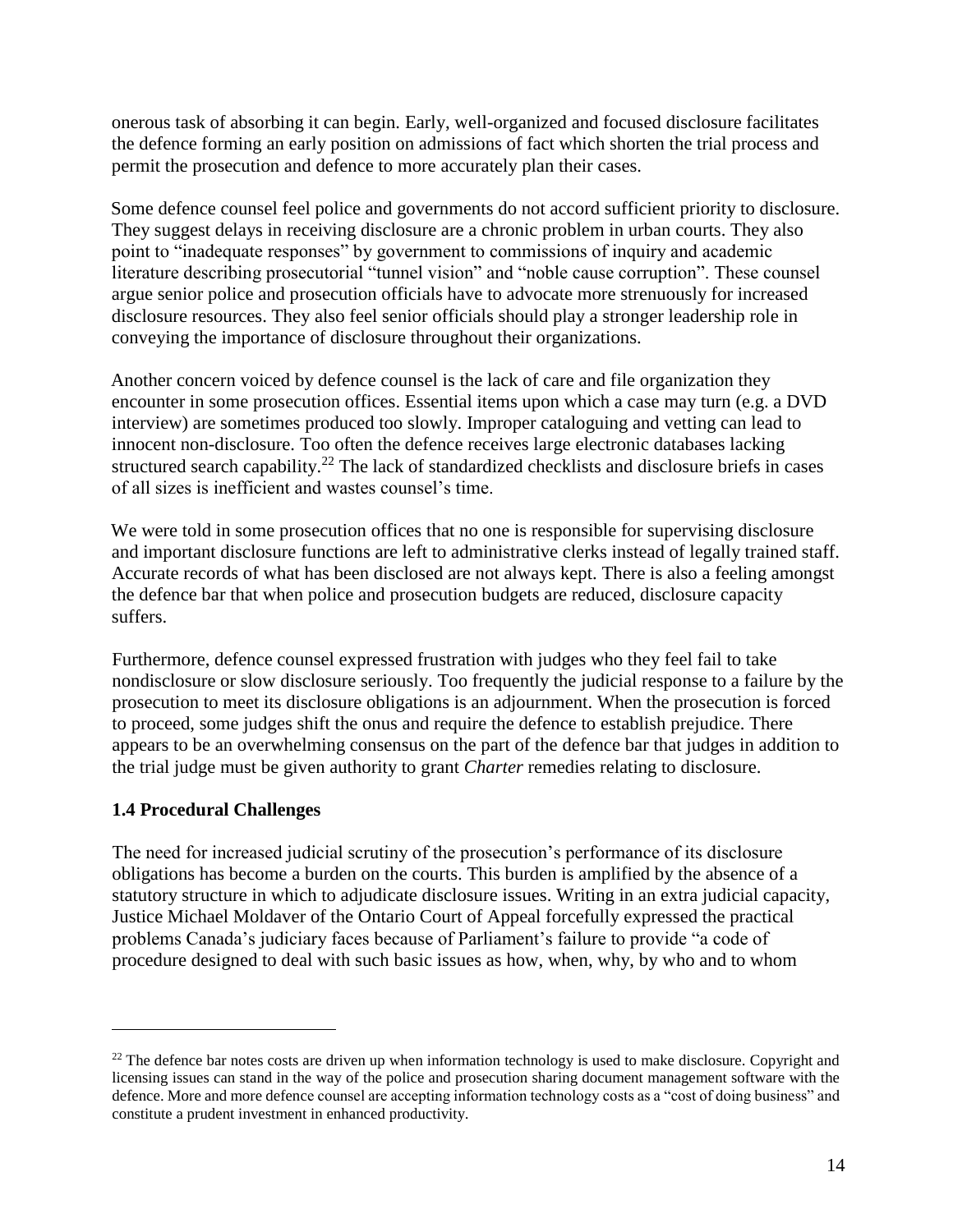*Charter* applications are to be brought".<sup>23</sup> This omission means there is no procedural mechanism available for the parties to obtain an early judicial resolution of disclosure disputes. This was identified as a major weakness in the criminal justice system at the January 2010 Second National Criminal Justice Symposium in Montreal.<sup>24</sup>

The principle of fundamental justice underlying the entitlement to disclosure is the constitutional right to make full answer and defence. Only a "court of competent jurisdiction" within the meaning of section 24 of the *Charter* can decide constitutional issues.<sup>25</sup> Consequently, a *Charter* right cannot be enforced at a preliminary inquiry.<sup>26</sup> From committal onwards, pre-trial motions seeking a *Charter* remedy cannot be brought before a judge, other than the trial judge or a superior court judge. $27$ 

*Stinchcombe* dealt with an indictable offence and specifically noted that different considerations might come into play in the context of summary conviction cases. It also held that the right to disclosure only arises at the time of the election of the accused. Notwithstanding these aspects of the decision, it has long been accepted, with virtually no discussion that the right to full disclosure applies in all cases.

#### <span id="page-15-0"></span>**1.5 Self-represented Accused**

 $\overline{a}$ 

Self-represented accused are increasingly appearing before the courts. This is their right. However, facilitating their access to justice poses challenges to all participants in the process.<sup>28</sup> Self-represented accused have the same right to disclosure as represented accused. The precise means by which disclosure is provided to a self-represented accused must be left to the discretion of the prosecutor based on the facts of each case.<sup>29</sup> Instructions to prosecutors in various jurisdictions call for specialized access for self-represented accused. Alberta's *Prosecution Guideline on Disclosure* refers to "controlled and supervised, yet adequate and private" access to disclosure materials in circumstances where the safety, security or privacy of individuals may be

<sup>23</sup> M. Moldaver, *"The Impact of the Charter on the Criminal Trial Process – A Trial Judge's Perspective"* in J. Cameron, ed., The *Charter's* Impact on the Criminal Justice System (Scarborough: Carswell, 1996).

<sup>&</sup>lt;sup>24</sup> This two day conference invited 80 judges, defence counsel, prosecutors, police and government officials to discuss ways of addressing challenges in the criminal justice process. There was unanimous agreement that disclosure constitutes a serious systemic problem.

<sup>&</sup>lt;sup>25</sup> See the *Final Report of the Air India Inquiry*, Vol. Three, Chap. IX, p. 298.

<sup>26</sup> See *Mills* [1986] 1 S.C.R. 863 and *Meltzer* [1989] 1 S.C.R. 1764. This does not preclude provincially appointed judges from presiding over judicial pretrial conferences to discuss disclosure or establish disclosure dates.

 $27$  There must always be a court of competent jurisdiction to provide and enforce a constitutional right when needed. The trial court will ordinarily be the appropriate court. Where a trial court has not been determined, or where a court is an inappropriate forum because it is implicated in the alleged breach of constitutional right, the competent court must be the superior court of the province in the exercise of its inherent jurisdiction. Bill C-53 was introduced and received first reading on November 2, 2010. This proposed legislation focuses on improving the efficiency of "megatrials" and other complex cases. It contemplates providing the Chief Justice with authority to appoint a case management judge and the case management judge with jurisdiction to address issues such as disclosure.

<sup>&</sup>lt;sup>28</sup> See the *Report On The Self-Represented Accused*, Steering Committee On Justice Efficiencies and Access To The Justice System, http://www.justice.gc.ca/eng/esc-cde/ecc-epd.

<sup>&</sup>lt;sup>29</sup> The policies and guidelines of the Public Prosecutions Division of Newfoundland and Labrador state: "[Crown] Counsel should consider where disclosure is made to an unrepresented accused, the inclusion of a written explanation of the appropriate uses and limits upon the use of disclosure material."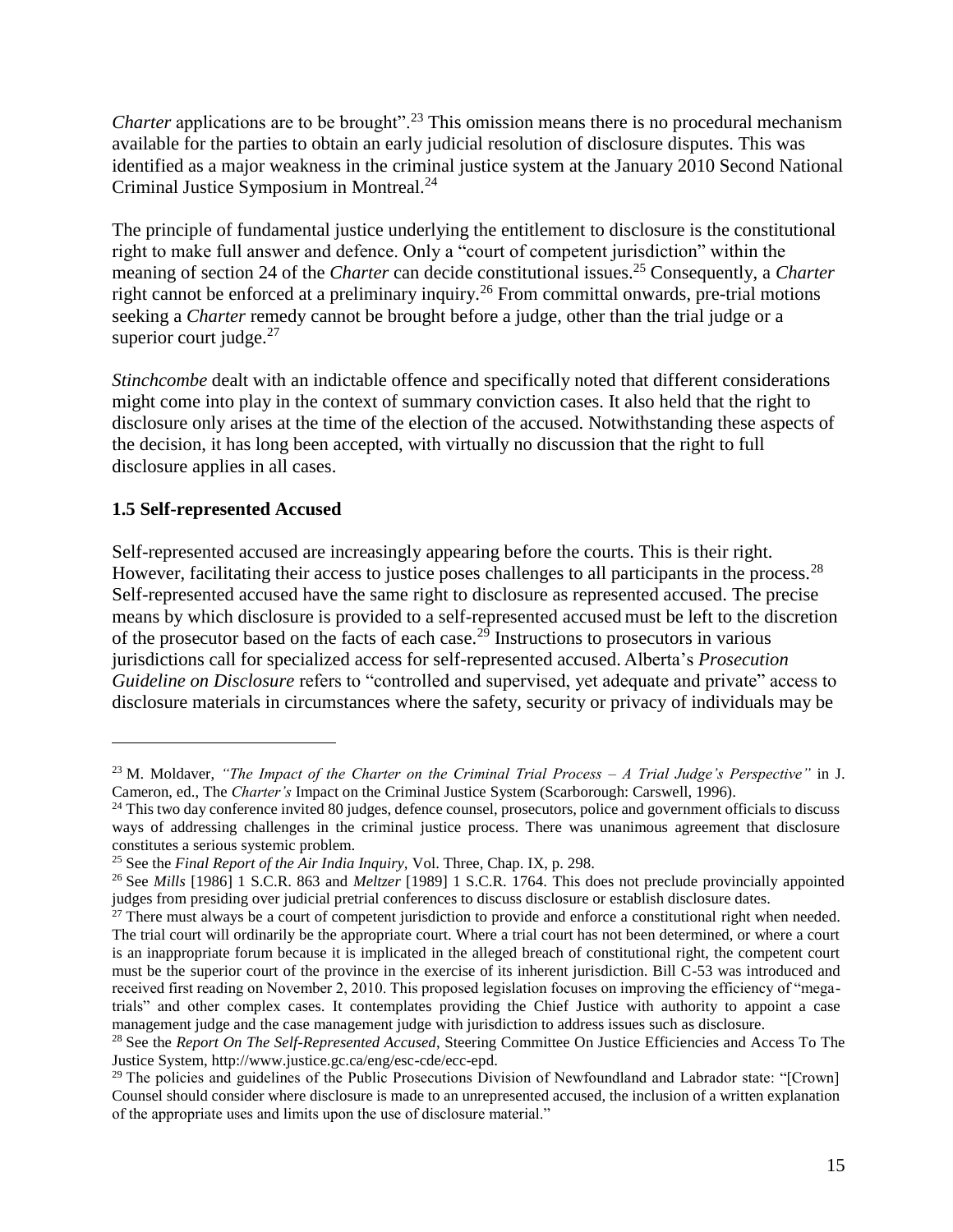at issue if the self-represented accused has unfettered access to documents and the ability to disseminate them freely. Prosecution guidelines in British Columbia that provide Crown counsel can arrange for disclosure to unrepresented accused to occur in a controlled setting, such as arranging for videotapes or other material to be viewed in the prosecution office or the local RCMP or city police detachment.<sup>30</sup>

Most jurisdictions provide for pre-trial judicial case conferences in criminal proceedings. Common practice when the accused is self-represented is to hold the conference in court and "on the record." At the case conference, issues relating to disclosure, including its content, the means of disclosure and the schedule and supervision of the access of the accused to the material can be discussed. If the parties do not agree, the judge can rule on the issues.

### <span id="page-16-0"></span>**2. RECOMMENDATIONS**

The disclosure challenges identified by the professional participants in the criminal justice process can be divided into the following categories:

- police and prosecution collaboration;
- disclosure management and responsibility;
- the content of disclosure;
- the timing of disclosure;
- the manner of making disclosure;
- self-represented accused and disclosure;
- early judicial resolution of disputes;
- improper conduct in relation to disclosure; and
- disclosure codification.

 $\overline{a}$ 

### <span id="page-16-1"></span>**2.1 Police and Crown Collaboration**

The Supreme Court of Canada noted in *McNeil* that the duty on police to provide full disclosure to Crown counsel "is as important as it is uncontroversial". The obligation on investigative agencies to provide the prosecution with all material relating to the investigation of the accused is a necessary corollary to the prosecution's duty under *Stinchcombe*. Failure to comply with this obligation is a police disciplinary offence in most Canadian jurisdictions.<sup>31</sup> Consequently, directions issued to prosecutors and police and other investigators by competent authorities should state:

 investigators and prosecutors are bound to exercise reasonable skill and diligence in their areas of responsibility to disclose all relevant information, even though such information may be favourable to the accused; and

<sup>30</sup> *Practice Bulletin*, November 18, 2005, Criminal Division of the Department of Justice. British Columbia has several Practice Bulletins on disclosure and each makes a reference to access for self-represented accused.

<sup>31</sup> In Ontario it is a violation of the Code of Conduct under s. 42(1) of the *Police Services Act* for a police officer to fail to report: "anything that he or she knows concerning a criminal or other charge, or fail to disclose any evidence that he or she … can give for or against any prisoner or defendant". See T.M. Brucker, "Disclosure and the Role of the Police in the Criminal Justice System" (1992), 35 *Crim. L. Q.* 57 at p. 76.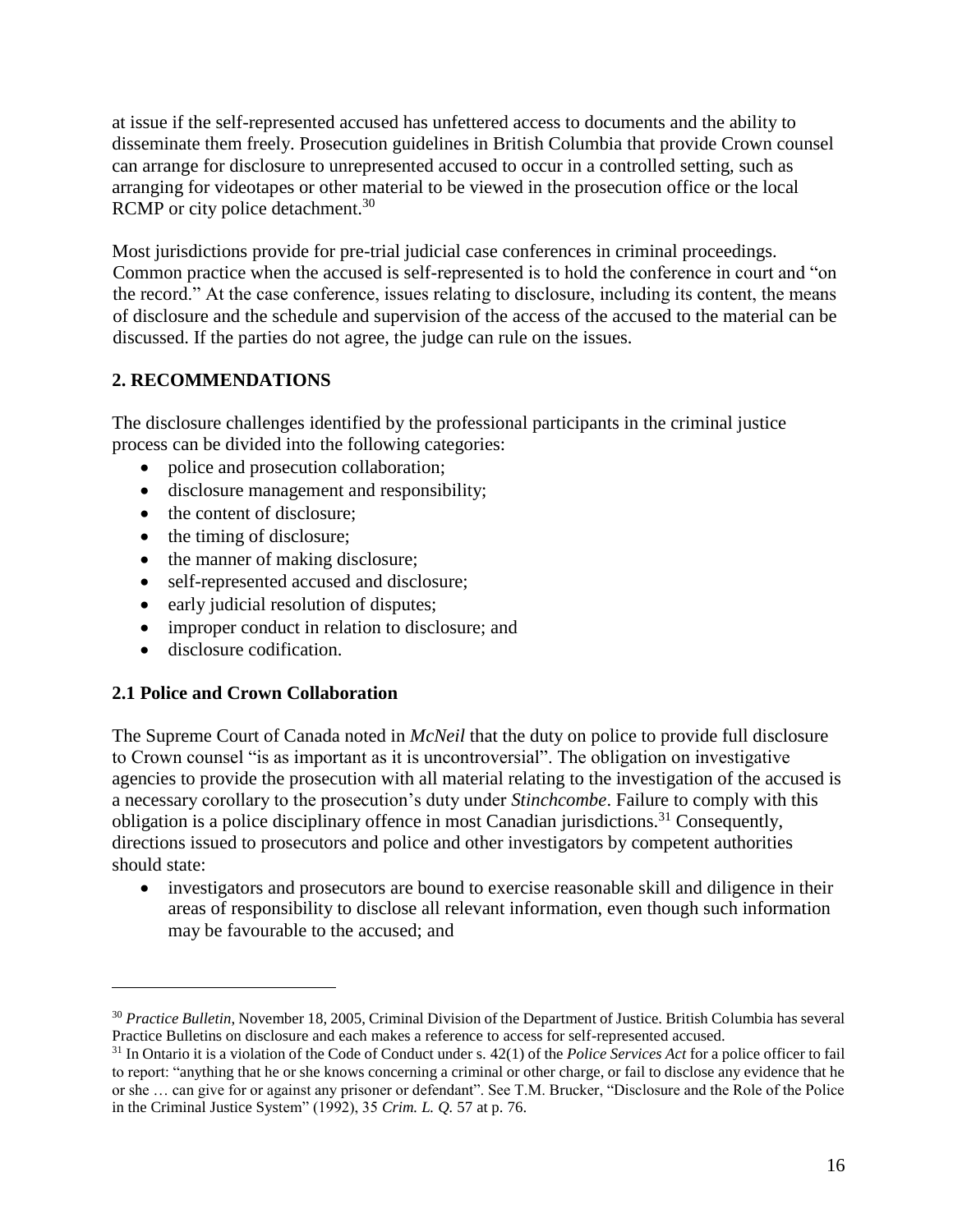investigators are under a duty to report to the officer in charge or to Crown counsel all relevant information of which they are aware, including information favourable to an accused, in order that Crown counsel can discharge the duty to make full disclosure.

### <span id="page-17-0"></span>**2.1.1 Working Together Effectively**

Disclosure obligations in a particular case are determined by the scope of the police investigation and the charges prosecuted. Traditionally, the police alone determined the size of the case they would bring into the court system. The number of accused and charges alleged rested solely on what the police considered appropriate. As a result, the capacity of the court system to handle the prosecution was not always taken into consideration. Close consultation and a jointly developed strategic approach involving police and prosecutors can play an important role in ensuring that the case presented for prosecution can be digested by the court system.

The *Martin Report* recognized the value of early police and prosecution collaboration.<sup>32</sup> This collaboration can take place without the prosecution assuming responsibility for charge approval or taking over investigative functions from the police. Prosecutors can provide pre-charge legal advice as well as logistical and strategic advice on the manageable size and focus for a successful prosecution. The prosecution service can also provide helpful advice on the preparation and distribution of disclosure.

### <span id="page-17-1"></span>**2.1.2 Division of Responsibility and Costs**

 $\overline{a}$ 

Providing disclosure can be a time-consuming process, especially in large and complex criminal matters. At present there is no Canada-wide model or agreement providing guidance on Crown disclosure management. Consequently, there is no national consensus on important issues including: the respective roles and responsibilities of police and prosecutors, detailed format requirements, timelines, cost allocation and other procedural matters. Questions still arise between police services and prosecution services over "who does what"? For example, "vetting" disclosure to ensure only information subject to the prosecution's disclosure obligation is disclosed is time-consuming and detailed work. The police tell us prosecutors occasionally rely exclusively on the vetting done by the police and over inclusive disclosure can be the result. Most police and prosecutors agree vetting disclosure should be a shared responsibility. It must be worked out to suit the circumstances of the particular investigation and prosecution.

Generally speaking, investigators are best placed to identify sensitive information (e.g., informant information, investigative techniques, witness safety, etc.) and must take a primary role in identifying information they believe to be sensitive for prosecutorial review. Prosecutors

<sup>&</sup>lt;sup>32</sup> *Ibid*, at p. 28. Greater collaboration between police and Crown at the pre-trial stage was also endorsed in Barreau du Québec, *Rapport Final: Comité Ad Hoc du Comité en droit criminel sur les megaprocès*, février 2004, available online: Barreau du Québec. The Federal Prosecution Service Deskbook provides c. 54.3.1.3 [http://www.justice.gc.ca/eng/dept](http://www.justice.gc.ca/eng/dept-min/pub/fps/fpd.ch54.html)[min/pub/fps/fpd.ch54.html:](http://www.justice.gc.ca/eng/dept-min/pub/fps/fpd.ch54.html) "The most effective way of satisfying Crown counsel's ethical obligation to make full disclosure of the Crown's case is to be involved at an early stage and continue to be involved throughout the investigation … the preparation of disclosure materials requires intensive cooperation between Crown counsel and the investigative agency, such that the responsibility should be viewed as a joint one".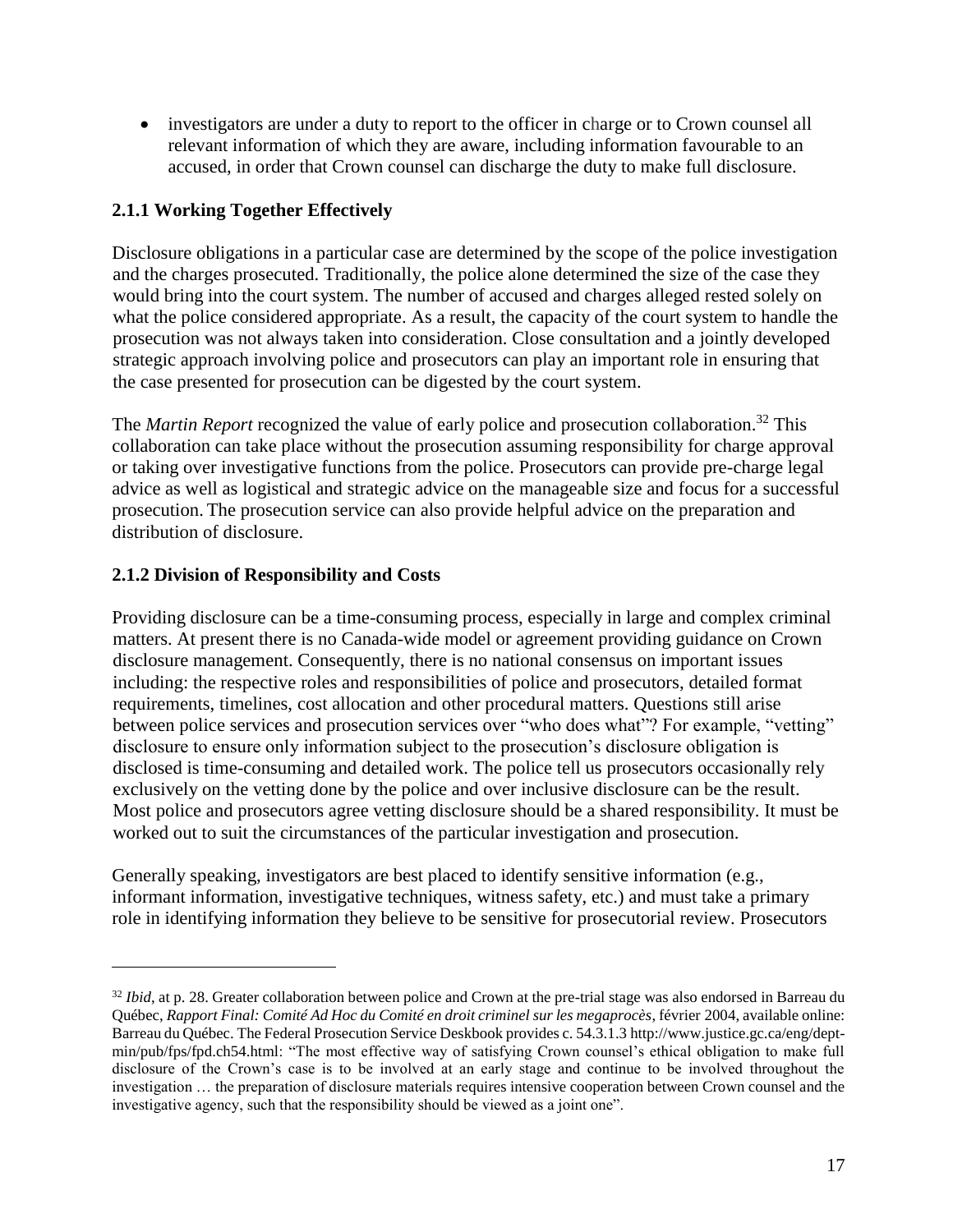may agree or disagree with the investigators' assessment and will need to know the reasons why information has been identified as sensitive.

The *LeSage/Code Report* contains specific recommendations concerning the respective responsibilities of the police and the prosecution in generating disclosure briefs:

- the police should do an initial edit of the brief, electronically highlighting or shading the proposed edits;
- the prosecution should then review the brief and make final decisions about the edits;
- the police should then provide a master brief to the prosecution, without edits, and a disclosure brief with edits. Each edit should be coded in the margins to explain the basis for the edit to the defence; and
- as much as possible, all of the above should take place pre-charge.  $33$

With respect to specific types of information, the *LeSage/Code* Report recommends the following:

- transcribing important intercepted private communications and recorded witness interviews, likely to be used at trial, is a joint responsibility of the police and the Crown;
- the Crown should advise the police which intercepts and which recorded witness interviews should be transcribed and the police should use civilian employees to do the transcribing;
- the police should then include the transcripts in the disclosure brief; and
- as much as possible, all of the above should take place pre-charge.  $34$

The *LeSage/Code Report* notes disagreements in Ontario around "who pays?" and are now being resolved in the context of most large complex cases. The police pay for initial external hard drives, both edited and unedited. The Crown then pays for copies of the hard drive made for disclosure to all accused. There is now universal acceptance of the principle that an accused should not have to pay for basic disclosure.

A cross-sector project in Ontario called "Justice on Target" is working on an electronic solution to disclosure in routine cases. Improved dialogue between police and prosecution officials is helping transcend an unproductive focus on fiscal positions. Shared interests can be achieved through collaborative use of modern information technology. We believe a jointly developed written agreement between police and prosecutors providing a mechanism for resolving disputes, including cost allocation, can assist when contentious issues arise.

## <span id="page-18-0"></span>**2.1.3 Assigning Prosecutors to Police Stations**

Assigning prosecutors to provide pre-charge advice to large, complex investigations is an accepted practice in most jurisdictions. A more recent development in British Columbia and Ontario is co-locating prosecutors at police divisions or with specific police units. These prosecutors are able to provide timely advice in a wide variety of cases. The police are

<sup>33</sup> *Ibid*, recommendation 4, at p. 39.

<sup>&</sup>lt;sup>34</sup> *Ibid*, recommendation 5, at pp. 40-41.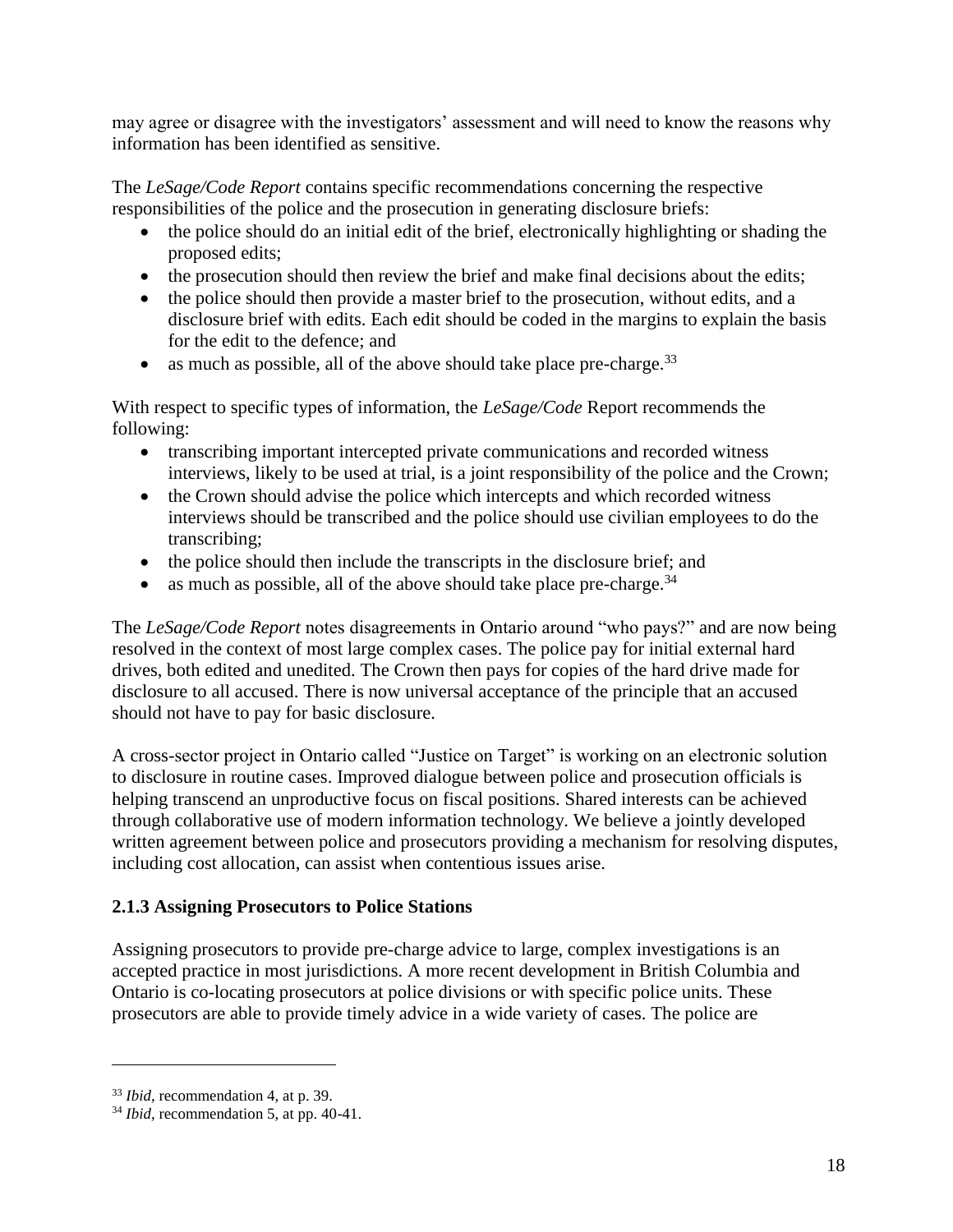enthusiastic about having greater access to prosecutorial advice.<sup>35</sup> Ouebec prosecutors provide a "24/7" consultation service to all police services. We are advised this service has been effective from both police and prosecution perspectives and has reduced the laying of unnecessary and weak information.

### <span id="page-19-0"></span>**2.1.4 The Objective Prosecutor**

To enhance prosecutorial objectivity, the *LeSage/Code Report* recommends that prosecutors who have worked closely with police at the investigative stage should not make the decision whether to prosecute, or retain carriage of the prosecution if it goes forward to trial. The *Report* suggests fresh, independent Crown counsel become involved when an investigation is complete. This does not prevent the pre-charge advice Crown from taking on some post-charge roles such as conducting the bail hearing, completing disclosure or providing ongoing advice and assistance to any prosecution.<sup>36</sup> The response to this recommendation appears largely to be dependent on the role of the respondent. Crown participants at the 2010 National Criminal Justice Symposium did not feel their objectivity was affected by working with investigators to develop a case, but most defence counsel supported the *LeSage/Code* recommendation.

Charge assessment is an ongoing public and ethical responsibility at all stages of a prosecution. Some prosecution managers have expressed concern about the inefficiency of having different prosecution teams learn a case twice. Other, less drastic ways, to maintain prosecutorial objectivity are available (e.g., supervisory oversight). There is also concern about the consequences of pre-charge advice to the police based on a prosecution theory subsequently rejected or substantially modified by trial prosecutors.

#### <span id="page-19-1"></span>**2.1.5 Increased Inter-Agency Communication**

The *Criminal Justice Review Report*<sup>37</sup> recommends the establishment of a provincial coordinating committee to develop a directive comprehensively setting out the disclosure responsibilities of police and prosecutors and to address disclosure issues on an on-going basis.<sup>38</sup> Such a directive would increase the likelihood that disclosure responsibilities are understood and carried out. The participation of defence counsel and representatives of the judiciary on the committees would enhance the committee's effectiveness. In appropriate circumstances, it may be useful to have broader representation (e.g., intelligence services with respect to terrorism prosecutions).

<sup>&</sup>lt;sup>35</sup> Some prosecutors indicate these arrangements can give rise to the police seeking advice on every aspect of their work. There can also be a tendency on the part of some police supervisors to abdicate their screening role and send the officer directly to Crown counsel.

<sup>36</sup> *The LeSage/Code Report*, Ontario Ministry of the Attorney General, Queen's Printer for Ontario, 2008 at p. 27.

<sup>37</sup> *Report of the Criminal Justice Review Committee*, Queen's Printer for Ontario, 1999.

<sup>38</sup> *Ibid*, footnote 4, at p. 13.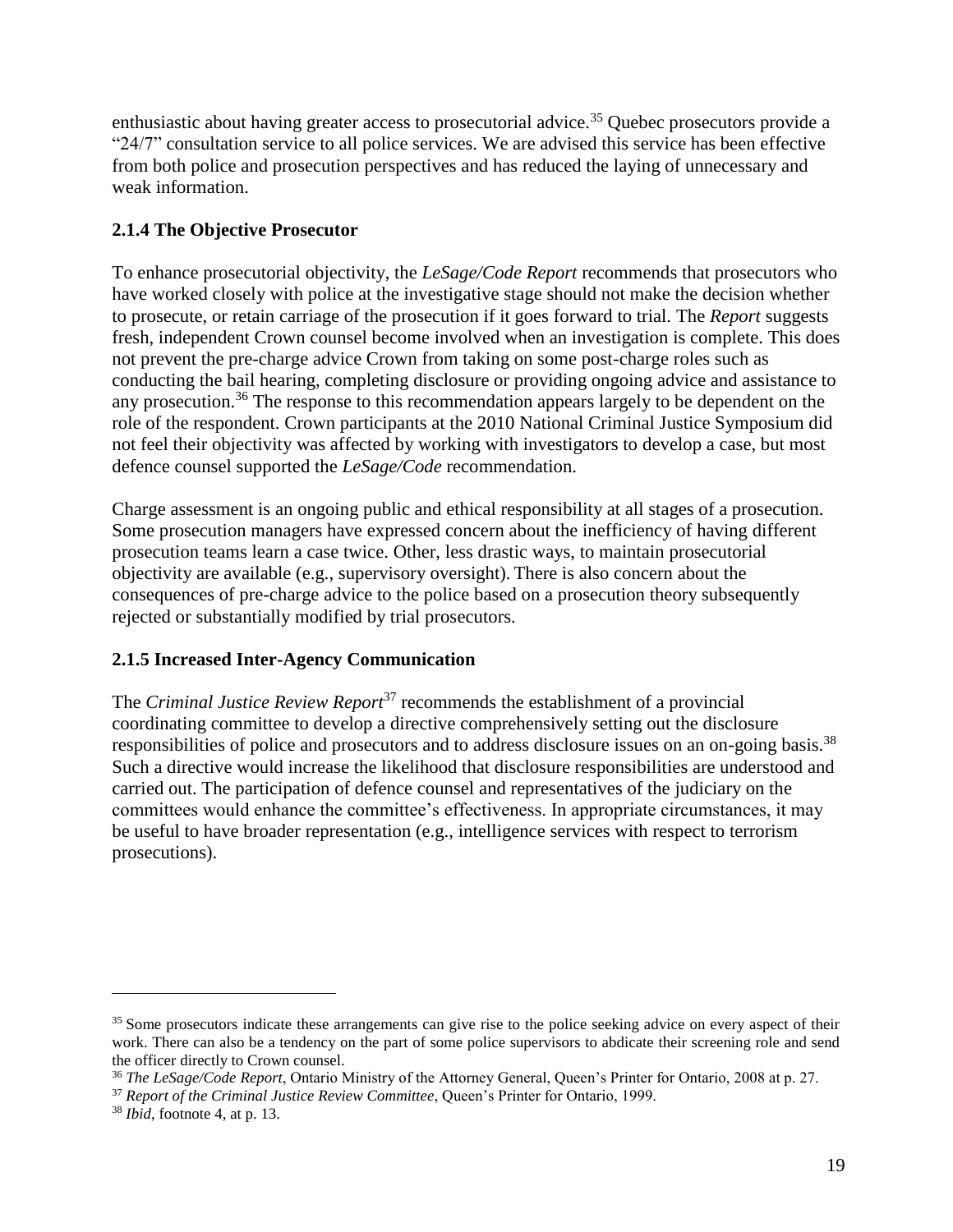As the *Criminal Justice Review Report* recognizes, new disclosure issues arise regularly. A good example is the decision of the Supreme Court of Canada in *McNeil*.<sup>39</sup> Police services across the country had to immediately respond to the decision. In some cases they sought advice from prosecution services. In other cases, they sought advice from in house or government legal advisors or retained lawyers. We understand some efforts were made to standardize the advice provided but the lack of a generally recognized advisory body resulted in a significant amount of duplication of effort. A national disclosure advisory body of experienced police, prosecutors, defence counsel and judges (where appropriate)<sup>40</sup> would be a useful addition to the present arrangements for disseminating and responding to judicial decisions. Such a body could operate as an umbrella organization for provincial coordinating committees. It could also serve as a clearing house for disclosure decisions and provide operational and policy advice to police and prosecution services.

The proliferation of information technology has opened up new possibilities for communication and co-operation between police and prosecution services. There appears to be a large appetite for the sharing of information, policies, and "best practices." Learning from each other and sharing expertise can play an important role in "leveraging" technology advances. A recent memorandum for U.S. Department of Justice prosecutors suggests some of the uses to which information technology can be put:

- to create an online directory of resources pertaining to discovery issues that will be available to all prosecutors on their desktop;
- to produce an electronic handbook on discovery and case management so prosecutors have a one-stop resource addressing various topics relating to discovery obligations;
- to implement a "distance learning" training curriculum and a mandatory training program for prosecutors, paralegals and law enforcement agents;
- to catalogue electronically stored information recovered as part of investigations, and
- to create a pilot case management project to fully explore the available case management software and possible new practices to better catalogue law enforcement investigative files and to ensure all information is transmitted in the most useful way to prosecutors.<sup>41</sup>

#### **RECOMMENDATION 1: PRE-CHARGE ADVICE**

 $\overline{a}$ 

**Prosecution services should consider making prosecutors available to provide pre-charge advice to the police, including advice in relation to specific investigations. This recommendation is of particular importance in the context of major and complex prosecutions but also applies to routine investigations. We recognize the ability of prosecution services to fully implement this recommendation may be affected by resource limitations.** 

<sup>&</sup>lt;sup>39</sup> Another example is the variety of practices across the country with respect to the disclosure of audio and video taped evidence and the transcription of witness statements.

<sup>&</sup>lt;sup>40</sup> In appropriate circumstances it may be useful to have broader representation (e.g., intelligence services).

<sup>&</sup>lt;sup>41</sup> Memorandum For Department Prosecutors, Monday, January 4, 2010, at p. 3.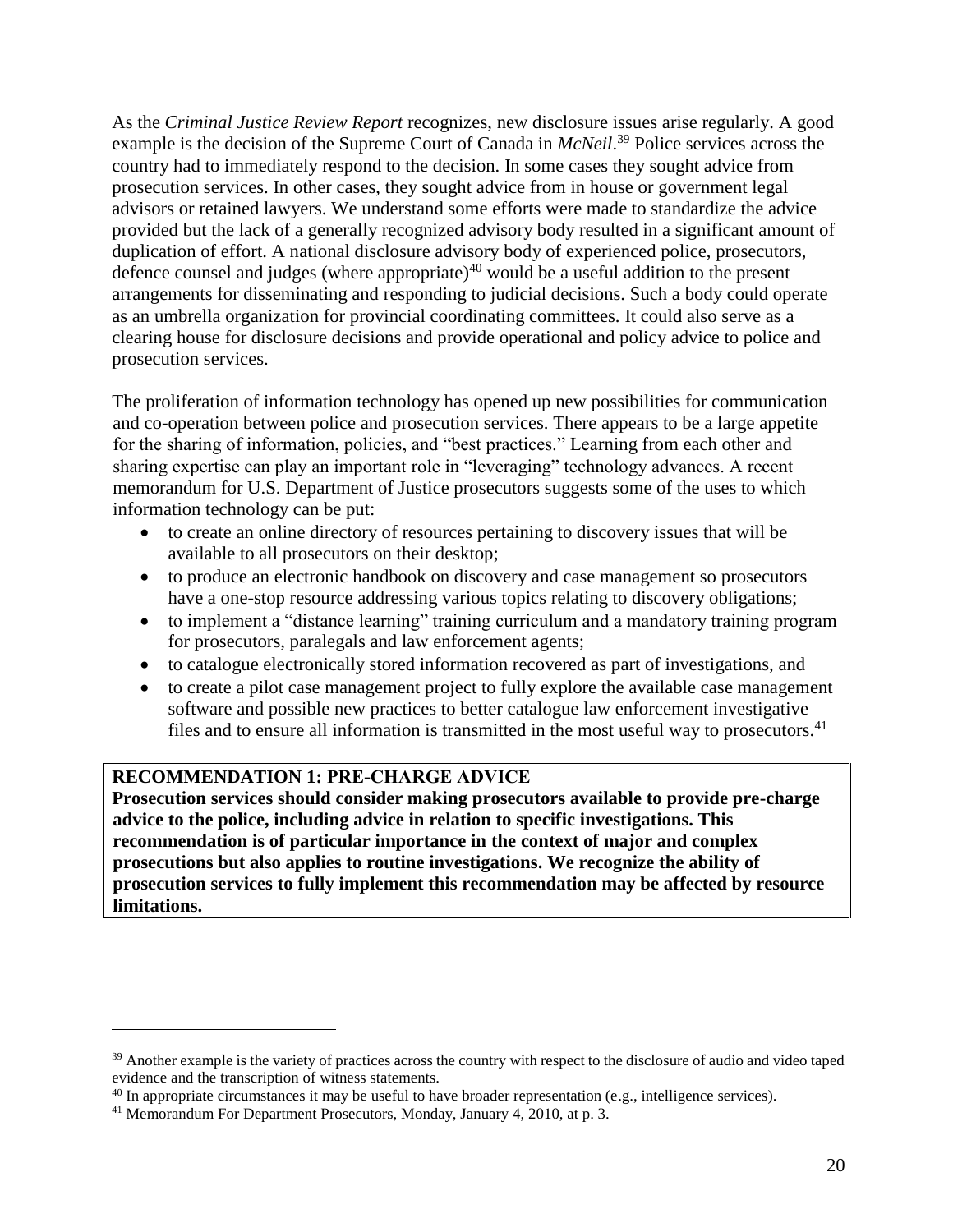### **RECOMMENDATION 2: COLLABORATIVE PROCESS**

**Every jurisdiction without a standardized agreement setting out the division and nature of the respective disclosure responsibilities of police and prosecution services should consider establishing a collaborative process to develop one. The agreement should contain a mechanism for resolving disagreements between police and prosecution services, including cost allocation. The mechanism should ensure that when disclosure disagreements arise police services are given an opportunity to provide input.** 

### **RECOMMENDATION 3: DIRECTIVES TO POLICE**

**Where they do not currently exist and after due consultation and consideration, all authorities responsible for policing should issue directives to police services within their jurisdiction, directing them to assist Crown counsel in complying with the applicable Attorney General's directive on disclosure. These directives should direct police, other investigators and prosecutors that:** 

- **investigators and prosecutors are bound in their respective spheres to exercise reasonable skill and diligence in examining or reviewing and disclosing all relevant information, even though such information may be favourable to the accused;**
- **they are under a duty to report to the officer in charge or to Crown counsel all relevant information to which they are aware, including information favourable to the accused; and**
- **the disclosure file should identify the officer who has overseen the disclosure.**

#### **RECOMMENDATION 4: DIRECTIVES TO POLICE**

 $\overline{a}$ 

**We endorse the work being done across the country to develop improved ways for preparing and delivering disclosure through the use of modern information technology. We encourage the project teams doing this work to share the results of their work and the lessons learned from it with the provincial and territorial disclosure coordinating committees referred to in Recommendation 5 below.** 

### **RECOMMENDATION 5: DISCLOSURE COORDINATING COMMITTEES**

**We endorse the recommendation in the Criminal Justice Review Report that each province and territory consider establishing a disclosure coordinating committee. Representation on these committees should include: the police, the defence bar; legal aid, prosecution services, courts administration and the judiciary.**<sup>42</sup> **The disclosure coordinating committee should collect, circulate and promote disclosure lessons learned and best practices within their jurisdiction. The disclosure coordinating committees should also report disclosure lessons learned and best practices in their jurisdiction to the national advisory board referred to in Recommendation 6 below.**

 $42$  Consideration should be given to representation from intelligence services with respect to terrorism prosecutions.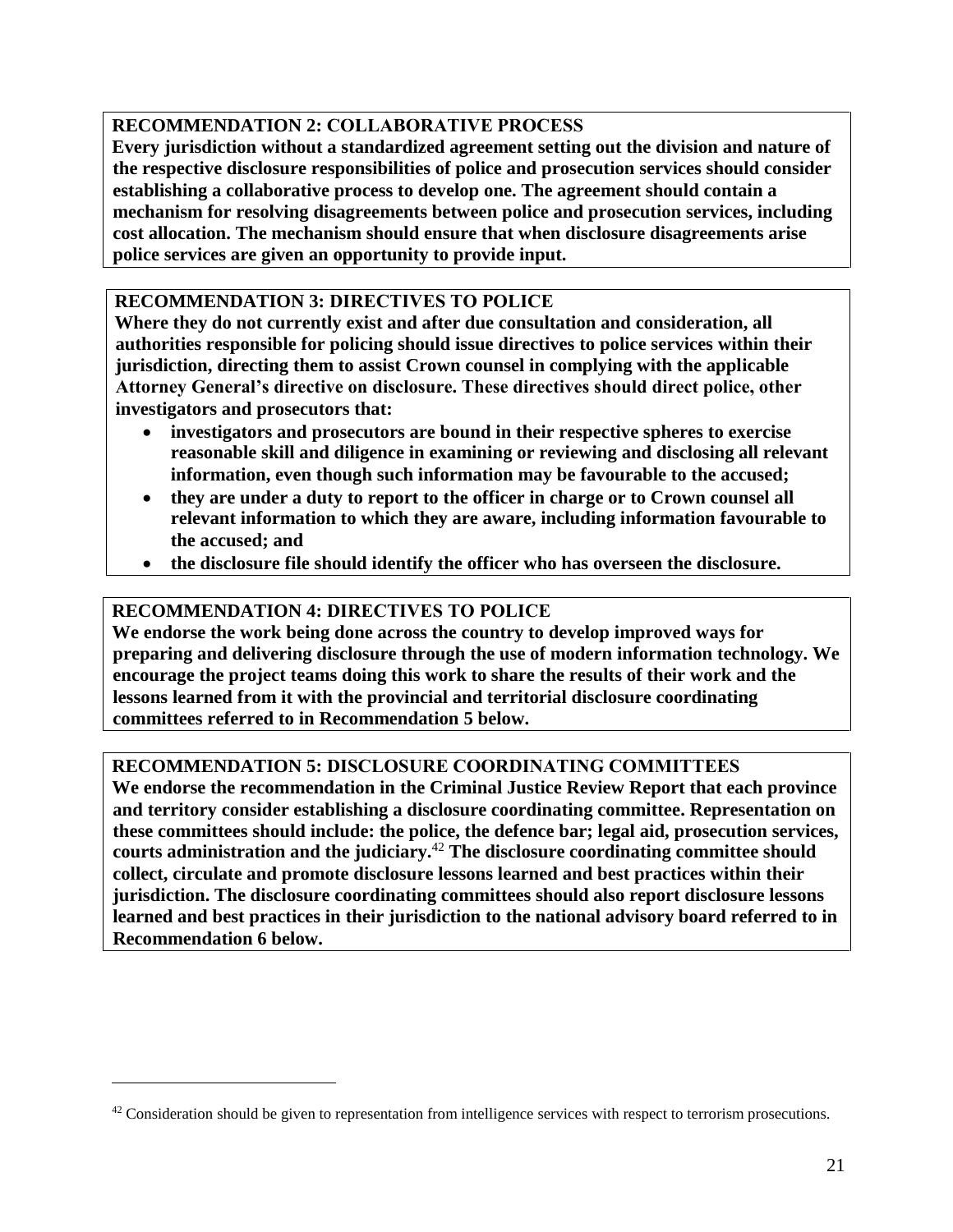**RECOMMENDATION 6: NATIONAL DISCLOSURE ADVISORY BOARD The Committee of Deputy Ministers Responsible for Justice and the Canadian Association of Chiefs of Police should consider the feasibility and composition of a national disclosure advisory board. Representation on the board should include the police, defence bar, prosecution services, courts administration, corrections and the judiciary. The board should not consider specific cases but rather review and make recommendations concerning systemic issues of national importance. It is important the establishment of a national advisory board not delay the implementation of disclosure reforms required in specific jurisdictions.**

#### <span id="page-22-0"></span>**2.2 Disclosure Management and Responsibility**

Police must pursue all relevant avenues of investigation behind an allegation of criminal conduct. This can lead to the gathering of immense amounts of information. The information must be effectively catalogued, organized and fully disclosed in order for the disclosure obligations of the Crown to be discharged. As noted in the *LeSage/Code Report*, "when disclosure is disorganized and incomplete it leads to constant follow-up requests from the defence and this leads to delays".<sup>43</sup> The 2009 British Columbia Disclosure Management Working Group concluded the failure of police, prosecutors, defence counsel and judges to effectively and efficiently manage the huge amount of information now entering the criminal justice system is a major reason for the disclosure crisis facing the court process.

#### <span id="page-22-1"></span>**2.2.1 Disclosure Officers and Centres**

The notion that police and prosecutors should work together and bring their respective skills to bear in developing investigative projects, deciding charging and prosecution strategy, and preparing prosecution briefs and disclosure is generally accepted. However, administrative structures to facilitate this cooperation are missing. An example of how one Canadian jurisdiction has facilitated the co-operative and timely preparation of disclosure materials is Alberta's experiment with disclosure centres in Edmonton and Calgary. Police and prosecutors work together to assemble prosecution briefs, disclosure packages and efficient responses to requests from defence for additional disclosure materials*.* Some of the disclosure materials, such as 911 calls or crime scene photographs, are routinely prepared in electronic format.<sup>44</sup>

Alberta began a review of disclosure practices in 2004 with an examination of the integrated disclosure models then in use in London, Ontario, Halifax, Nova Scotia, and Prince Albert, Saskatchewan. This integrated model was adopted in Edmonton and Calgary. Police and prosecutors work together in "disclosure centres" to ensure initial disclosure packages are assembled quickly and responses to requests for additional information are processed efficiently.<sup>45</sup> A great deal of the disclosure provided by the police in Edmonton and Calgary is now in electronic format. This has resulted in a significantly improved process, particularly with respect to digital forms of evidence such as 911 calls and crime scene photographs. Law

<sup>43</sup> The *LeSage/Code Report* at p. 31.

<sup>&</sup>lt;sup>44</sup> The police and prosecutors of the Toronto "Guns and Gangs" unit also work in a shared facility and sing its praises.

<sup>45</sup> Information provided by Josh Hawkes, Director, Policy Unit, Appeals & Prosecution Policy Branch.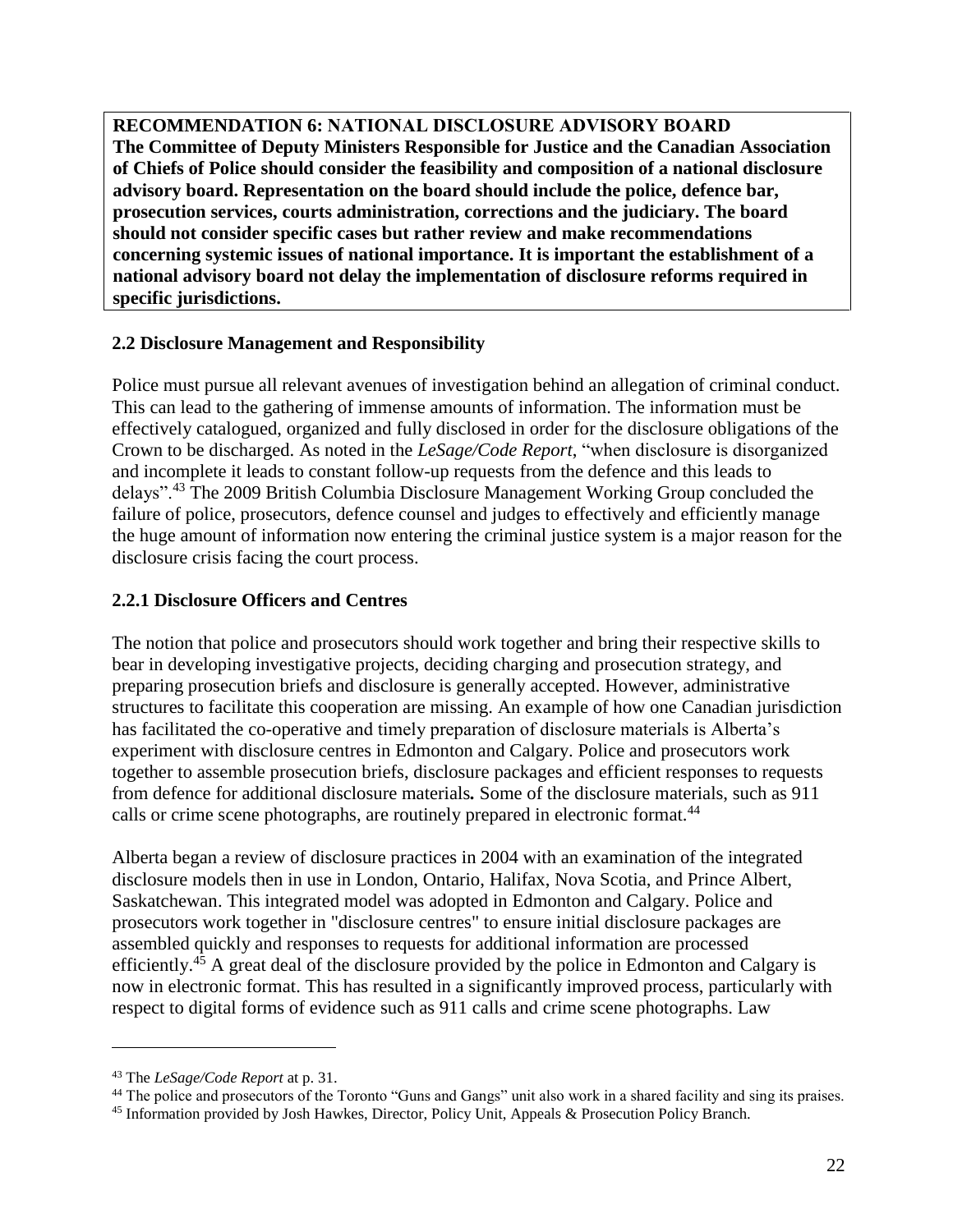enforcement agencies have also indicated the process results in significant savings. Other areas in the province are taking steps to implement integrated electronic disclosure systems.

The cost of the Alberta initiatives is shared between law enforcement and the prosecution service. Operational details and responsibilities are formalized through Memoranda of Understanding between individual police agencies and Crown offices. These efforts are coordinated on a broader basis and best practices are circulated through a provincial disclosure committee with representation from police agencies and the prosecution service.

Although there has been no broad empirical analysis of the impact of these initiatives, anecdotal evidence suggests significant gains in the speed with which disclosure is provided. The integrated approach also reflects the fact that disclosure is a shared responsibility between police and the prosecution. Implementing collaborative operational structures and processes serves to reinforce the shared nature of the disclosure obligation.

In England and Wales a police "disclosure officer" is responsible for examining material gathered by the police during an investigation, providing material to the prosecution and disclosing material to the accused at the request of the prosecutor. Assigning this responsibility to a designated specialist increases the likelihood disclosure will meet quality control standards. Only briefs approved by the disclosure officer are forwarded to the Crown. All other briefs are remitted back to the investigating officer with an indication of what improvements or additional materials are required.<sup>46</sup>

Members of the police community we consulted suggested the introduction of the position of disclosure officer should be studied for possible adoption in Canada*.* They stressed that to be effective the officer must be of senior rank and have extensive investigative experience. Disclosure officers could be empowered to take appropriate action when officers fail to make full and timely disclosure to the prosecution or to respond to prosecution requests for additional materials or investigative work.

#### <span id="page-23-0"></span>**2.2.2 The Defence**

 $\overline{a}$ 

Defence counsel also face significant information management challenges. In many ways, their information management problems are not dissimilar to those of the police and prosecution (e.g., cataloguing, organizing, recording, and storing information). But they also have unique problems (e.g., financial constraints, legally aided clients, etc.). Once again, information technology may provide some answers. In a recent Quebec prosecution, the defence was provided with online access to disclosure. This appears to be an effective means of providing disclosure if the parties are satisfied online access is secure.

An innovative suggestion that was made to us is that disclosure centres like those described above also provide service to defence counsel. After the information gathered by the

<sup>&</sup>lt;sup>46</sup> Many Ontario Crown offices used to have and some still do have a police "court officer" assigned to perform this function. In many cases, these officers were removed from Crown offices when police services conducted cost cutting "core business" exercises.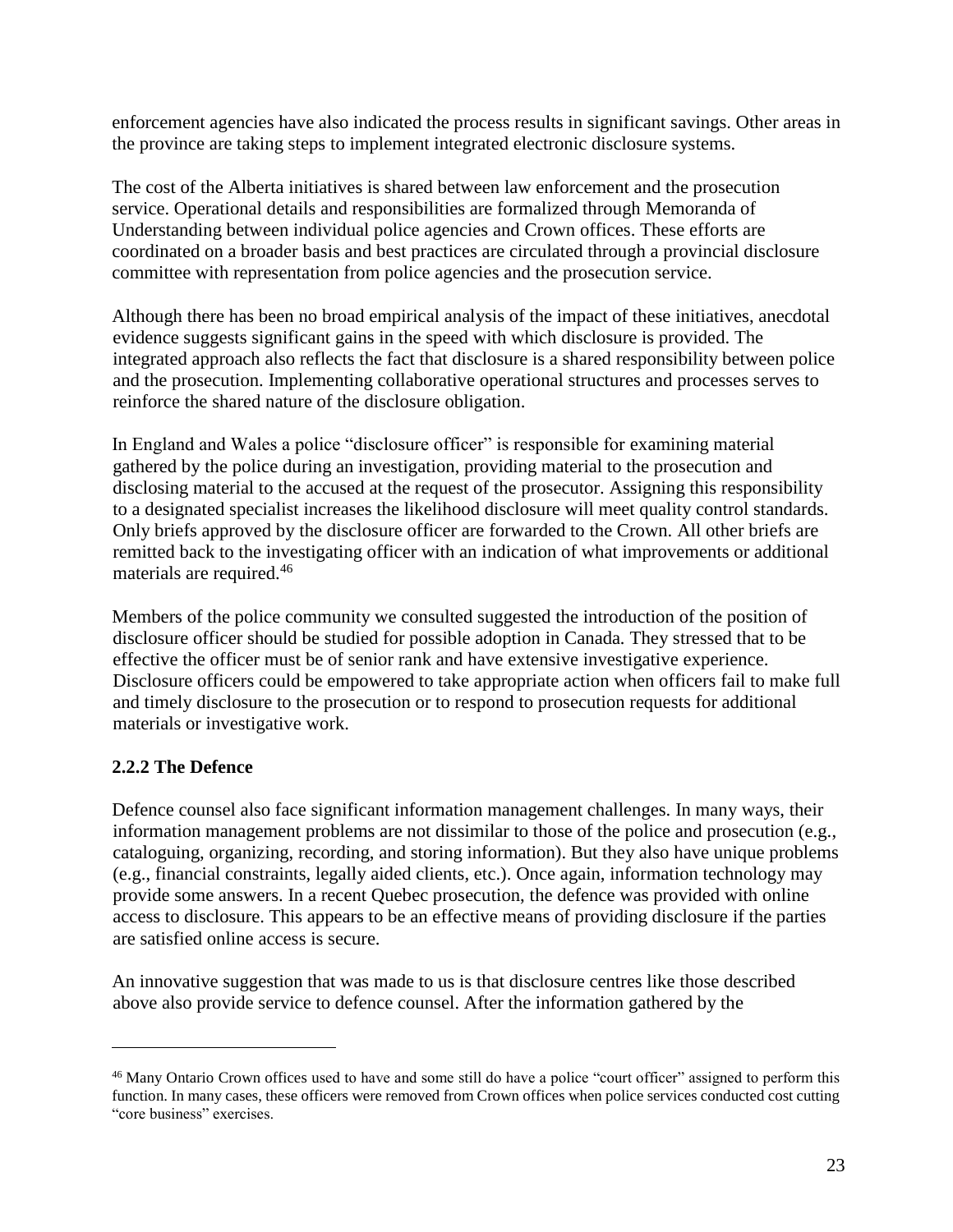investigation has been vetted and screened by the police and prosecution at the disclosure centre, it would be reviewed by an on-site defence representative. The defence disclosure package as well as the Crown brief would then be prepared at the disclosure centre. Both the prosecution and defence would receive their disclosure from the disclosure centre.

### <span id="page-24-0"></span>**2.2.3 Police Investigative Files**

The bulk of the information flowing into and through the criminal justice process originates in police investigative files. Police files should be organized from the outset with disclosure in mind. It is crucial when investigators gather information that they collect and note all relevant material, itemize all potentially relevant or marginal material and categorize what they take into custody to protect as sensitive material. This segregation of central, marginal and sensitive material allows for more efficient and effective file review by the prosecution and subsequent disclosure to the defence.

### <span id="page-24-1"></span>**2.2.4 The Crown Brief**

The Crown brief is the foundation document for disclosure. We were told that the quality of Crown briefs vary widely across the country, across provinces, and even within police services. The *Criminal Justice Review Report* recommended the implementation of uniform quality control standards.<sup>47</sup> At a minimum, the standards should stipulate that all police briefs must:

- be paginated:
- include an index; and,
- contain a meaningful synopsis of the case, including a list of police and civilian witnesses and a summary of each witness's anticipated evidence which clearly articulates the significance of that evidence.

The *Early Case Consideration Report* of this Steering Committee suggests more detailed content. It recommends that police and prosecution services in every jurisdiction jointly develop and implement a standard checklist for Crown brief and disclosure packages. The *Report* stresses the importance of police services developing training programs to ensure officers are fully aware of and comply with requirements to ensure the preparation of high quality Crown briefs and disclosure packages.

A committee of senior Ontario prosecutors have developed standardized and comprehensive Crown brief formats for all common *Criminal Code* charges. If approved, the work of the committee will be implemented in co-operation with the Ministry of Community Safety and Correctional Services (MCSCS) and with the Ontario Association of Chiefs of Police (OACP). This work will facilitate the adoption of standard Crown brief and disclosure practices for ordinary cases, and logically follows from Ontario's adoption of the Major Case Management brief in large complex cases.

<sup>47</sup> *Report of the Criminal Justice Review Committee*, Queen's Printer for Ontario, 1999, recommendations 5.9,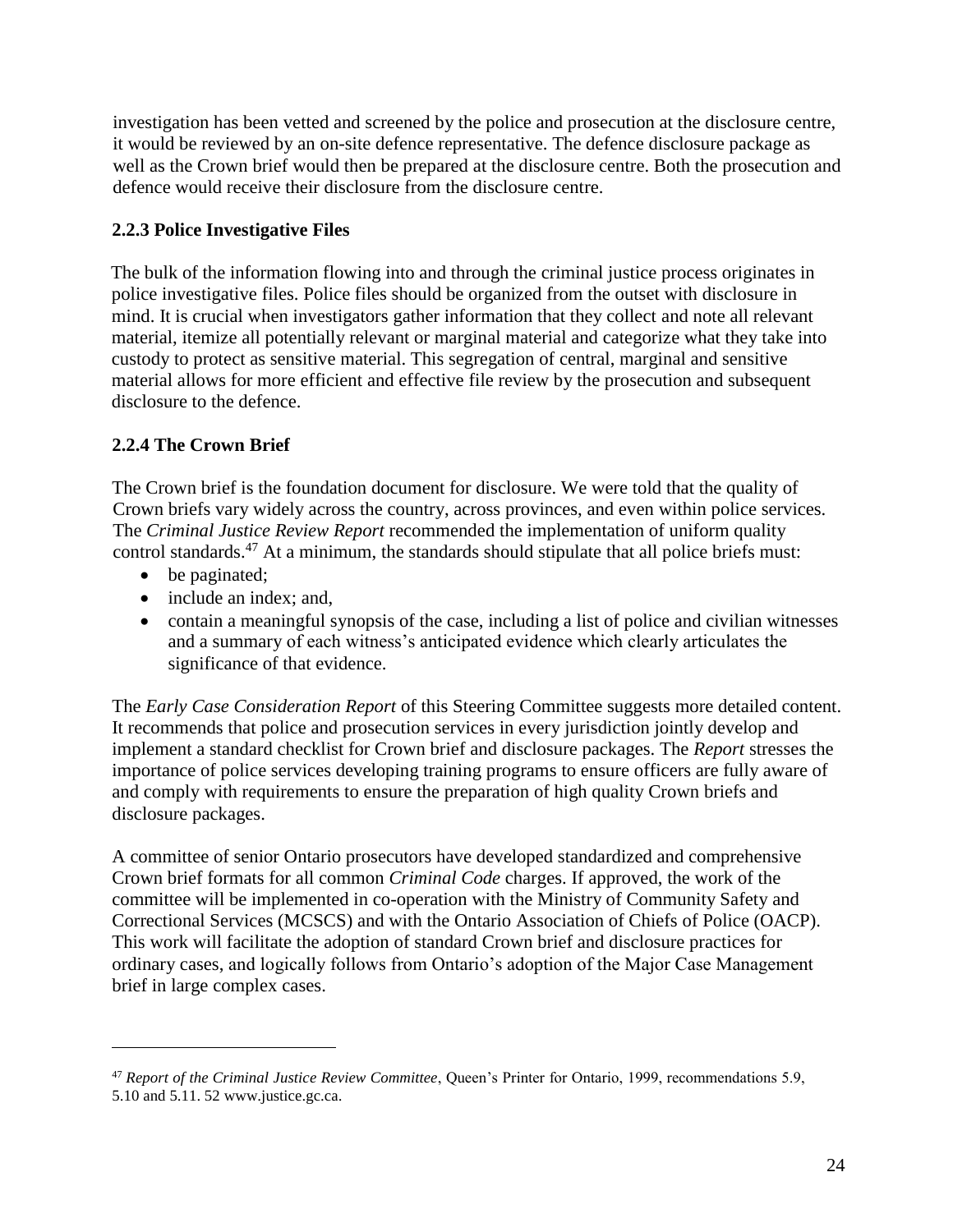Brief standardization and quality control methods will only improve operations if front-line officers are aware of and follow them. Management commitment to the process is essential. We believe training of new recruits and continuing education of experienced officers on the importance of effective brief preparation should be considered a priority. We also believe that Crown brief preparation skills recognized as a performance measure and core competency for promotion to an investigative position.

**RECOMMENDATION 7: QUALITY CONTROL OF THE BRIEFS Police and prosecution services should work collaboratively to standardize and develop quality control for the briefs provided by police to prosecutors**.

**RECOMMENDATION 8: DISCLOSURE CHECKLISTS Provincial/territorial disclosure coordinating committees should work collaboratively to develop standardized disclosure checklists and templates to establish shared disclosure expectations in the criminal justice system.** 

**RECOMMENDATION 9: INFORMATION MANAGEMENT EXPERTISE Provincial/territorial disclosure coordinating committees should examine ways to introduce more information management expertise to the disclosure process.** 

#### **RECOMMENDATION 10: PROVINCIAL/TERRITORIAL DISCLOSURE COORDINATING COMMITTEES**

**Provincial/territorial disclosure coordinating committees should examine the feasibility and utility of establishing administrative structures permitting closer cooperation between police, prosecutors and defence counsel during the disclosure process.**

**RECOMMENDATION 11: POLICE DISCLOSURE OFFICERS**

**Provincial/territorial disclosure coordinating committees should give consideration to the feasibility and utility of establishing police disclosure officers in court locations where justified by case volumes.** 

### **RECOMMENDATION 12: EDUCATIONAL PROGRAMS**

**Police, prosecution services, defence bar organizations, legal aid services, law societies and judicial educational bodies should jointly develop and present educational programmes to educate justice professionals on their respective disclosure roles and responsibilities.**<sup>48</sup>

#### <span id="page-25-0"></span>**2.3 The Content of Disclosure**

### <span id="page-25-1"></span>**2.3.1 Current Content**

In *Stinchcombe* the Supreme Court of Canada endorsed the following disclosure content recommended in the *Marshall Commission Report*. 49

<sup>&</sup>lt;sup>48</sup> Interdisciplinary education was a recommendation of the 2010 National Criminal Justice Symposium.

<sup>49</sup> Vol. 1 at p. 243.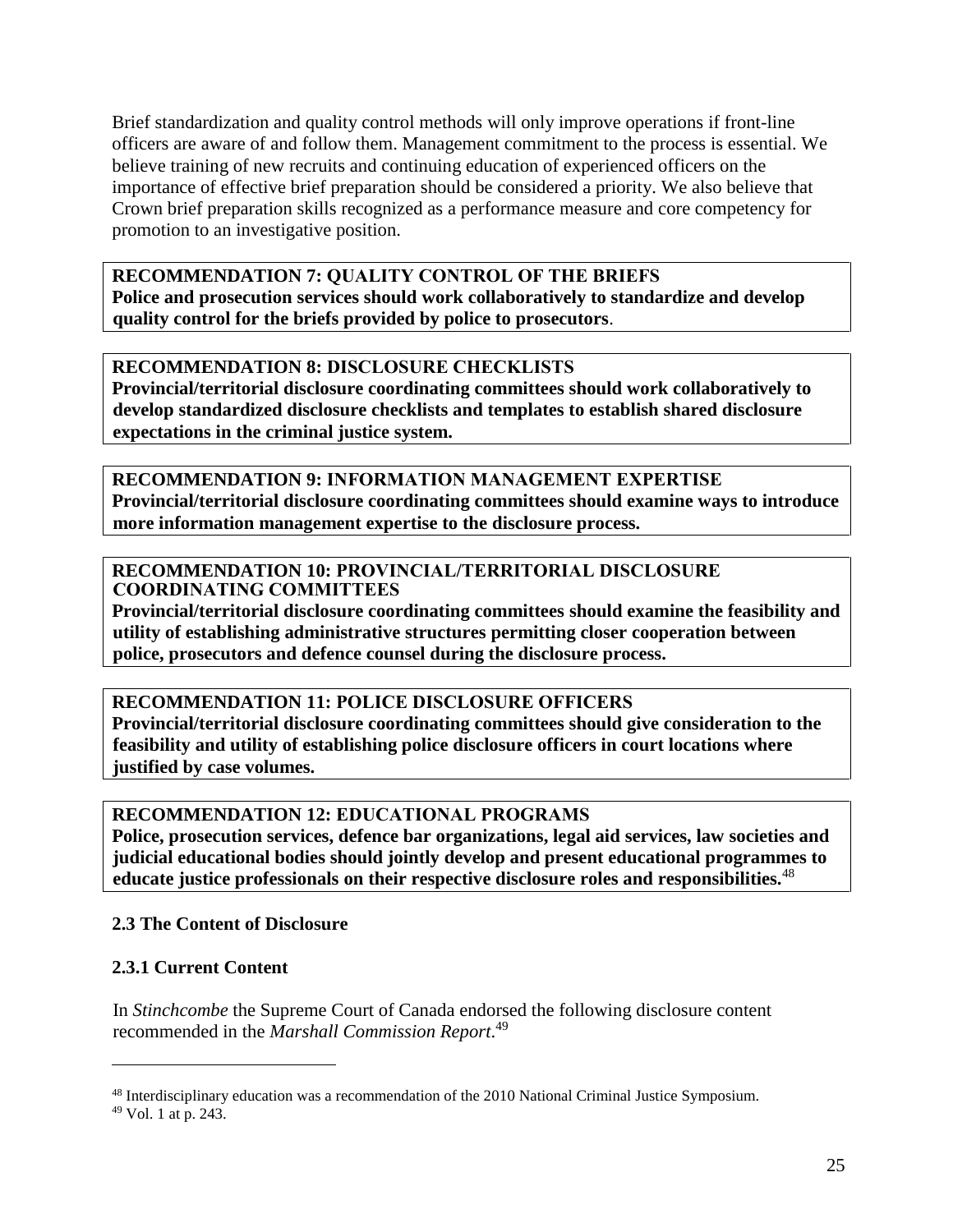… the accused is entitled, before being called upon to elect the mode of trial or to plead to the charge of an indictable offence, whichever comes first, and thereafter:

- a copy of his criminal record;
- a copy of any statement made by him to a person in authority and recorded in writing or to inspect such a statement if it has not been recorded by electronic means; and to be informed of the nature and content of any verbal statement alleged to have been made by the accused to a person in authority and to be supplied with any memorandum in existence pertaining thereto;
- to inspect anything that the prosecutor proposes to introduce as an exhibit and, where practicable, to receive copies thereof;
- to receive a copy of any statement made by a person whom the prosecutor proposes to call as a witness or anyone who may be called as a witness, and recorded in writing, or in the absence of a statement, a written summary of the anticipated testimony of the proposed witness, or anyone who may be called as a witness;
- to receive any other material or information known to the Crown and which tends to mitigate or negate the defendant's guilt as to the offence charged, or which would tend to reduce his punishment therefore, notwithstanding that the Crown does not intend to introduce such material or information as evidence;
- to inspect the electronic recording of any statement made by a person whom the prosecutor proposes to call as a witness;
- a copy of the criminal record of any proposed witness; and
- the name and address, where not protected from disclosure by law, of any other person who may have information useful to the accused, or other details enabling that person to be identified.

The *Martin Report* subsequently recommended a model disclosure directive significantly expanding on this list. It was adopted by Ontario and is used as a template by most other Canadian jurisdictions. The items of primary disclosure identified in the directive can be summarized as follows.<sup>50</sup>

The prosecution is required to provide to the defence the following information in its possession unless clearly irrelevant:

- A copy of the charge or charges;
- An accurate synopsis of the circumstances of the offence;
- All statements obtained from persons who have provided relevant information to the authorities, even though Crown counsel does not propose to call them as witnesses;<sup>51</sup>

<sup>50</sup> *Martin Report*, Recommendation 41(12).

<sup>&</sup>lt;sup>51</sup> The *Martin Report* notes where the names and addresses of witnesses are supplied to the defence, the witnesses may be informed there is no property in a witness and the defence is entitled to interview them. But witnesses are not required to grant an interview. It is strictly their decision. Care must be taken to ensure the witnesses are not left with the impression they should not grant the defence an interview. The *Report* recommends there should be a standard form for providing this advice. To protect the privacy or safety interests of victims, witnesses, or confidential informants, the defence copy of disclosure should be "vetted" by removing any personal identifiers of victims, witnesses or confidential informants.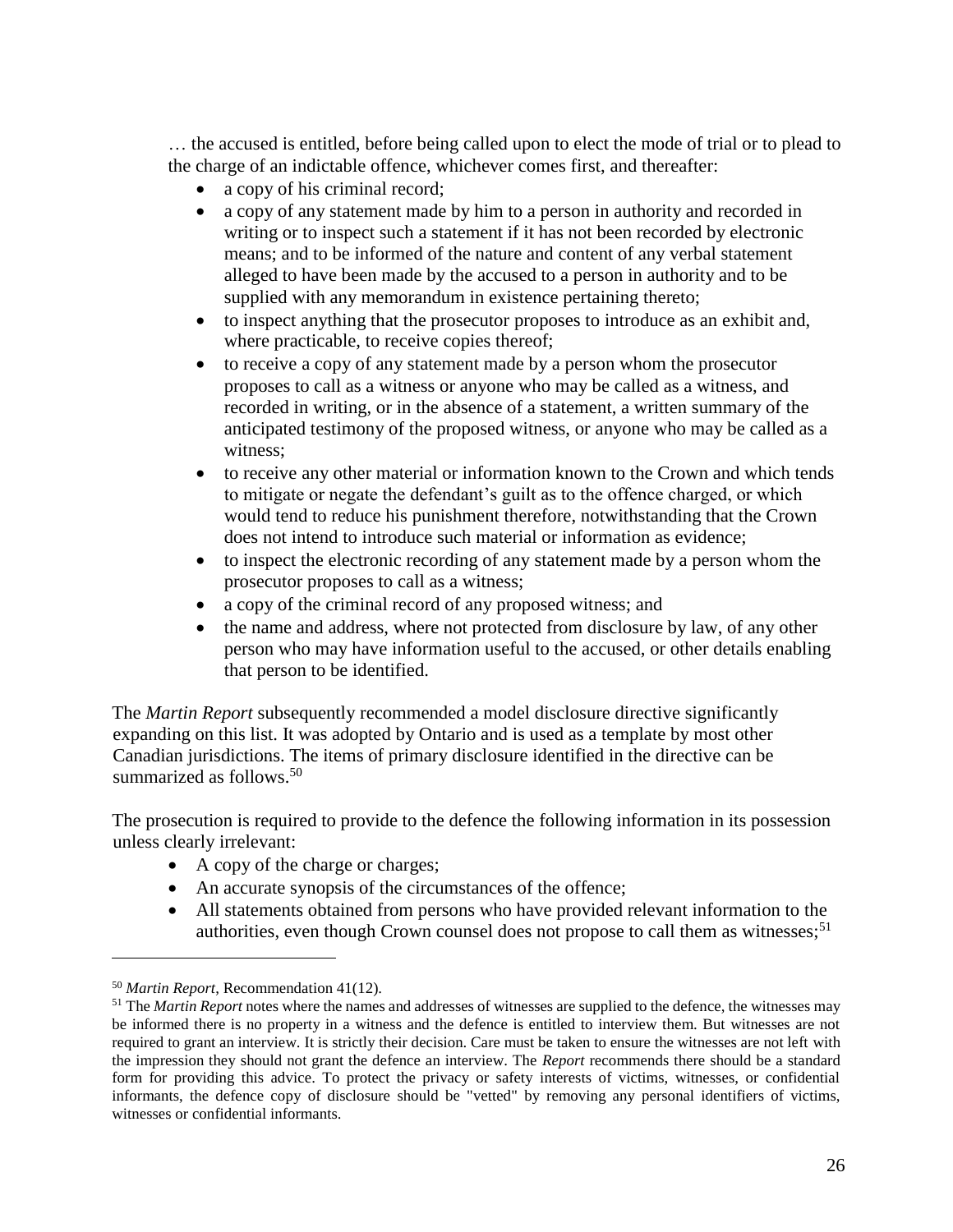- Statements of any co-accused (whether made to a person in authority or not);
- Copies of any written statements;

- Copies of any will-say summaries of anticipated evidence, and copies of the investigator's notes or reports from which they are prepared, if such notes or reports exist;
- A reasonable opportunity, in private, to view and listen to the original or a copy of any audio or video recordings of any statements made by a potential witness other than the accused;
- Where statements or recordings do not exist, copies of the investigator's notes, in relation to the persons who have provided relevant information to the authorities;
- If there are no notes, then all relevant information in the possession of the Crown counsel that the person could give should be supplied, subject to Crown counsel's discretion to delay disclosure;
- Upon request by the defence, the name, address, and occupation of any person who has relevant information to give;
- The criminal record of the accused and any co-accused;
- A copy of any written statement made by the accused to a person in authority, and, in the case of verbal statements, an accurate account of the statement attributed to the accused and copies of any investigator's notes in relation thereto, and a copy of, and a reasonable opportunity to view and listen to, any original video or audio recorded statement of the accused to a person in authority. All such statements or access thereto must be provided whether or not they are intended to be introduced in evidence;
- A copy of any police occurrence reports and any supplementary reports;
- As soon as possible, copies of any forensic, medical and laboratory reports which relate to the offence, including all adverse reports;
- Where reasonably capable of reproduction, and where Crown counsel intends to introduce them into evidence, copies of documents, photographs, audio or video recordings of anything other than a statement by a person, and other materials should normally be supplied to the defence.<sup>52</sup>
- A copy of any search warrant relied upon by the Crown, the information in support, and a list of items seized pursuant to the warrant, if any;
- If intercepted private communications will be tendered, a copy of the judicial authorization under which the private communications were intercepted;
- An appropriate opportunity to inspect any relevant items seized or acquired during the investigation of the offence which remain in the possession of the investigators, whether or not Crown counsel intends to introduce them as exhibits in court:
- Upon request, information regarding criminal records of material Crown or defence witnesses that is relevant to credibility;

 $52$  The defence may be limited to a reasonable opportunity, in private, to view and listen to a copy of any audio or video recording where Crown counsel has reasonable cause to believe there exists a reasonable expectation of privacy or security interest of the victim(s) or witness(es), or any other reasonable public interest, which cannot be satisfied by an appropriate undertaking from defence counsel.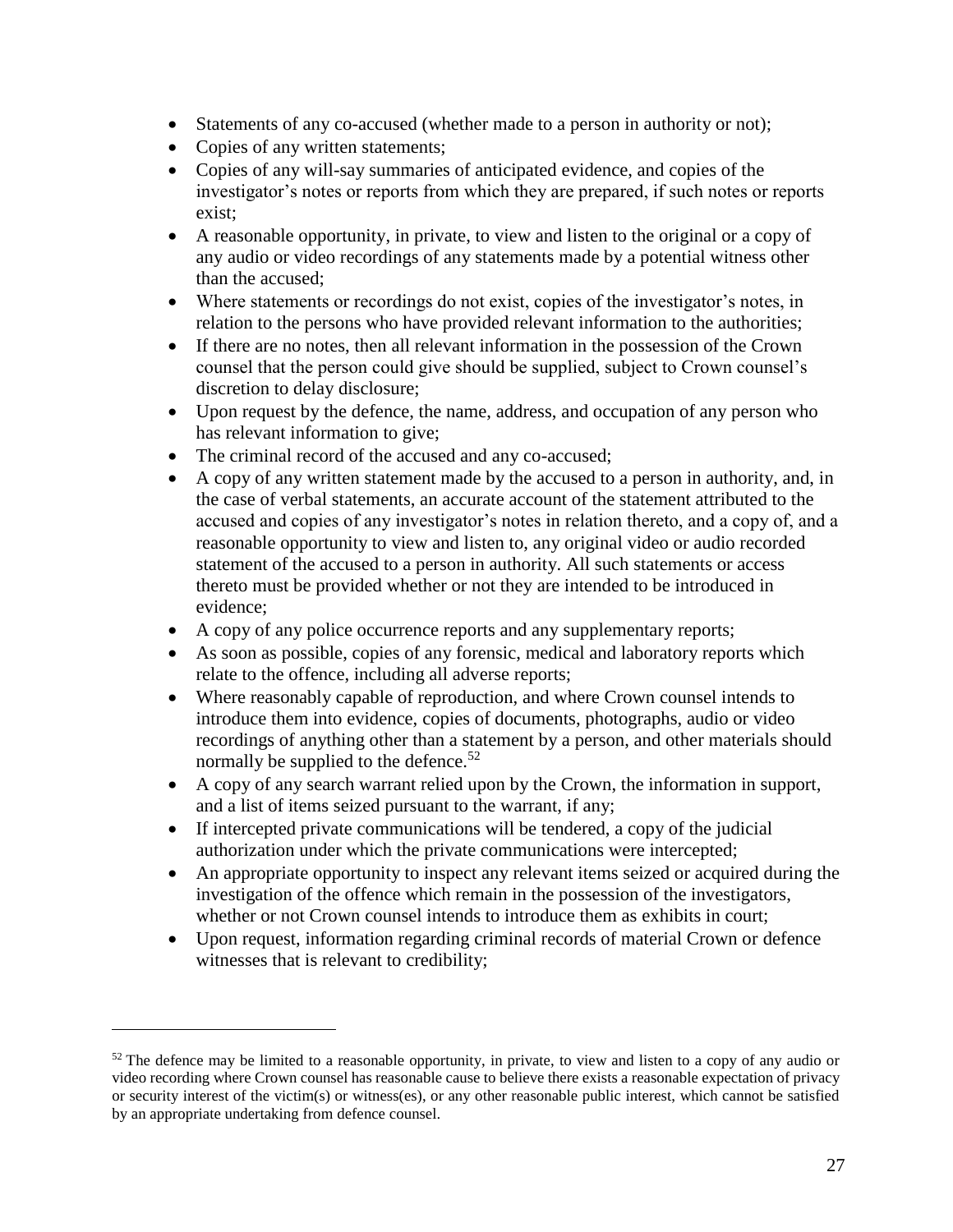- Upon request, any information in the possession of Crown counsel, for example, information regarding outstanding criminal charges or criminal convictions demonstrated to be relevant to the defence;
- Where identity is in issue, and the Crown relies in whole or in part on the visual identification of the accused as the person seen in the circumstances of the crime, all information in the possession of Crown counsel that has a bearing on the reliability of the identification must be disclosed to the accused; and,
- Any information in the possession of the Crown relevant to the credibility of any proposed Crown witness, including:
	- o any prior inconsistent statement or subsequent recantations of that person;
	- o particulars of any promise of immunity or assistance given to that person with respect to a pending charge, bail or sentence, or any other benefit or advantage given; and,
	- o any mental disorder from which that person is suffering that may be relevant to the reliability of his or her evidence.

The administration of justice has benefited from prosecution services adopting comprehensive disclosure regimes. However, it can be argued with the benefit of hindsight that the disclosure directives adopted in response to the *Martin Report* were the beginning of "disclosure creep." The great majority of cases in Canada are resolved by a guilty plea. When the accused is going to plead guilty, does the defence require all the disclosure provided for above?

### <span id="page-28-0"></span>**2.3.2 Staged Disclosure**

*Stinchcombe* provides that the accused shall not be compelled to elect or plead without "sufficient" disclosure to make an informed decision. "Sufficient" disclosure does not equate with "full disclosure". There are hints in *Stinchombe* that the possibility of providing disclosure in stages (Justice Sopinka refers to the information "packet" then provided in England under the *Criminal Justice Act 1967*) is acceptable. However, the current practice in Canada in all but the most routine case is to provide full disclosure at the "front end" of the process.

The *Martin Report* refers to "primary disclosure", but aspects of the disclosure identified by the report are not necessary if the accused is going to enter a plea of guilty. A significant number of the items enumerated in the *Martin Report* would not be the subject of prosecutorial disclosure in the United States. An accused in England, Australia and New Zealand does not receive disclosure of many of the items listed in the *Martin Report* until after entering a not guilty plea. There are no cogent reasons why an accused should automatically receive the following items currently part of "primary disclosure":

- All statements obtained from persons who have provided relevant information to the authorities, even though Crown counsel does not propose to call them as witnesses;
- Copies of any will-say summaries of anticipated evidence, and copies of the investigator's notes or reports from which they are prepared, if such notes or reports exist;
- A reasonable opportunity, in private, to view and listen to the original or a copy of any audio or video recordings of any statements made by a potential witness other than the accused;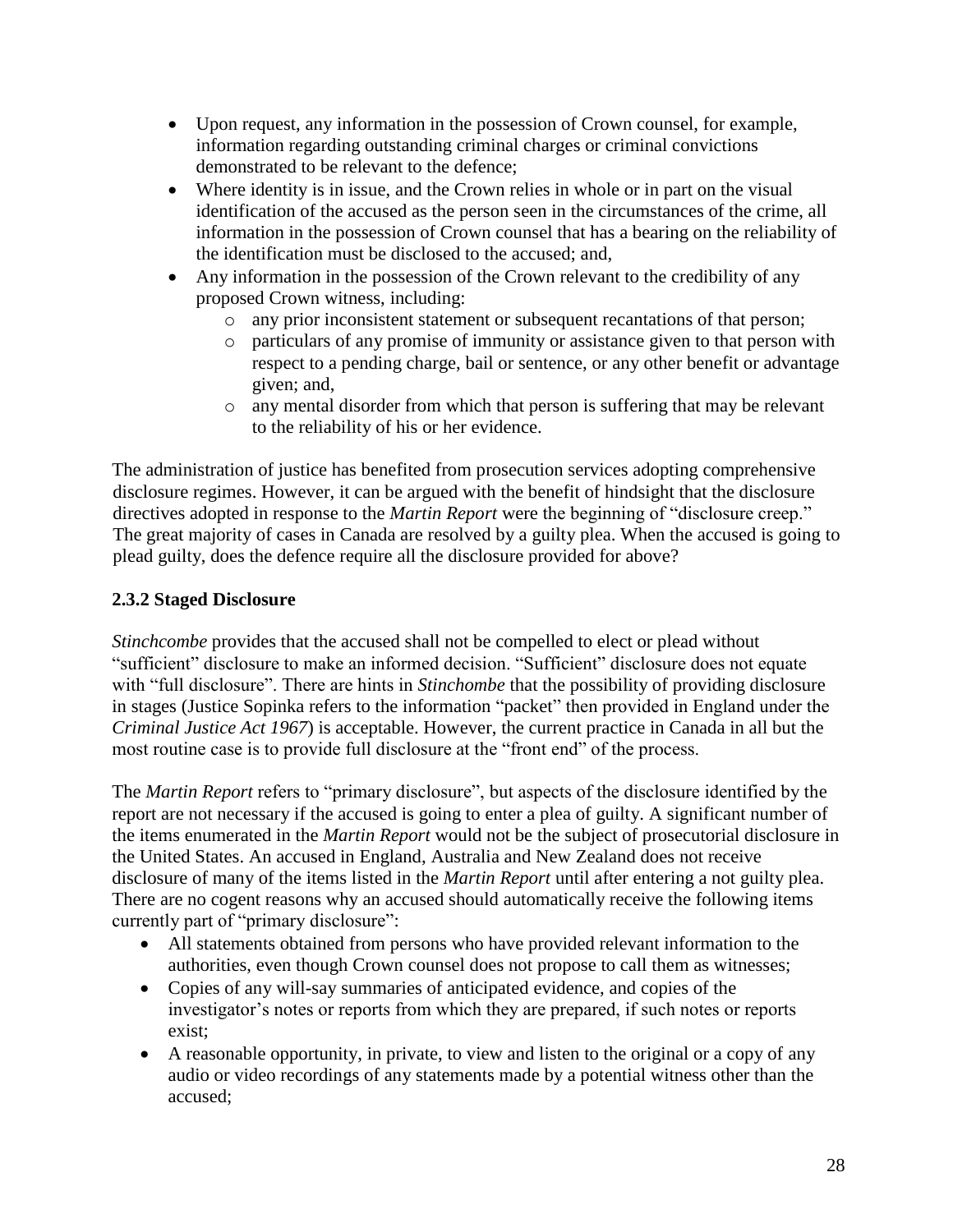- Where statements or recordings do not exist, copies of the investigator's notes, in relation to the persons who have provided relevant information to the authorities;
- If there are no notes, then all relevant information in the possession of the Crown counsel that the person could give should be supplied, subject to Crown counsel's discretion to delay disclosure;
- A copy of any police occurrence reports and any supplementary reports;
- A copy of any search warrant relied upon by the Crown, the information in support, and a list of items seized pursuant to the warrant, if any;
- If intercepted private communications will be tendered, a copy of the judicial authorization under which the private communications were intercepted;
- An appropriate opportunity to inspect any relevant items seized or acquired during the investigation of the offence which remain in the possession of the investigators, whether or not Crown counsel intends to introduce them as exhibits in court; and
- Any information in the possession of the Crown relevant to the credibility of any proposed Crown witness, including:
	- o any prior inconsistent statement or subsequent recantations of that person;
	- o particulars of any promise of immunity or assistance given to that person with respect to a pending charge, bail or sentence;
	- o or any other benefit or advantage given; and,
	- o any mental disorder from which that person is suffering that may be relevant to the reliability of his or her evidence.<sup>53</sup>

Defence counsel is in the best position to determine in any particular case what he or she requires. There may be reasons why the defence will want to obtain access to some or all of these items to ensure the client makes an informed plea decision. It does not follow, however, that in every case all of these items will be required by the defence before deciding how to proceed. Current disclosure practices can result in the defence receiving more information than is required to advise the accused on:

- whether the prosecution has a case;
- the strength of the prosecution's case; and,
- the best position available to the accused in the event of an early resolution.

Time and effort expended by police and prosecutors in preparing and disclosing information of no interest to the defence is a waste of valuable resources. Similarly, effort spent by defence counsel reviewing legally relevant but practically unimportant information is also a waste of time and money.

England, Australia and New Zealand use a "staged" approach to disclosure. This approach provides the defence with the disclosure it needs when it needs it. Initially, defence counsel requires sufficient information to provide comprehensive advice to the accused on the ability of the prosecution to prove its case and the consequences of entering a guilty plea. If the accused decides to proceed to trial, additional disclosure can then be provided.<sup>54</sup>

<sup>53</sup> *Martin Report,* recommendation 41(13), at p.11 and pp. 247-248.

<sup>&</sup>lt;sup>54</sup> England, New Zealand, and a number of Australian jurisdictions include defence disclosure as part of their staged approach. Legislation in these jurisdictions requires that the prosecution provide initial disclosure, the defence then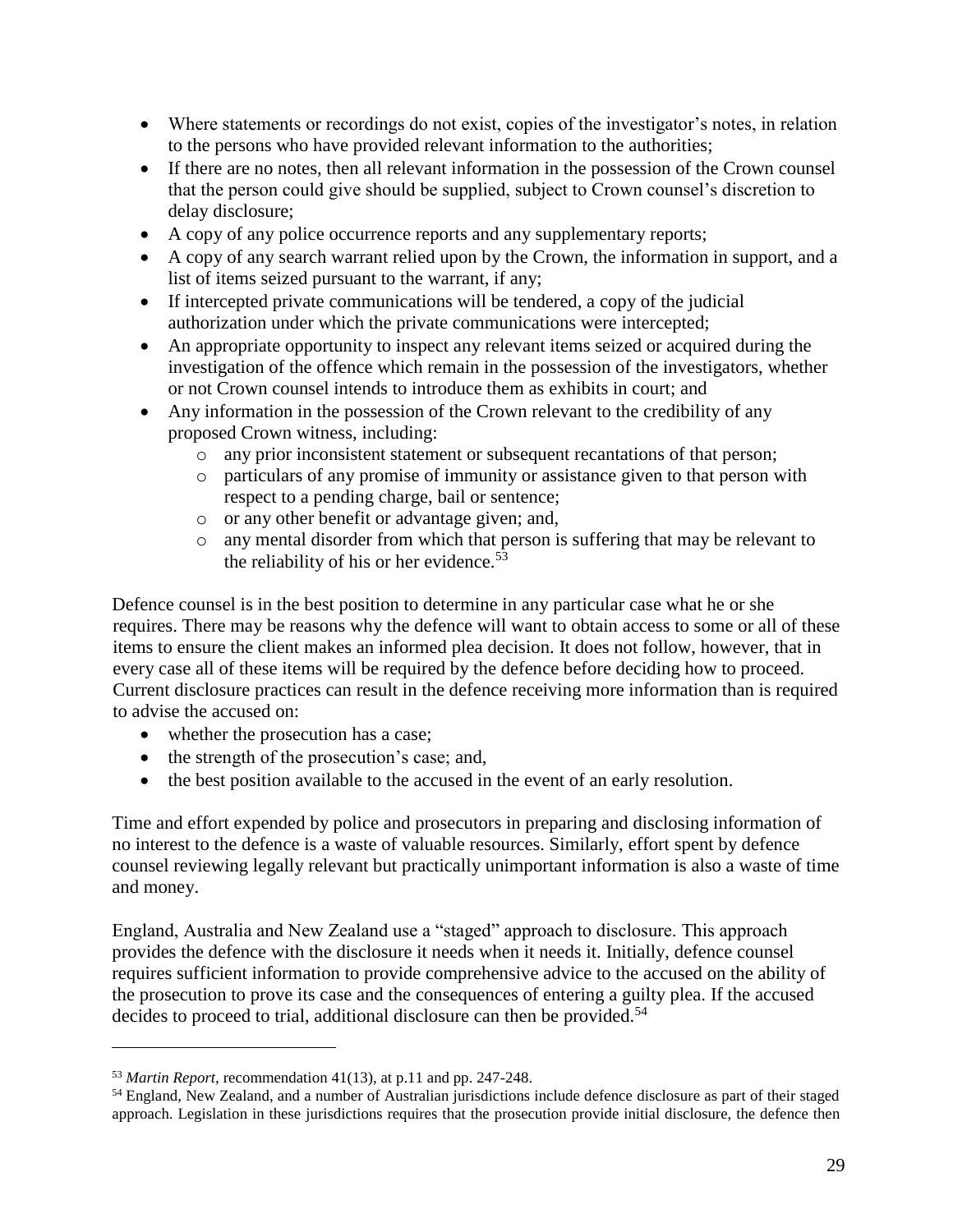#### <span id="page-30-0"></span>**2.3.3 Material outside the Investigative File**

The *LeSage/Code Report* recommends use of the following "practical procedural tools" for early and efficient resolution of disclosure disputes regarding materials outside the investigative file:

Defence requests for disclosure of materials outside the investigative file should be subject to the following requirements:

- They must be particularized in order to properly identify the files/materials in question and to explain how the files/materials could assist the defence, as required by the onus placed on the defence in *Chaplin*; 55
- There must be a real effort by the Crown and defence to discuss the request and try to resolve it pursuant to their duties as "officers of the court" and "ministers of justice";
- If unresolved, the defence must bring on a motion in court in a timely way before the judge seized with pre-trial motions;
- This judge must set strict timelines for either resolving all disclosure disputes or obtaining rulings at an early stage of the case and well in advance of the trial. Setting a date for trial or preliminary inquiry should only be delayed if the unresolved disclosure is significant in its impact on the accused's election;
- The judge must rule on whether the defence has met its *Chaplin* onus in relation to the requested files / materials and must rule on any claims of privilege raised by the Crown and challenged by the defence;
- It is generally not necessary or advisable to take up court time with a detailed examination of each requested file or document;
- It is generally more appropriate, after identifying the potentially relevant and nonprivileged files, for the court to order that counsel obtain disclosure by an opportunity to inspect and by requesting copies of only those documents that are determined, upon inspection, to be useful to the defence;
- If there are confidentiality concerns about any of the documents to be inspected, the court should order counsel to conduct the inspection on an undertaking that counsel not disclose the contents of any document<sup>56</sup> Counsel will only be relieved of the undertaking in relation to any particular document upon obtaining the Crown's agreement to provide a copy of the document or upon obtaining a further order of the court. Breach of counsel's undertaking should be treated as very serious professional misconduct; and
- Any residual disputes about release of particular documents or parts of documents, after conducting the inspection, can be brought back to the court for a ruling.<sup>57</sup>

makes reciprocal disclosure and the prosecution responds with additional disclosure if the case is going to trial. Many American jurisdictions follow a similar approach.

<sup>55</sup> *R v Chaplin*, (1995), 96 C.C.C. (3rd) 225 (S.C.C.).

<sup>56</sup> We are confident the overwhelming majority of defence counsel would comply with such undertakings but understand law enforcement concerns about the consequences of noncompliance in the context of organized crime or terrorism cases.

<sup>57</sup> See *R. v. Chaplin and Chaplin* (1995), 96 C.C.C. (3rd) 225 (S.C.C.) wherein the court clarified the respective obligations of the prosecution and defence in two fact situations pertaining to information outside of the investigative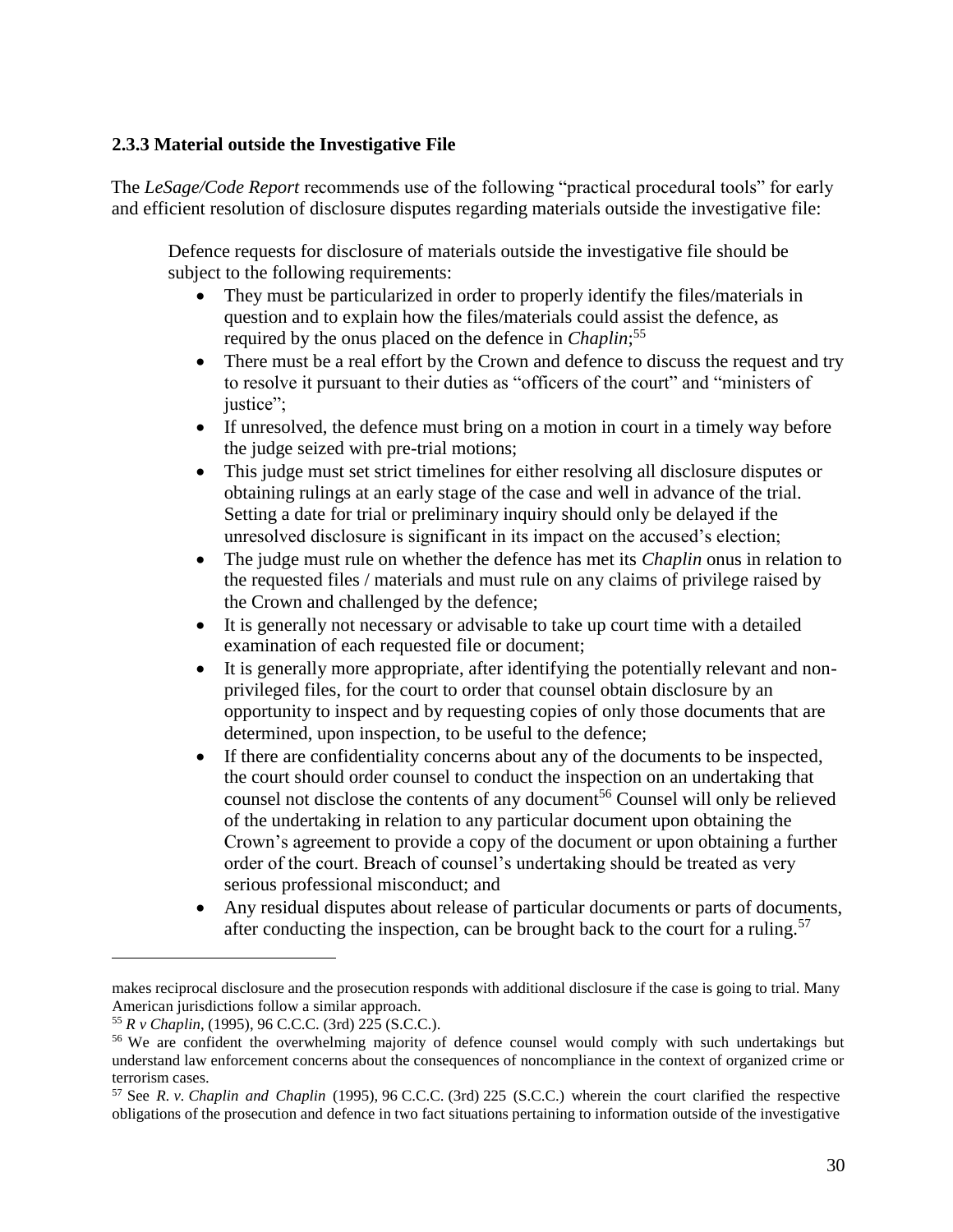#### <span id="page-31-0"></span>**2.3.4 Consolidated List of Disclosure Exemptions and Inclusions**

The police indicate it would assist them to have a comprehensive list of disclosure exemptions and inclusions so they can organize their files based on what should and should not be included in disclosure packages. Such a list also ensures prosecutors get what they require by identifying necessary information and information of marginal, conditional or no relevance. The precise details of exemptions and inclusions vary between jurisdictions. 58

#### <span id="page-31-1"></span>**2.3.5 Tracking Disclosure**

 $\overline{a}$ 

Recommendation 41(9) of the *Martin Report* suggests the prosecution office require a written acknowledgment from the defence when disclosure is provided to the defence. Obtaining acknowledgment of receipt of disclosure is an important task and must be taken seriously. Checklists can be used to monitor the timing and content of disclosure. All disclosure should be dated and the brief flagged, so the Crown is aware when additional disclosure has been added to the brief after the first court appearance of the accused. A number of police representatives expressed concern because some prosecution offices do not attach sufficient priority to disclosure tracking.

According to the "discovery" (i.e. disclosure) memorandum for United States federal prosecutors, "one of the most important steps in the discovery process is keeping good records regarding disclosure".<sup>59</sup> Disclosure matters are often the subject of court applications and keeping a record of the disclosures confines the application to substantive issues. Good records avoid time-consuming disputes about what was disclosed and when. These records can also be critical in post-conviction disputes, which are often filed long after the trial of the case. Keeping poor records can negate all the hard work put into a case. Fortunately, technology is rendering recordkeeping less onerous and Web based disclosure may provide a complete solution to disclosure tracking and archiving issues in the future.

**RECOMMENDATION 13: STAGED APPROACH TO DISCLOSURE Justice Canada, in consultation with other criminal justice stakeholders, should consider examining whether (1) a staged approach to disclosure is feasible in Canada; and, (2) it would improve the efficiency of Canada's criminal justice process without adversely affecting its fairness.** 

file. Where the defence contends identified and existing material ought to have been produced, the prosecution must justify non-disclosure by demonstrating either that the information sought is beyond its control, or is clearly irrelevant or privileged. In contrast, where the prosecution disputes the existence of material alleged to be relevant and the prosecution asserts it has fulfilled its disclosure obligation, the onus falls on the defence to establish there is further potentially relevant material. Relevance means there is a reasonable possibility the material is useful to the accused in making full answer and defence. The existence of the material must be sufficiently identified to not only reveal its nature but also to enable the presiding judge to determine if it meets the test for prosecution disclosure. If the defence establishes a basis for concluding the evidence may exist, the prosecution must then justify a continuing refusal to disclose. This obligation is the same as in the first instance noted above.

<sup>&</sup>lt;sup>58</sup> A chart summarizing the disclosure inclusions and exemptions common to most jurisdictions across Canada is contained in Appendix D.

<sup>59</sup> Memorandum for Department Prosecutors, January 4, 2010, The United States Department of Justice, p. 9.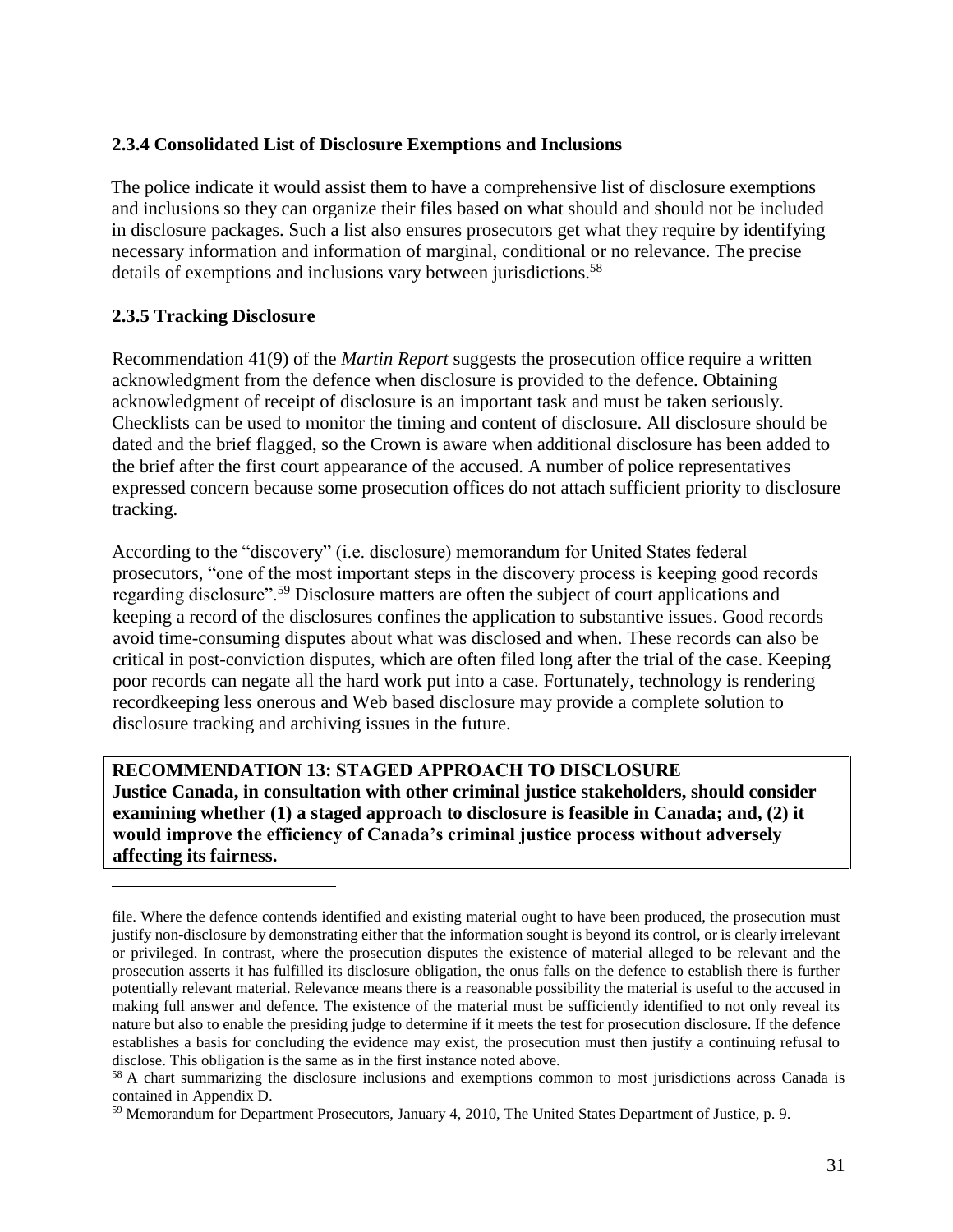### **RECOMMENDATION 14: PROCEDURAL TOOLS**

**We endorse the recommendations in the** *LeSage/Code Report* **concerning the use of the following procedural tools for early and efficient resolution of disclosure disputes regarding materials outside of the investigative file:**

- **Defence requests should be particularized and explain how the materials could assist the defence, as required by the onus placed on the defence in Chaplin.**
- **There must be a real effort by the prosecution and defence to discuss the request and try to resolve it.**
- **If unresolved, the defence must bring a motion in court in a timely way before the judge seized with pre-trial motions.**
- **This judge must set strict timelines for either resolving all disclosure disputes or obtaining rulings at an early stage of the case and well in advance of the trial. Setting a date for trial or preliminary inquiry should only be delayed if the unresolved disclosure is significant in its impact on the accused's election.**
- **The judge must rule on whether the defence has met its Chaplin onus in relation to the requested files / materials and must rule on any claims of privilege raised by the prosecution and challenged by the defence.**
- **It is generally not necessary or advisable to take up court time with a detailed examination of each requested file or document unless national security or confidentiality concerns preclude inspection of the requested file or document by anyone other than the court.**
- **If there are confidentiality concerns that do not preclude inspection by counsel, the court should issue a direction that counsel inspect the document, subject to an undertaking that counsel not disclose the contents of the document. Counsel will only be relieved of the undertaking in relation to any particular document upon obtaining the prosecution's agreement to provide a copy of the document or upon obtaining a further order of the court.**
- **Breach of counsel's undertaking should be treated as serious professional misconduct.**

### **RECOMMENDATION 15: DISCLOSURE TRACKING RECORDS**

**Maintaining accurate disclosure tracking records is an important task. It should be assigned to a specific member of the prosecution team or the Crown office. Organizational skills and attention to detail are important job competencies of the person performing this role. Prosecution services should review the use of information technology to make this task less onerous and facilitate archiving.**

### <span id="page-32-0"></span>**2.4 The Timing of Disclosure**

### <span id="page-32-1"></span>**2.4.1 In Custody Accused**

*Stinchcombe* states that the accused is not to be compelled to elect or plead without sufficient disclosure to make an informed decision. The accused in custody requires disclosure before they elect mode of trial and enter a plea. Basic disclosure is needed as soon as possible before the bail hearing, in order to assess the strength of the case. This information will assist the accused in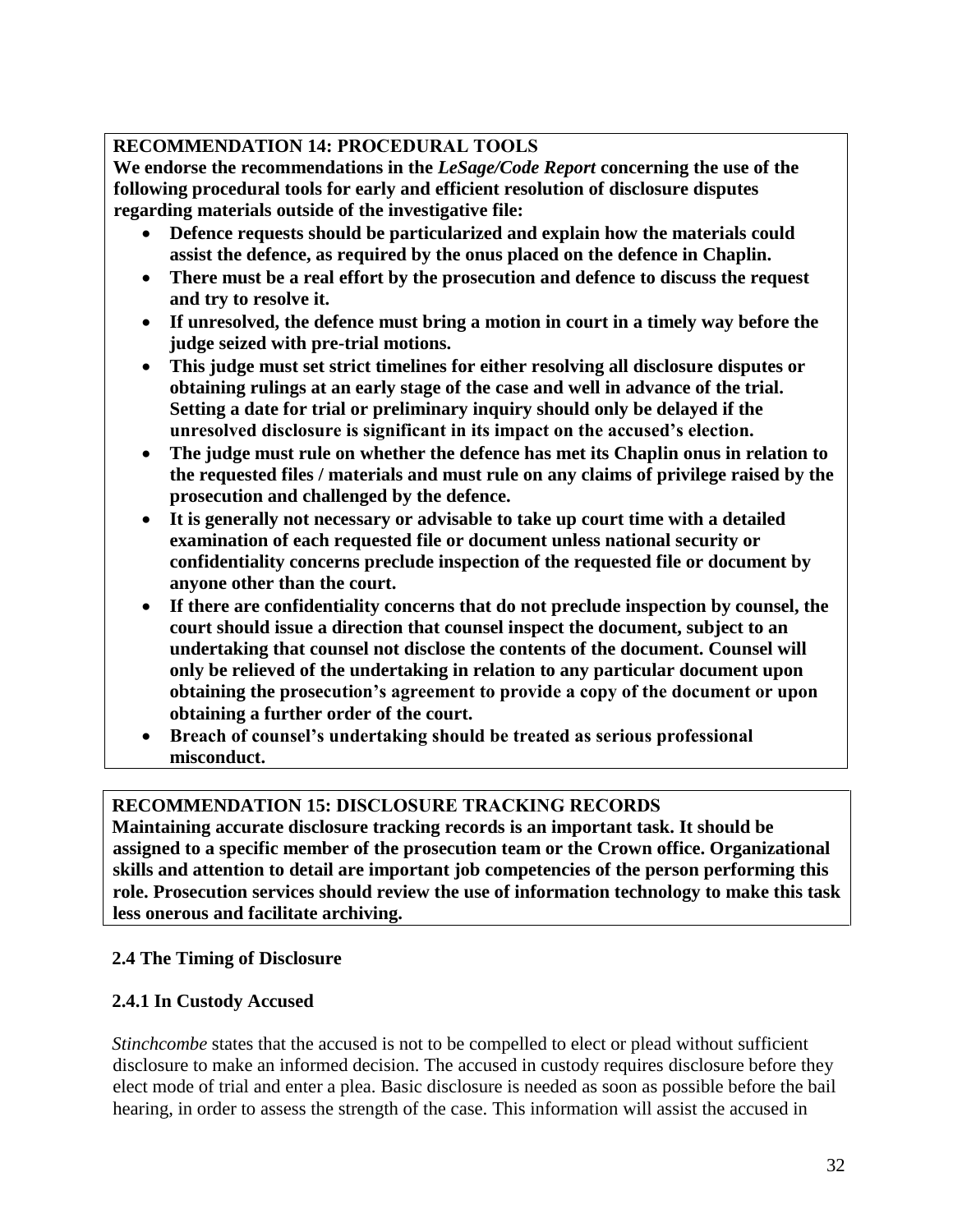determining whether it is likely that they will be released on bail. It will also assist them in deciding whether to enter into plea resolution discussions with the prosecution.

It has been suggested to us that the prosecution should ensure disclosure for in custody cases is screened within two days of receiving it from the police. The two day screening deadline is accepted by most prosecutors as a "best practice". However, many question whether current resourcing levels permit it in their jurisdictions. Other prosecutors indicate that they already provide disclosure as fast as possible and an admonition to "expedite" disclosure is not going to make it any faster. The general view expressed by prosecutors is that only in the least complex of cases can Crown screening take place within two days of receiving the brief from the police.

### <span id="page-33-0"></span>**2.4.2 Disclosure Timelines**

 $\overline{a}$ 

Effective case flow management systems have meaningful goals from the inception of a file to its disposition. Of significant importance are time standards, which shape expectations with respect to the maximum length of time appropriate for particular types of cases. In the absence of clear goals, practitioners have no way of measuring their own (or their organization's) effectiveness in caseload management.<sup>60</sup> All major studies of trial delay have noted that establishing time limits for each step in the judicial process is one of the most effective ways of reducing delays and improving efficiency. This approach is reflected in the English, Australian and New Zealand disclosure legislation. The only disclosure deadline existing in Canada is the constitutional requirement that the accused be tried without unreasonable delay.

Judicial pretrial hearings are a regular feature in all levels of court in Canada. But, clear authority to issue binding directions is not conferred on the judges presiding over these hearings, as they have to rely on persuasion. Some counsel, both Crown and defence, are not easily persuaded. Delay should not be used as a bargaining chip by either party. Where counsel are unreasonable, pretrial judges should have authority to establish binding disclosure deadlines, subject to variation where required in the interests of justice.

A number of Canadian jurisdictions are facing an acute pre-trial custody crisis. In Ontario, for example, more than 65% of inmates in provincial institutions are awaiting trial. Delay in providing accused with disclosure is one of many problems contributing to systemic backlog in the courts.

The *LeSage/Code Report* recommends setting administrative goals for initial disclosure within time limitations running from the date of the charge and commensurate with the nature and complexity of the trial. The *Report* also recommends the Ontario *Police Services Act* and the *Crown Policy Manual* set out these administrative time lines. It has been suggested to us that administrative timelines should be addressed in the agreements contemplated in Recommendation 2 above rather than in legislation or inflexible directives.

<sup>&</sup>lt;sup>60</sup> Other attributes of effective caseflow management are timely and accurate information, good communications and broad consultation, education and training, and mechanisms for accountability.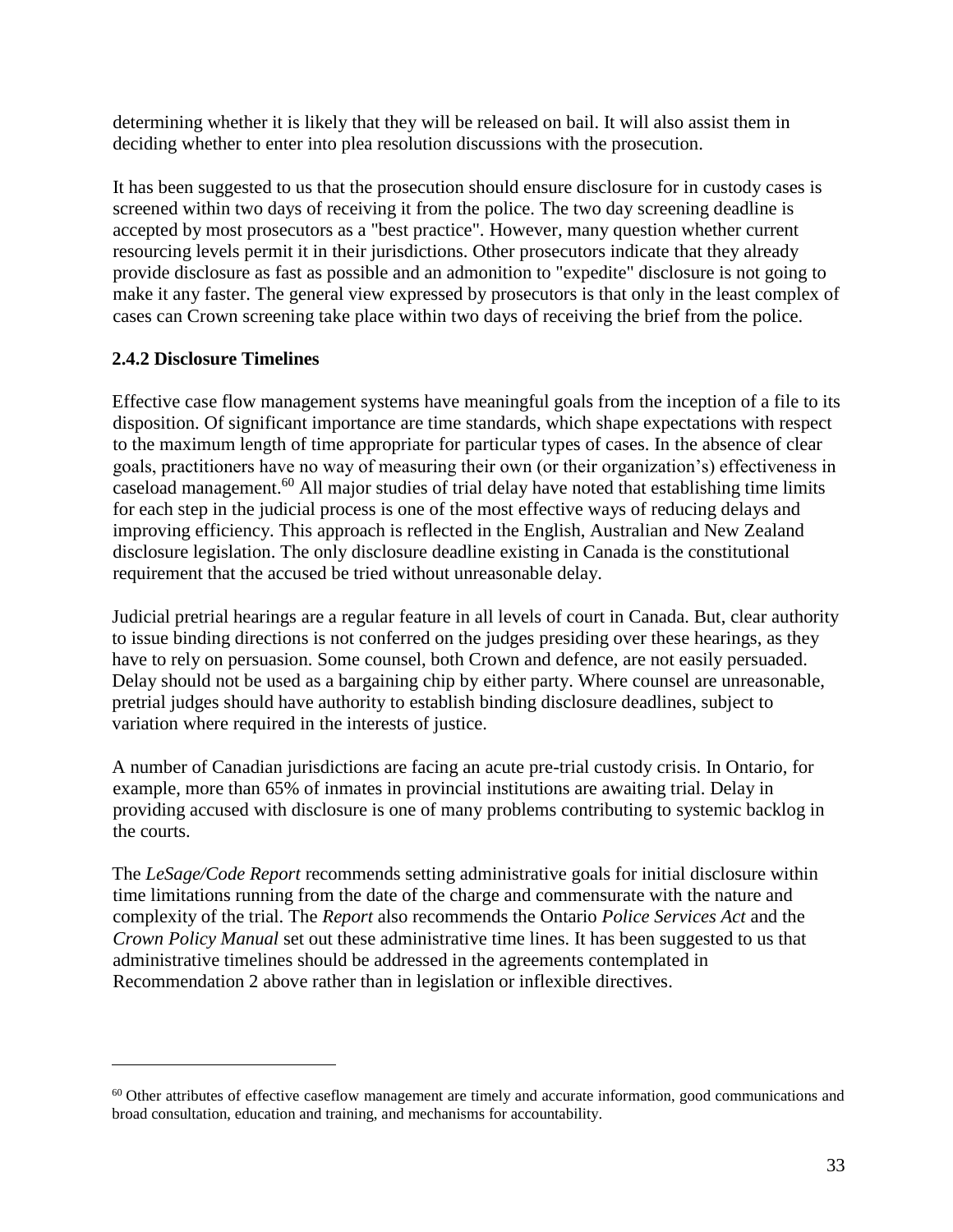A number of reports have endorsed the view that in the absence of exceptional circumstances, primary disclosure should be provided at the first non-bail court appearance of the accused. The *Report of the Criminal Justice Review* and the *Early Case Consideration Report* suggest that prior to first appearance an experienced Crown counsel should screen the charges and confirm the material required to be disclosed.

#### **RECOMMENDATION 16: ADMINISTRATIVE GOALS TO BE SET FOR BASIC DISCLOSURE**

**We endorse the recommendation in the** *LeSage/Code* **and Early Case Consideration reports that administrative goals be set for basic disclosure within time limits running from the date of the charge and commensurate with the nature and complexity of the evidence and the trial. These goals should indicate: (1) when the Crown brief is to be finalized to the extent possible by the police and provided to the Crown; and, (2) when basic disclosure and the Crown's position in the event of a guilty plea are to be provided to the accused. These administrative goals should be specified in the agreements referred to in Recommendation 2.** 

#### <span id="page-34-0"></span>**2.5 The Manner of Making Disclosure**

*Stinchcombe* makes it clear that the manner (i.e. the means) used by the prosecution to provide disclosure to the defence is a matter of Crown discretion. For example, where safety, privacy, security and related interests are engaged the prosecution may provide the defence an opportunity to view the material rather than receive a copy of it. Accordingly, there are a number of acceptable ways disclosure can be provided to the defence. These include providing the defence with:

- hard copies of the disclosure material in one or more formats;
- an opportunity to inspect the disclosure under controlled circumstances (e.g. permitting the defence to review the materials in private, with or without the ability to make copies) at a secure location;
- a secure means of accessing a disclosure database on a website; and/or,
- disclosure material on terms governing how and with whom the defence may use and share the disclosure materials, regardless of the method of disclosure.

#### <span id="page-34-1"></span>**2.5.1 Disclosure by Access**

 $\overline{a}$ 

The common practice in Canada is for the prosecution to provide paper copies of disclosure materials to the defence. In most cases of normal size this works well. But in unusually large or complex investigations, where the volume of material accumulated during the investigation makes the reproduction of all material normally reproduced impractical, the *Martin Report* recommends the prosecution provide the defence with a description or index of the material and a reasonable opportunity to inspect it.<sup>61</sup> If such procedure is used in a complex investigation, the prosecution must still inform the defence of any exculpatory information of which Crown counsel is aware.

 $61$  This right could be accompanied by an opportunity for the defence to obtain a reasonable number of copies it selects from materials accessed through this method.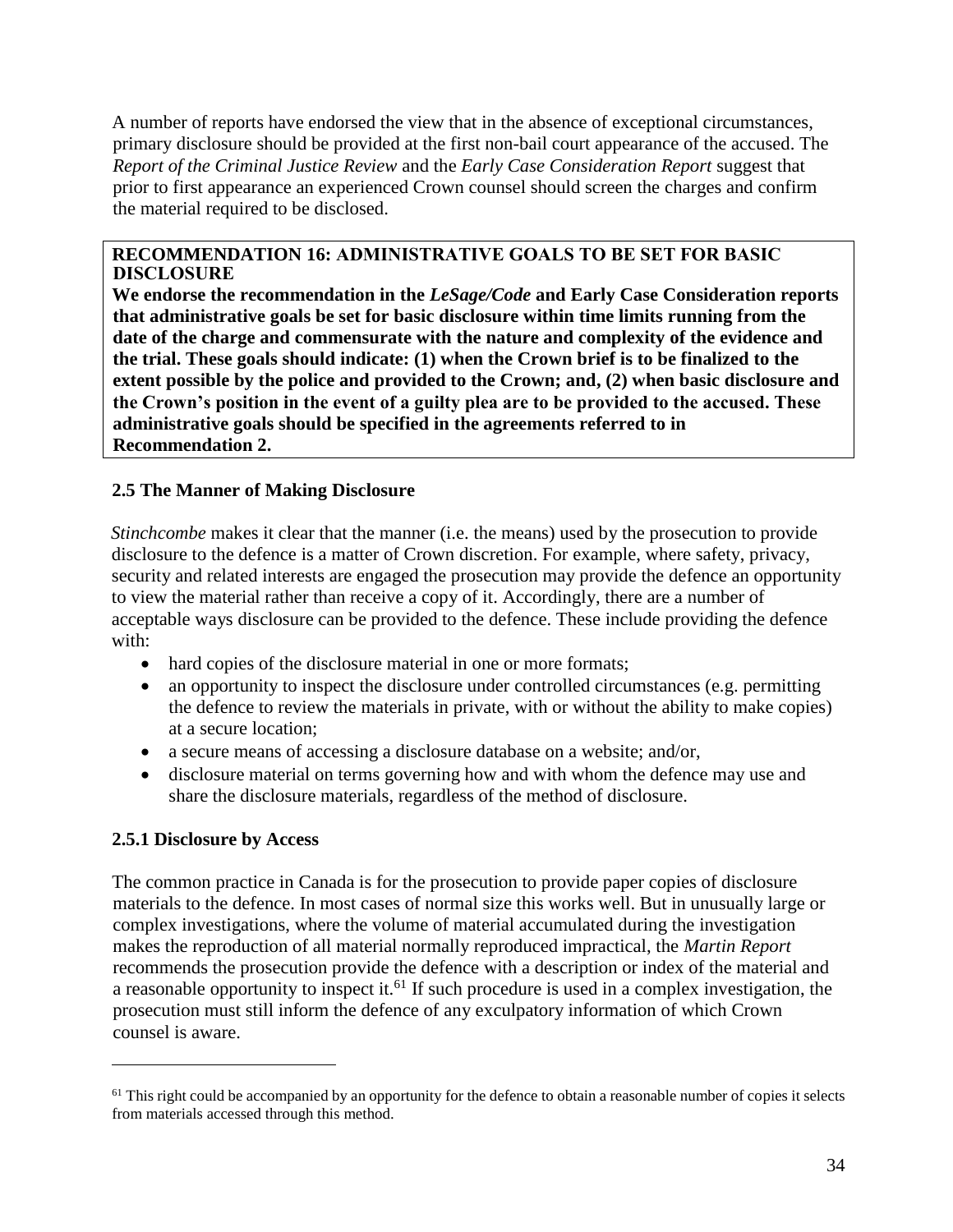As the *Martin Report* notes, in a child abduction case there may be tens of thousands of fruitless inquiries conducted and noted by investigators before the child is found. It cannot be said these inquiries are necessarily irrelevant. They may all be properly subject to disclosure, even though only one, or two, or even none, might ultimately be useful to the defence. In an extremely complex fraud investigation, the relevant documentation may fill many rooms. Although all the documentation is subject to disclosure on the basis that it is not clearly irrelevant, there may be very little of it of direct assistance to the defence. In circumstances such as these, it may be sufficient to provide the defence with a description or index of the materials in question and permit such access to the material as is reasonable in all of the circumstances.

A 2004 disclosure discussion paper prepared by Justice Canada noted disclosure by means of access to information in the possession of the prosecution is already possible under current law.<sup>62</sup> But, it does not appear to have become a regular practice.<sup>63</sup> Legislative amendments providing a firm statutory foundation for the practice, together with parameters for its use, might help encourage its development and use. One option would be for the amendments to specify that the prosecution must provide copies of defined core-disclosure materials, with the remainder of the disclosure to be provided by way of access.

The core disclosure package suggested under such an approach could include such categories of information as:

- the charge or charges;
- all statements from persons who have provided relevant information;
- all statements of the accused and co-accused;
- the criminal record of the accused and any co-accused;
- warrants and judicial authorizations; and,
- police occurrence reports.

 $\overline{a}$ 

The core-disclosure package could also include any exculpatory materials in the possession of the prosecution, including those mitigating or negating the guilt of the accused or reducing his or her punishment.

Another way of structuring such amendments would be to provide the prosecution with a more general authority to provide disclosure through access, subject to the ability of a court to order otherwise. Alternatively or additionally, amendments could define particular categories of material the prosecution could *only* provide through disclosure by access, unless a court ordered otherwise. This could include materials which are frequently of little value, but are not "clearly

<sup>62</sup> See *R. v. Guess*, [2000] B.C.J. No. 2023 (C.A.), *R. v. Fisk*, [1996] B.C.J. No. 1232 (C.A.), *R. v. Black*, [1998] N.S.J. No. (S.C.), *R. v. Dohan* (1992), 116 N.S.R. (2d) 134, (T.D.), *R. v. Smith,* [1994] S.J. No. 38 (Q.B.), *R. v. K.(D.),* [2003] O.J. No. 641 (Ont. C.J.), *R. v. Malik,* [2003] B.C.J. No. 2973.

<sup>&</sup>lt;sup>63</sup> Disclosure by access to information was used in the Air India trial for the "third tier" of disclosure involving "peripheral material". This involved rooms and rooms of documents nobody had even looked at but which could not be discarded as "clearly irrelevant". Defence counsel were given access to the documents in a file room on an undertaking of confidentiality. It was the responsibility of defence counsel to review the material and if they found a document of interest, they could ask for a photocopy (see *Final Report of the Air India Inquiry*, Vol. Three, p. 272).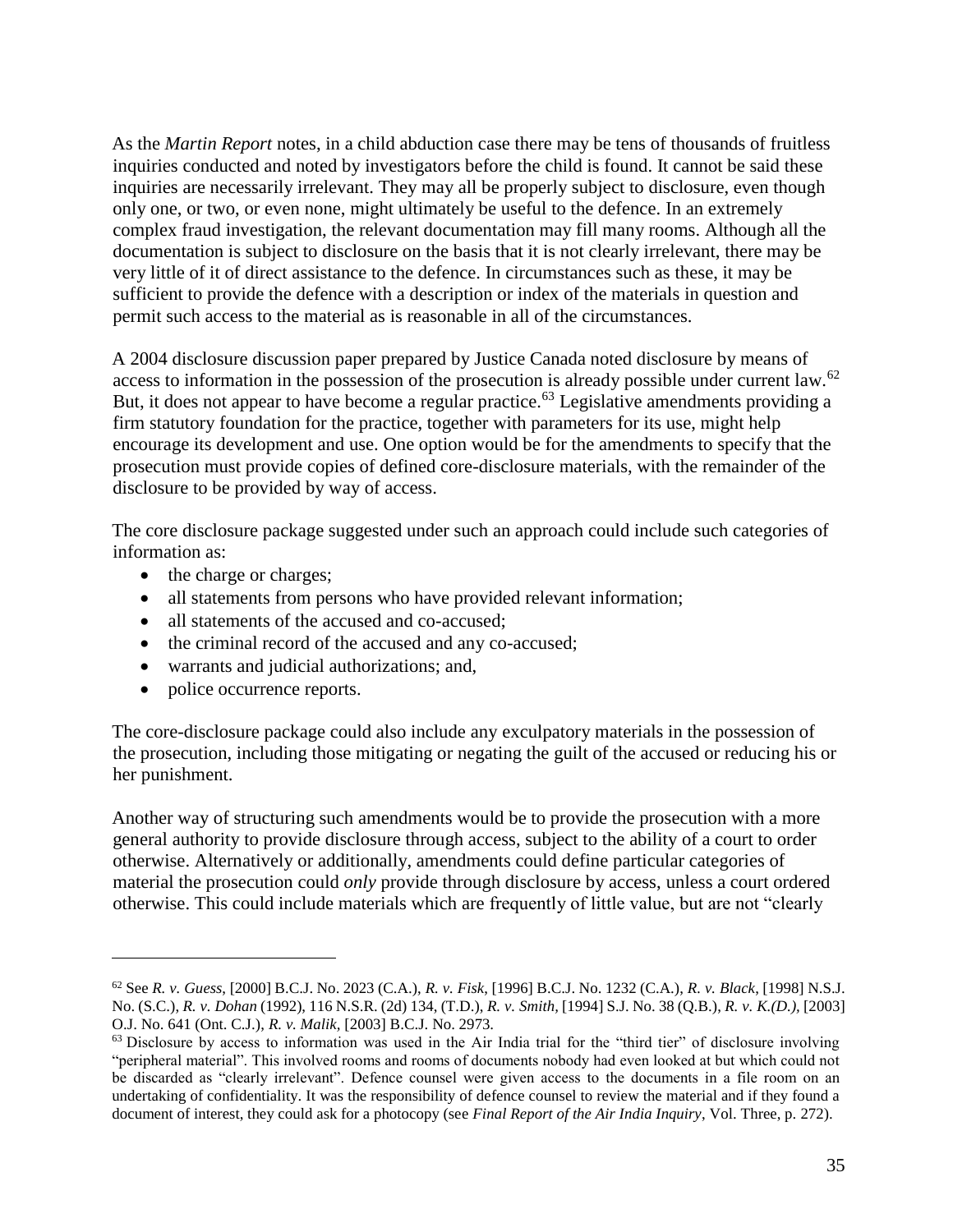irrelevant." It could also include materials that are sensitive due to privacy or related concerns (e.g., pornographic materials).

A disclosure by access mechanism would likely be of use mainly in large and complex cases, which frequently generate enormous volumes of material subject to disclosure. In such cases, disclosure through access might be the fastest, most practical and most effective means of managing disclosure of extended categories of information. It might also serve to reduce disputes about disclosure, since disputes often arise when it is difficult to determine whether the information in a document meets the standard of relevance. If disclosing such materials would not require copying and furnishing vast quantities of additional documents, but would merely be a matter of granting access, the prosecution might be less likely to contest certain disclosure requests.

A number of practical considerations arise. How can the defence meaningfully assess the information to which it is given access? Some level of categorization or other organization, such as a general index of categories of documents, would likely be required for guidance. Granting access to additional disclosure material and providing the means to obtain copies could raise further issues; special file rooms might have to be set aside and special arrangements made to allow physical access. Another area of concern would be providing access to unrepresented accused, especially those who are incarcerated. Issues may also arise on the degree to which Crown or police representatives should monitor access, particularly in view of the privacy required by the defence while engaged in a review of the material.

How well would the disclosure by access approach address the major challenges inherent in disclosure? It would not remove the obligation of collecting the wide array of relevant information, assessing it for privilege, and ensuring all the information is, in one way or another, actually made available. Some argue that the actual benefits such legislative amendments are likely to realize could be relatively small. In large and complex cases, the challenges of disclosure might best be addressed by effective use of electronic disclosure.

It can further be argued that the disclosure by access approach would only provide a small benefit in a relatively restricted category of cases while at the same time complicating and slowing down the disclosure process. For example, under a core disclosure approach the practice of separating core and non-core materials could give rise to litigation over what materials must be included as core materials. It is also possible that the legislative establishment of a procedure to obtain disclosure through access could increase the range of material open to disclosure.

The risk of additional complications under a legislative disclosure by access regime should not be overemphasized. The use of the approach would not be mandatory. The prosecution could evaluate the risks and difficulties of proceeding by disclosure through access on a case-by-case basis and restrict its use to those cases where it is deemed worthwhile. Even if this amounts to a relatively small percentage of cases, these generally will be large and complex cases. It is in these cases that the greatest disclosure difficulties arise and where the benefits may be substantial. Risks or disadvantages may be minimal since the required materials will still be disclosed, whether by providing copies or providing access, and the entire process will remain subject to judicial scrutiny.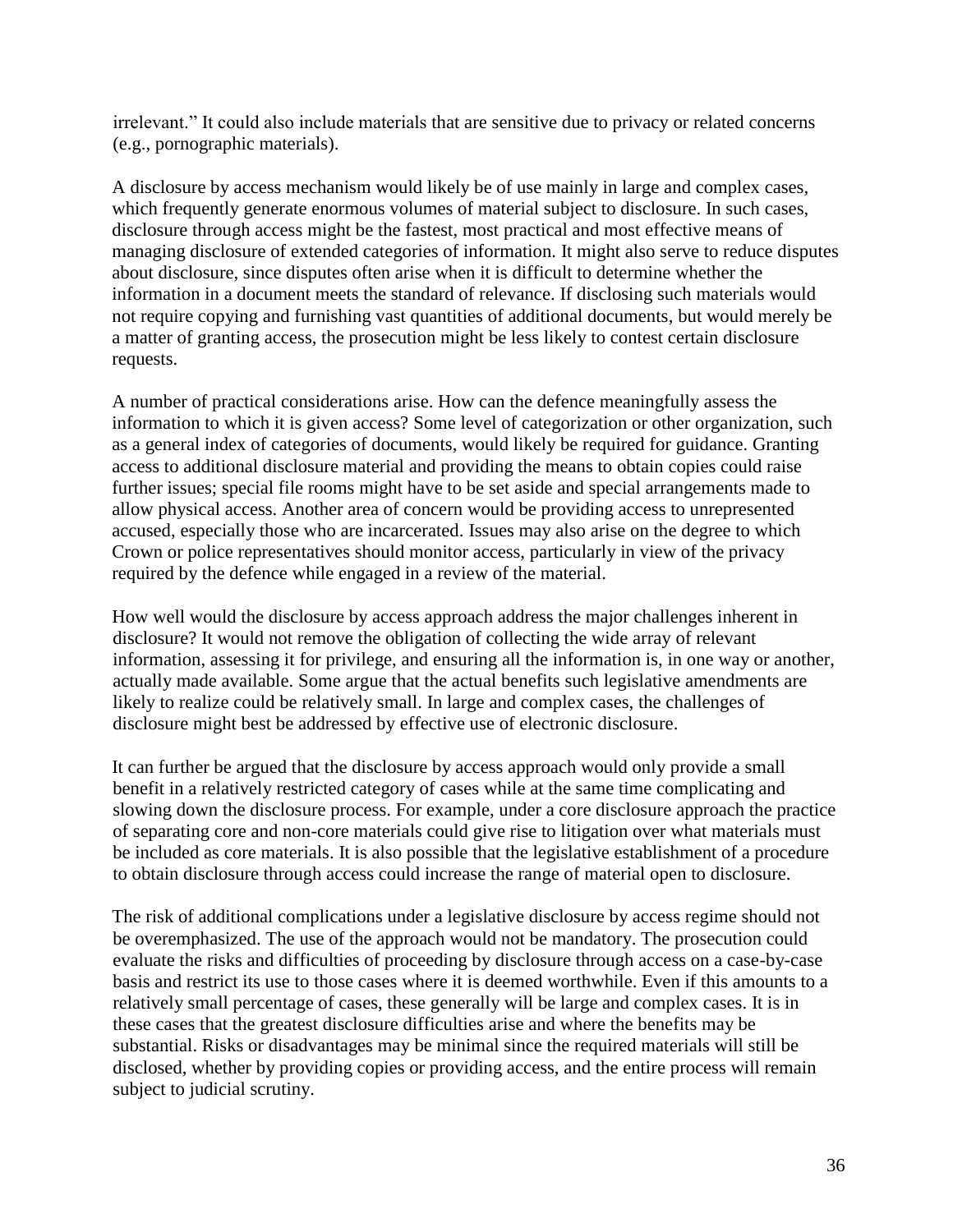# **2.5.2 Child Pornography**

The police community expressed concern about the various ways disclosure is provided in child pornography cases. Of paramount concern is the possibility that the material will fall back into the hands of an offender or another improper party. Concern is intensified where an accused is self-represented. The police are also worried about whether they may be facilitating the illegal possession of child pornography when they provide illegal images to the defence or create multiple copies (e.g., for counsel and the presiding judge).

It was suggested to us that child pornography should not be treated like other forms of information for disclosure purposes. It is not seized information subject to copying, editing and disclosing. It is more akin to seized cocaine. Possession of it is an offence. Disclosure by inspection may be the appropriate way to proceed in all situations, even in the case of defence experts.

# **2.5.3 Electronic Disclosure**

Extensive use was made of electronic disclosure in the *Air India* trial. This included the Crown brief (also disclosed in hard copy) and a second tier of material potentially relevant to the defence, but not part of the prosecution case. A third tier of disclosure involved making a large volume of files available to the defence for inspection. To encourage early disclosure and make voluminous disclosure more manageable, the *Final Report of the Air India Inquiry* recommends the *Criminal Code* be amended to permit, in complex cases designated as such by the presiding judge, electronic disclosure and the inspection of material by defence counsel.<sup>64</sup>

Technology is playing a rapidly increasing role in circulating criminal justice information. It can achieve new levels of effectiveness and efficiency when wisely deployed. Wise deployment recognizes that the right of the accused to make full answer and defence cannot be adversely affected by technological changes. The 2010 *National Criminal Justice Symposium* discussed the following examples of how information technology can be better utilized in the criminal justice process without prejudicing the rights of the accused.

- Technology can be used to limit unnecessary court appearances and unnecessary costs (e.g. email/telephone appearances and internet scheduling).
- The use of web-based disclosure.
- The use of electronic knowledge bases.
- The potential of voice-activated transcripts.
- Inter-sectoral sharing of innovative IT initiatives.

As use of electronic technology becomes more wide-spread and cost effective, the defence bar will make greater use of it to convey information to the prosecution and the court. Defence counsel currently make extensive use of information technology for legal research purposes and it is only a matter of time until they will make use of the convenience and cost savings that a full range of information technology can provide.

<sup>64</sup> *Report of the Air India Inquiry*, Vol. Three, p. 309.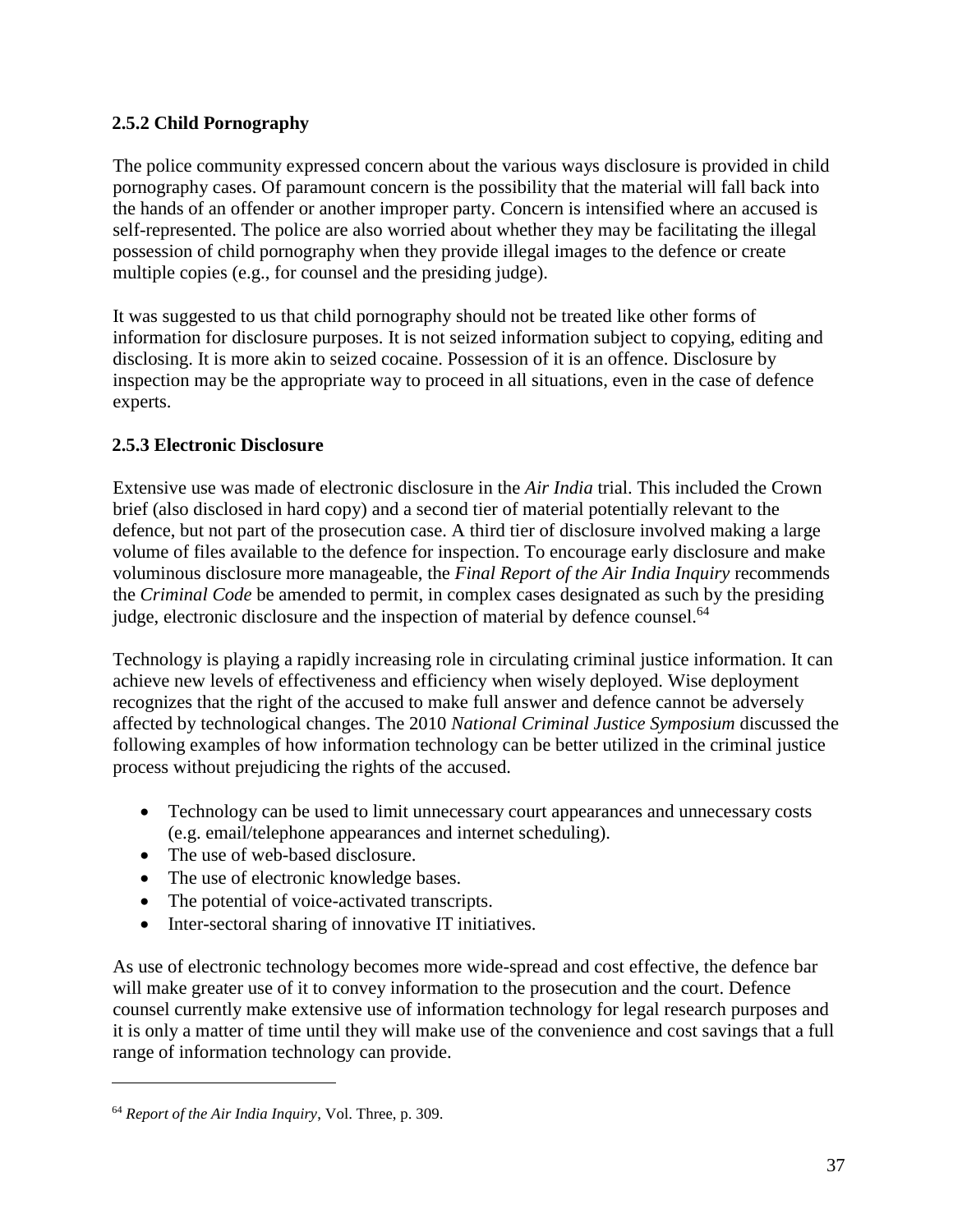While there is no denying the benefits available through information technology, these benefits usually come with a large initial price tag. Over time the costs associated with enhancing information technology balance out. However, to secure the initial funding required to develop and implement large scale information technology programs, the justice system has to compete with other government sectors, such as health and education. Unfortunately, some early and ambitious provincial efforts to introduce integrated justice systems did not meet with success. As a result, central agencies of government are now reluctant to approve large expenditures for justice information technology.

Some courts were initially resistant to the use of electronic disclosure.<sup>65</sup> This resistance was largely attributable to flaws in the initial technology and the stubborn refusal of some professional participants in the system to make the transition to an electronic environment. The courts are now generally open to electronic disclosure depending on the following factors:

- circumstances of the user;
- ability to search;
- indexing/organization;
- quality control (accuracy and completeness); and
- $\bullet$  equipment/technology requirements.<sup>66</sup>

Defence counsel's preference for paper over electronic disclosure is no longer considered sufficient to impair the right to make full answer and defence.<sup>67</sup>

A number of studies have validated the benefits of electronic disclosure. The use of electronic disclosure, if the circumstances allow it and if a standardized, high performance and userfriendly search engine is available, permits evidence to be disclosed in a searchable form. It also allows evidence to be electronically linked to the trial brief.

The *LeSage/Code Report* advocates the use of electronic disclosure in lengthy, complex prosecutions. It recommends that a directive be issued under the Ontario *Police Services Act* stating the "Major Case Management" model of electronic disclosure, with Adobe 8 search software, should be utilized as the standard Crown brief in all complex cases.

A team of senior Ontario prosecutors have identified the basic minimum requirements and components of an electronic disclosure package. The team recognized that the package should be organized in a manner familiar and accessible to all users. A straightforward inventory or something akin to the folder organization of paper disclosure should be the minimum threshold. This will ensure accessibility and provide a simple back-up system to protect against the risk of missing something. A basic inventory would list all materials organized by type of evidence or document. Within each folder the materials would be organized by date and witness, etc.

<sup>65</sup> See *Chan* 2003 ABQB 759; *Amzallag,* [1999] Q.J. No. 6252 (S.C.); *Hallstone Products Ltd.,* [1999] No. 4308 (S.C.J.); and *Jarvie*, [2003] O.J. No. 5570 (S.C.J.).

<sup>66</sup> *Nancy Irving,* Electronic Disclosure, October 2007, *Jonsson*, [2000] S.J. No. 571 (Sask. Q.B.), *Greer et al* 2006 BCSC 1894 and *Piaskowski*, [2007] M.J. No. 94 (M.Q.B.) 72.

<sup>67</sup> For example, *Mohammad*, [2007] O.J. No. 700 (S.C.J).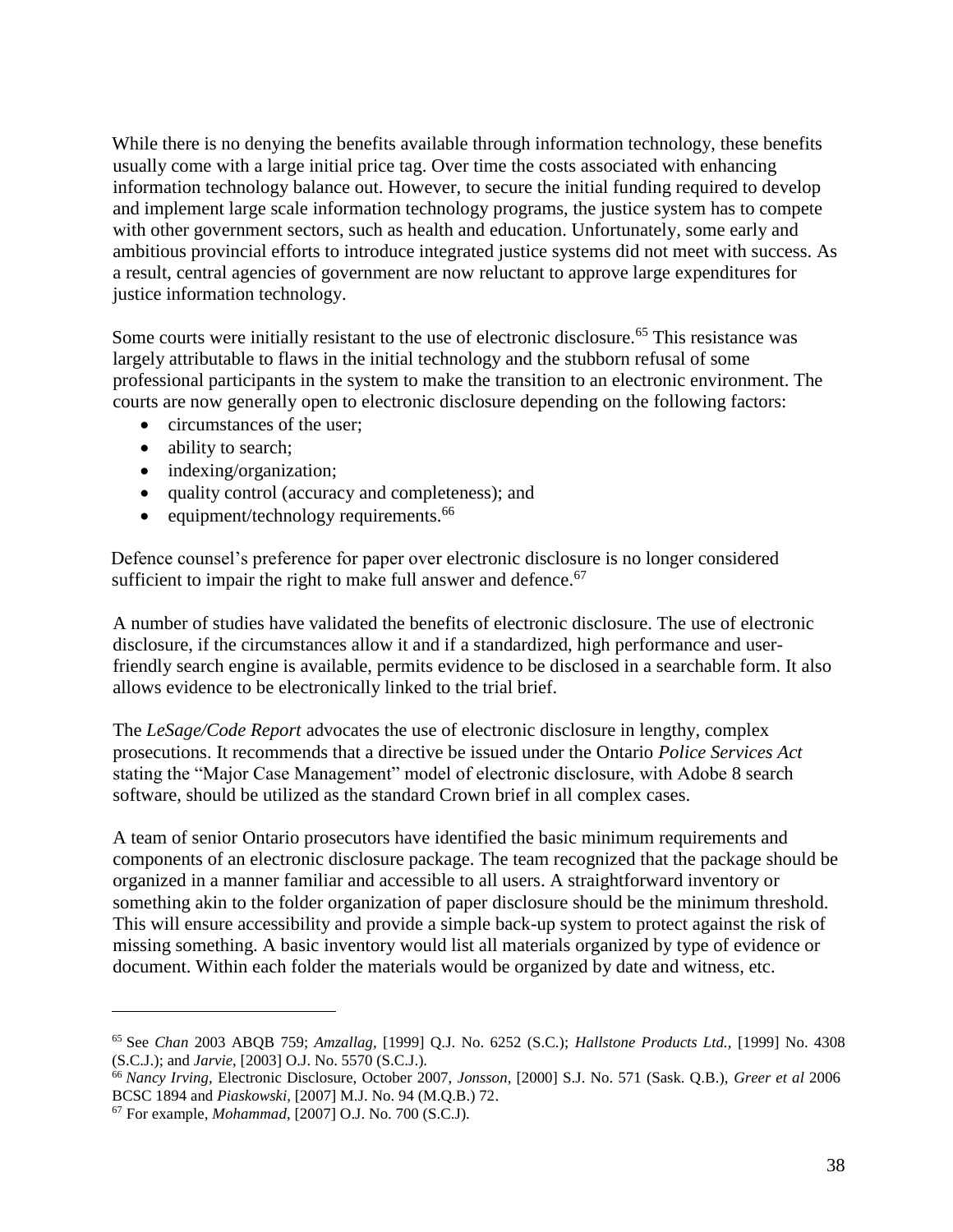Elsewhere in Canada, electronic standards have been developed for regional memoranda of understanding, guides, standard crown brief templates and disclosure policies. Based on this material it appears national or provincial standards in the following areas are feasible:

- disclosure inventories & report types to organize material;
- document/evidence types to segregate and categorize material;
- vetting codes to identify sensitive information; and,
- disclosure inclusions and exemptions.<sup>68</sup>

 $\overline{a}$ 

Many e-disclosure applications now allow for complex linking of entries in the disclosure package. This means, for instance, that all evidence relating to the search of a particular address (e.g., witness notes, photographs, exhibit lists, warrant, ITO, etc.) or all observations of a particular address or motor vehicle (e.g., witness notes, photographs, surveillance reports, etc.) can be collected and linked together. Linking has undoubted benefits as long as users understand its limitations.<sup>69</sup>

The police in many jurisdictions have taken a leadership role in the development and use of criminal justice information technology. Some of this technology was developed primarily with police needs in mind. But much of it could serve the needs of the broader criminal justice system if there was a commitment to making the necessary changes. Police enthusiasm to modernize and improve the use of information technology makes them strong proponents of mandatory electronic disclosure.

The defence bar and government officials are understandably concerned about the price tag that comes with electronic disclosure. No one disputes the value and convenience of being able to store and search digital information. There is no gainsaying that once the initial investment in information technology is made, cost savings will result. Defence counsel point out, however, that it is particularly difficult for them to bear the start-up costs associated with a major move to computerization. Although, more and more members of the defence bar are accepting that up to date information technology is now a necessary cost of doing business.

Remote communities in Canada's northern jurisdictions do not currently use electronic disclosure. While information technology has the potential to bridge the vast distances between northern communities, it is unlikely to do so in the near future. Cultural differences will also have to be taken into consideration before greater use of electronic disclosure can be implemented in these jurisdictions.

<sup>&</sup>lt;sup>68</sup> Significant judicial work has been done on electronic standards. In 2008 the Canadian Judicial Council approved a *National Model Practice Direction and National Protocol for the Exchange of Evidence in Electronic Form*.

 $69$  For example, a report compiled of all evidence linked to an address or event is not necessarily exhaustive. A collection of all of the observation evidence linked to a particular address may not be all of the observation evidence of that address but may be only all evidence that has been linked to that address in the database. Linking should not be relied upon as the only way to organize the disclosure package. In order to be linked, material must be recognized as relevant and significant and a link must be added. These extra steps increase the risk of error or oversight, especially because relevance and significance can change during the course of an investigation and prosecution. Linking can increase the risk that relevant information will be missing. Linking should be used in addition to a straightforward paper inventory organization. Linking is very well suited to the creation of the integrated chronology or detailed narrative portion of the disclosure package.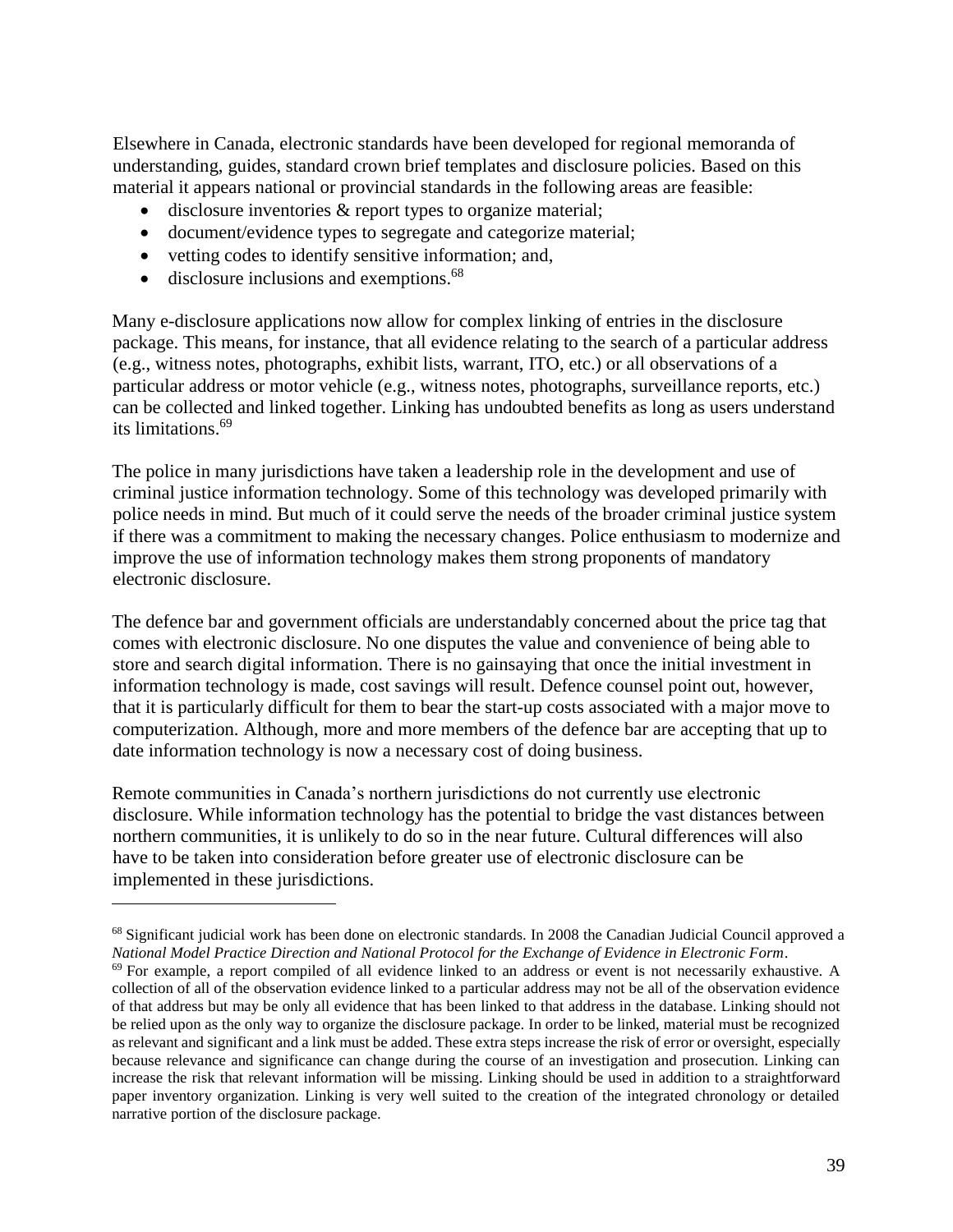#### **RECOMMENDATION 17: CROWN DISCRETION**

**All national, provincial or regional disclosure standards should recognize the manner (i.e. means) by which the prosecution provides disclosure is appropriately a matter of Crown discretion. The Crown's exercise of discretion should only be reviewable by the trial judge. In the absence of a trial judge, a judge of the superior court can review the Crown's exercise of discretion on** *Charter* **grounds.** 

#### **RECOMMENDATION 18: VOLUME OR SENSITIVITY OF MATERIAL ACCUMULATED**

**All national, provincial or regional disclosure standards should recognize in unusually large or complex investigations, where the volume or sensitivity of material accumulated during the investigation makes the normal methods of reproduction impractical, the prosecution's disclosure responsibility can be discharged by providing the defence with a description or index of the material and a reasonable opportunity to inspect it.**<sup>70</sup>

#### **RECOMMENDATION 19: ELECTRONIC DISCLOSURE**

**All national, provincial or regional disclosure standards should (1) recognize that where feasible and subject to judicially approved exceptions on a case by case basis, electronic disclosure is the preferred method of disclosure; and, (2) identify electronic disclosure requirements and best practices.** 

## **2.6 Self-Represented Accused and Disclosure**

Self-represented accused are entitled to the same disclosure as represented accused, although not necessarily in the same form. Consequently, as soon as the accused indicates an intention to proceed unrepresented, the court should inform him or her of the right to disclosure and how to obtain it. The prosecution should inform all self-represented accused in writing of the appropriate and impermissible uses of disclosure materials.<sup>71</sup> Unless the self-represented accused clearly indicates he or she does not wish disclosure, it must be provided before plea or election to enable the accused sufficient time to consider the information when deciding how to proceed. Disclosure must be provided or waived prior to any resolution discussions.<sup>72</sup>

If there are reasonable grounds for concern that leaving disclosure material with a selfrepresented accused would jeopardize the safety, security, privacy interests, or result in the harassment of any person, the prosecution may provide disclosure by means of controlled and supervised, yet adequate and private, access to the material. The prosecution has to consider the ability of the self-represented accused to access the disclosure information when determining whether to provide disclosure to a self-represented accused through electronic means.

 $70$  The defence should also be afforded an opportunity to obtain a reasonable number of copies selected from the materials inspected.

<sup>71</sup> *Martin Report*, Recommendation 41(9)(b), at p. 8 and pp. 218-220.

<sup>72</sup> *Martin Report*, recommendation 41(7), at pp. 7-8 and pp. 209-213.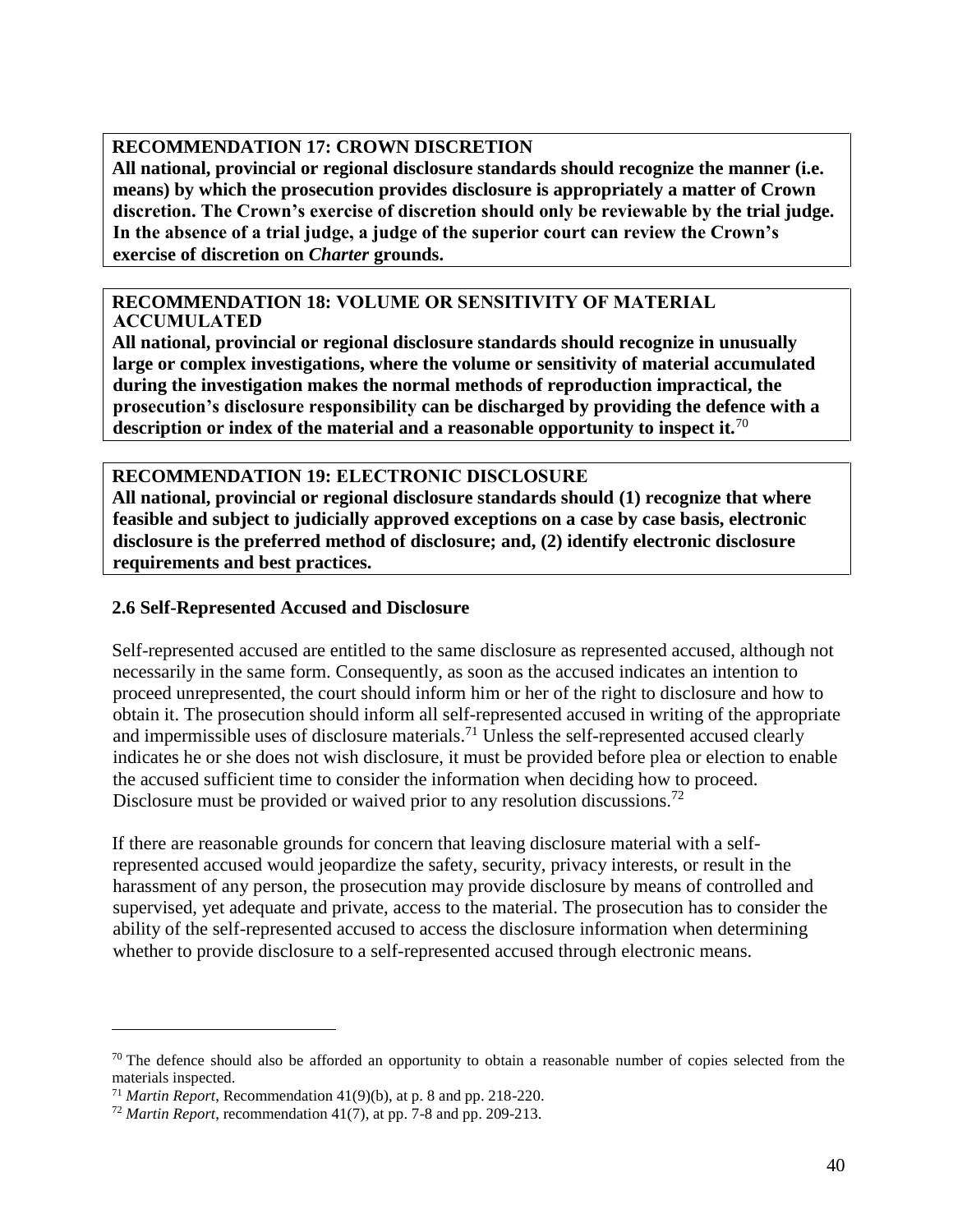# **2.6.1 The Self-Represented Accused in Custody**

Providing disclosure to the self-represented accused in custody can pose special challenges. The *Martin Report* recommends procedures and facilities be set up in custodial institutions for controlling disclosure materials for accused who are in custody while, at the same time, providing the accused supervised, yet full and private, access to these materials. Delivering voluminous disclosure directly to an accused in a remand centre may be a necessary evil. Some of the questions that have to be addressed include the following.

- Where do custodial officials store disclosure?
- When the disclosure is provided in electronic format, when and where does the accused access and review the material?
- Who pays for the computer, software, and word processing lessons?
- What obligations do the custodial authorities have with respect to the integrity and privacy of the disclosed material?
- Are there Crown witnesses in the same facility as the accused?

#### **RECOMMENDATION 20: SELF-REPRESENTED ACCUSED**

**A self-represented accused is entitled to the same disclosure as a represented accused, although not necessarily in the same form. Consequently, a self-represented accused should be told as soon as possible by a judicial officer of the right to disclosure and how to obtain it. The self-represented accused should also receive from the court a standard form letter explaining the right to disclosure and how it is obtained.** 

## **RECOMMENDATION 21: ABUSING DISCLOSURE MATERIAL**

**The prosecution should inform the self-represented accused in writing of the appropriate uses of and limits upon the use of the disclosure materials and the consequences of abusing disclosure material.** 

## **RECOMMENDATION 22: WAIVING DISCLOSURE**

**Unless the self-represented accused expressly waives disclosure, fully informed of the consequences of the waiver, disclosure must be provided before plea or election and any resolution discussions.** 

#### **RECOMMENDATION 23: LEAVING DISCLOSURE MATERIAL**

**If there are reasonable grounds for concern that leaving disclosure material with a selfrepresented accused will jeopardize the safety, security, privacy interests, or result in the harassment of any person, the prosecution may take reasonable preventative steps which do not deny the accused adequate and private access to the disclosure materials**.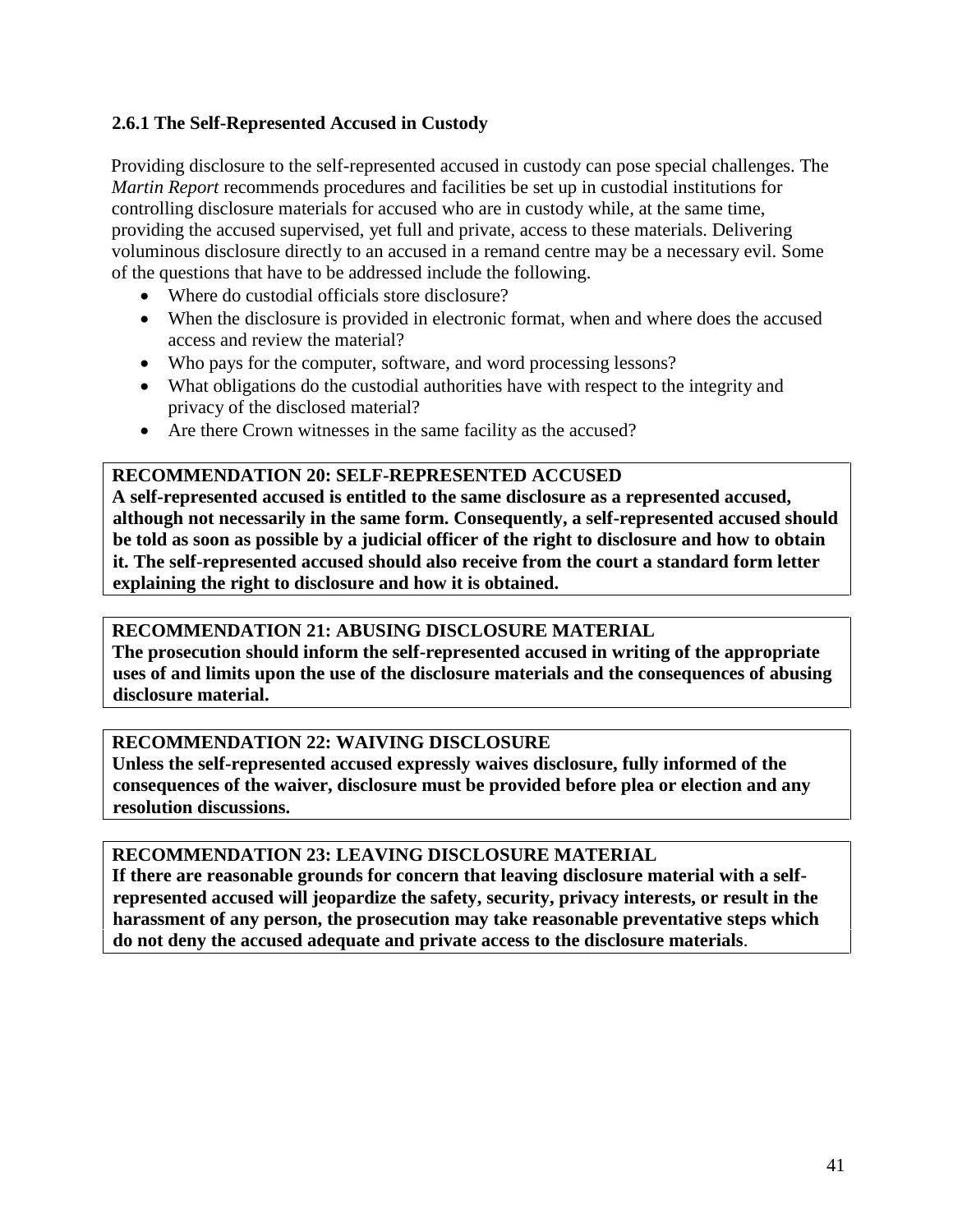# **RECOMMENDATION 24: COPY OF ALL OR PART OF THE DISCLOSURE MATERIALS**

**In determining whether a copy of all or part of the disclosure materials should be given to a self-represented accused and/or whether terms and conditions should accompany the selfrepresented accused's possession of, or access to, the disclosure information, consideration should be given to whether such measures are necessary in the circumstances, including consideration of the need to protect the security and right to privacy of the witnesses and victims or the integrity of the evidence.** 

**RECOMMENDATION 25: PRIVATE ACCESS TO DISCLOSURE MATERIALS Incarcerated accused, whether or not they are self-represented, are entitled to adequate and private access to disclosure materials under the control and supervision of custodial authorities.** 

# **RECOMMENDATION 26: DISCLOSURE INFORMATION SHOULD BE PROVIDED THROUGH ELECTRONIC MEANS**

**In determining whether disclosure information should be provided through electronic means, the prosecutor should give consideration to the ability of the self-represented accused to access the disclosure information.** 

# **RECOMMENDATION 27: DEVELOPING A PROTOCOL**

**If a protocol does not exist concerning self-represented accused in custody and disclosure, the national Committee of Deputy Ministers responsible for justice, in consultation with the Canadian Association of Chiefs of Police and the national Heads of Corrections Committee, should develop one**.

## **2.7 Early Resolution of Disclosure Disputes**

Prosecuting counsel must advise the defence of any decision made not to disclose information in the possession of the Crown that would, but for the decision, be disclosed and the reason for nondisclosure.<sup>73</sup> Prosecution counsel should also advise the defence of the specific nature of the information, unless disclosure of the nature of the information withheld would reveal the identity of an informer, jeopardize anyone's safety or security or subject them to harassment, compromise an on-going investigation, or reveal police investigative techniques. Upon request Crown counsel should take any other steps reasonably necessary to facilitate a review by the trial judge of any decision not to disclose.

Recommendation 41(17) of the *Martin Report* recognizes the principles noted above do not prevent the defence from making further requests for disclosure of information in the possession of the prosecution. The recommendation encourages Crown and defence counsel to narrow and define the issues to assist the prosecution in determining whether the information requested is relevant.

<sup>73</sup> *Martin Report*, recommendation 41(16), at p. 12 and pp. 253-255.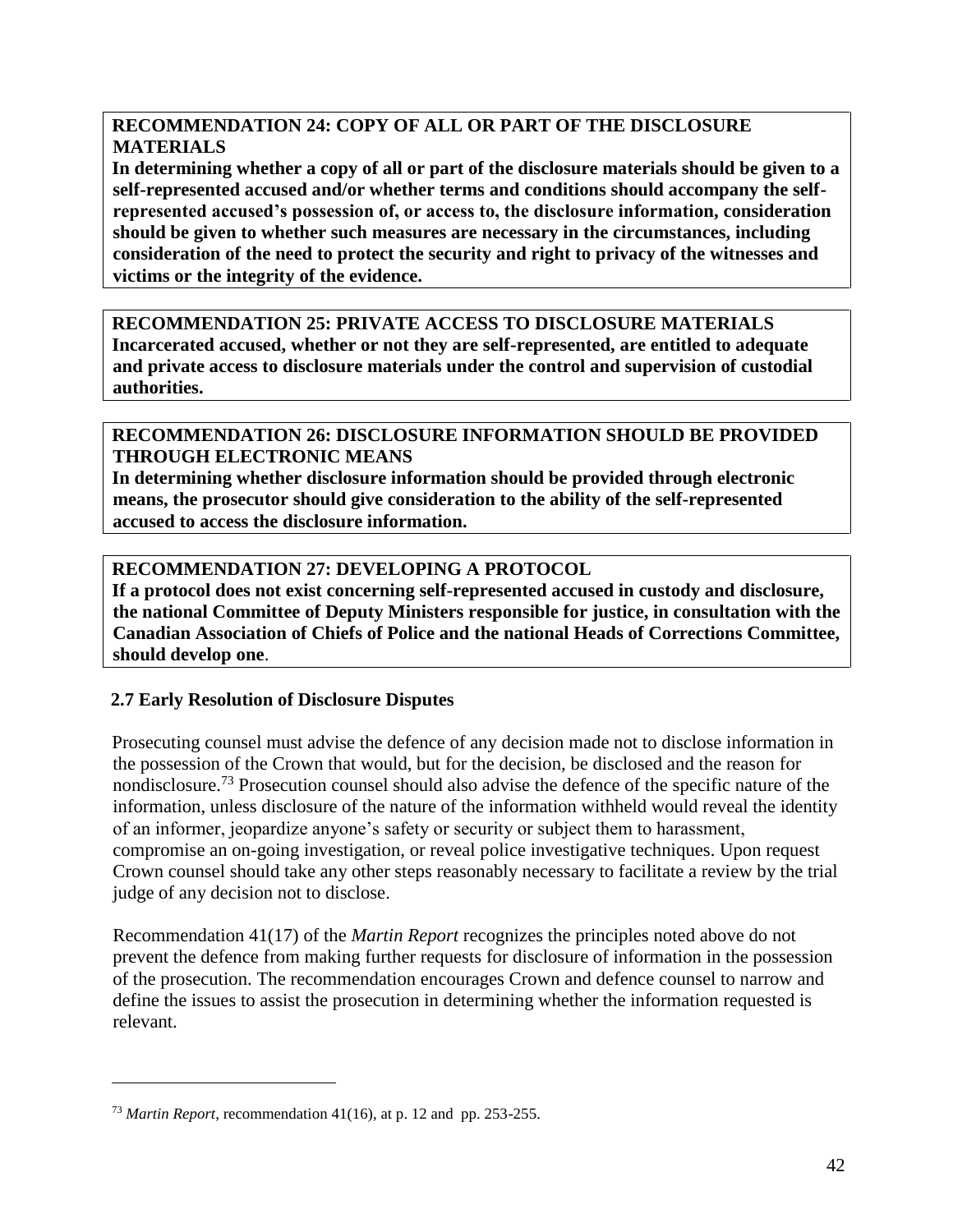It is not necessary here to reconsider generally the limitations imposed by the caselaw of the Supreme Court of Canada relating to constitutional remedies.<sup>74</sup> The impediment the jurisprudence creates concerning the ability of the defence to challenge on *Charter* grounds prosecution decisions to withhold disclosure is a specific matter that could be addressed by amending the *Criminal Code* to grant jurisdiction before trial. This could be done in several ways and such an expansion of jurisdiction could significantly expedite effective disclosure.

Despite the indication in *Stinchcombe*<sup>75</sup> that the right to disclosure under discussion in the case applied in indictable cases and arises at the point of the election of the accused, it has long been accepted that the right applies in all cases and arises at the time or charge. Yet, as the premise for the entitlement is a constitutional right to make full answer and defence, the Supreme Court has held that the right cannot be raised or enforced at a preliminary inquiry or some other phase before trial. This is a systemic impediment or inhibition to prompt and complete disclosure.

There are at least four reasons why it would be undesirable to extend pre-trial jurisdiction over disclosure only to preliminary inquiries. First, it would provide no forum in summary conviction or indictable matters within the absolute jurisdiction of the provincial court. Second, it would force the accused to request a preliminary inquiry just to raise a question of disclosure. Third, it would induce needless elections and reelections.

The fourth and most compelling reason why it would be undesirable to extend pre-trial jurisdiction over disclosure only to preliminary inquiries is that they take place too late in the process. The accused has an interest in disclosure at the moment he or she is put in jeopardy by a charge. That interest becomes increasingly urgent as the defence is required to make strategic decisions about the orientation of the case. The conduct of a trial is typically not a pressing concern at the early stages, unlike matters of interim release or plea.

If it would be unwise to restrict pre-trial jurisdiction over disclosure to preliminary inquiries, it would be more unwise to provide for it at "any time after charge". This would create another systemic problem, a proliferation of premature or pointless motions. In principle there is no reason why the accused should not be able to seize a court of a motion concerning disclosure at any time after charge but this would be unwieldy in practice. In most instances it would also be unnecessary because the prosecution fulfils its obligation to disclose in an efficient manner. Thus the challenge lies in providing the defence an effective avenue of redress when there is a serious and pressing question concerning timely and complete disclosure before trial.

In every jurisdiction a practice court deals with matters that require pre-trial consideration. There is no obvious reason or principle why disclosure should not be among them. No doubt this extension of jurisdiction would absorb valuable time in court but the net effect would likely be increased efficiency in the preparation and disposition of cases. In this context increased efficiency means that the parties and the court can ripen a case for trial or disposition earlier in a prosecution than is currently done. This would only occur, however, if a necessary condition of a

<sup>74</sup> See Code, M. "American Cadillacs or Canadian Compacts: What is the Correct Criminal Procedure for s. 24 Applications under the *Charter of Rights*?" *Crim.L.Q*. 298.

<sup>75</sup> *R v Stinchcombe*, [1991] 3 S.C.R. 326.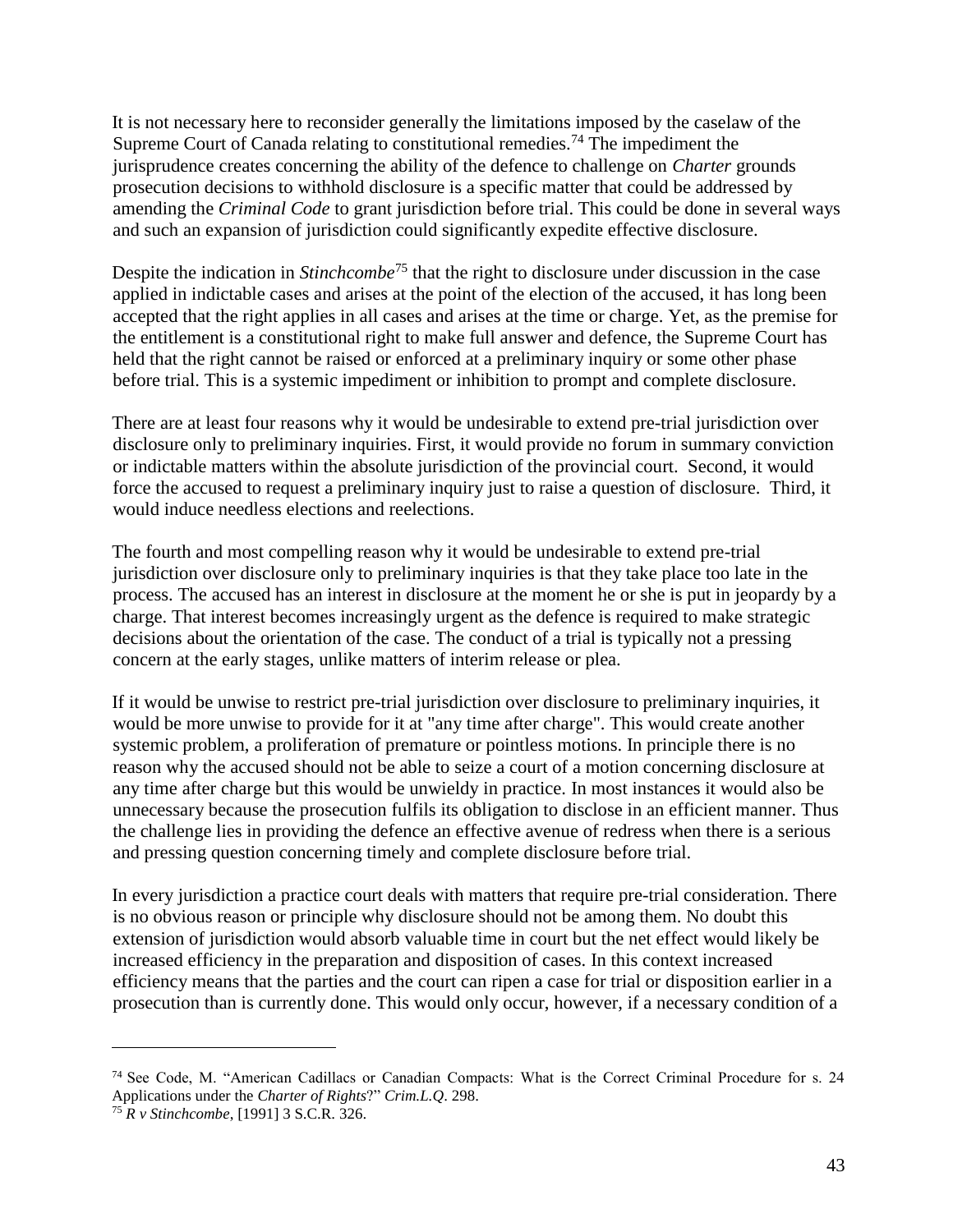pre-trial disclosure motion is a reasonable factual ground for belief that disclosure by the prosecution has been tardy or incomplete. Otherwise, such a motion would be a waste of time.

In some jurisdictions a judge is designated to manage a case before trial, or even before a preliminary inquiry. This practice takes different forms in different places but, wherever it is used, the practice could be adapted to allow the same judge pre-trial jurisdiction over disclosure matters. This is not inconsistent with extending jurisdiction to a practice court where there is no designated judge for a given case.

There are various issues that should be considered before a decision is taken to extend jurisdiction over disclosure to the pre-trial stages of a case. One imponderable question is whether such an extension in the hope of early efficiency would entail a multiplication of procedures in review and thus result in a net inefficiency. If the defence fails in a pre-trial motion would there be an avenue of review against this decision? If the foundation for seeking disclosure is the right to make full answer and defence, review of a decision against the defence cannot be excluded. It must also follow that the extension of jurisdiction over disclosure to pretrial phases of a prosecution demands the best possible assessment of whether the risk of review will nevertheless yield a net benefit in the form of increased efficiency in disclosure.

Another question is whether an extension of this jurisdiction should be subject to exceptions. The procedure derived from *O'Connor*<sup>76</sup> and set out in Part VIII of the *Code* should be debated in this regard and there would be others. Perhaps the most important among these is whether the extension of jurisdiction should allow an application for a stay. It is submitted that this would not be appropriate as a pre-trial remedy for tardy or inadequate disclosure. In *Bjelland*<sup>77</sup> the Supreme Court made plain that a stay of proceedings for non-disclosure, as for other reasons, will be granted only in the clearest and rarest of cases. The reasons given there have added force before trial. Although the prejudice might be considerable, failures in disclosure before trial are remediable and the ultimate sanction for such failures should be reserved to the trial court as a remedy commensurate with the prejudice. Further, by denying the extension of pre-trial jurisdiction to this remedy there is a diminished risk that pre-trial proceedings will be exploited in an attempt to short-circuit proceedings at trial.

A further question concerns the distinction between ordinary cases and cases of unusual length or complexity. In mega-cases where a direct indictment is preferred, the risk of delay is better managed from the point when the indictment is preferred. When there is no direct indictment, pre-trial jurisdiction over disclosure would necessarily increase the logical possibility of protracted proceedings on this issue.<sup>78</sup> That is not in itself an argument against the extension of this jurisdiction to the pre-trial stages of a case. The argument for such an extension gains strength if there is a net gain in the promptness and completeness of disclosure. In cases that do

<sup>76</sup> R v Oconnor, [1995] 4 SCR 411.

<sup>77</sup> R v Bjelland, 2009 SCC 38.

<sup>78</sup> Bill C-53 (*An Act to amend the Criminal Code (mega trials)*) was introduced and received first reading on November 2, 2010. This proposed legislation focuses on improving the efficiency of "mega-trials". It contemplates providing the Chief Justice with authority to appoint a case management judge and the case management judge has jurisdiction to address issues such as disclosure, even though he or she is not the trial judge.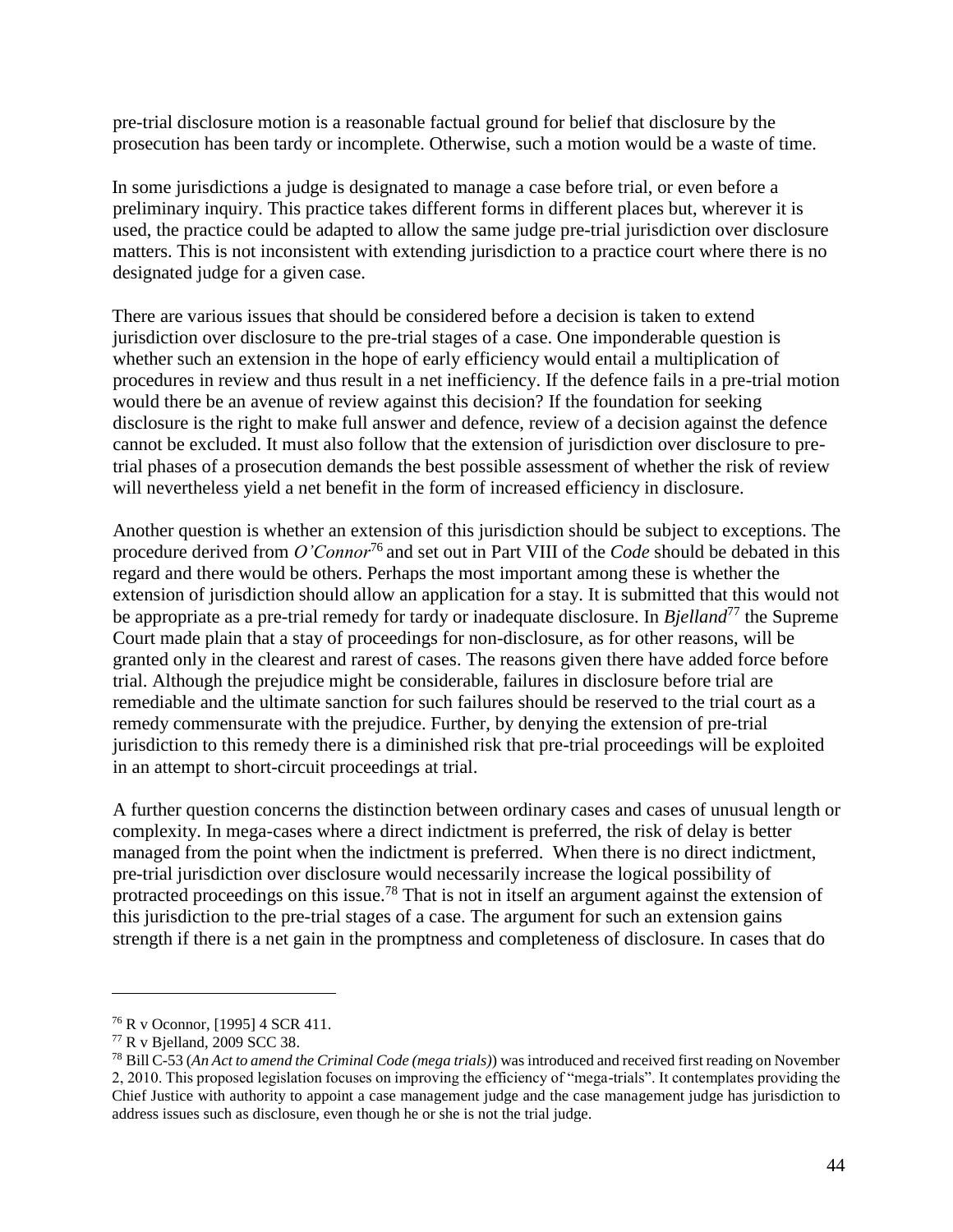not present questions of unusual length or complexity, the extension of jurisdiction would almost certainly yield such efficiencies.

Assuming that the extension of jurisdiction is a good idea, does Parliament have the authority to enact it? The argument against it is that the Supreme Court of Canada has ruled that nobody but a trial judge can grant a constitutional remedy and, accordingly, Parliament cannot contradict that by granting jurisdiction over disclosure at pre-trial phases of a prosecution. At its core the argument is that the Supreme Court has decided that only a trial court is a court of competent jurisdiction for the purposes of constitutional remedies<sup>79</sup> and that Parliament has no authority by ordinary legislation to extend that jurisdiction to other courts. It is not clear whether this argument has substance, or how much substance, but it should be noted if only to be dismissed. The thrust of the Supreme Court's decisions on jurisdiction over constitutional remedies was to assert that the superior court of the province would always have jurisdiction and that for reasons of economy so too would trial courts. Nothing in its cases would preclude the legislature's extension of jurisdiction to another court, provided that neither of these two principles is breached. Pre-trial jurisdiction over disclosure would not diminish either.

**RECOMMENDATION 28: ALL TYPES OF INTERLOCUTORY CHARTER DISPUTES We endorse the recommendation in the** *LeSage/Code Report* **that statutory tools be enacted to obtain early and binding resolution of disclosure disputes and recommend they be extended to all types of interlocutory Charter disputes. The Criminal Code should provide a judge, other than the judge who eventually hears the evidence at trial, with authority to make binding rulings on pre-trial motions, including Charter motions, and to manage the case at the pre-trial stage.** 

## **2.8 Misconduct in relation to Disclosure**

## **2.8.1 Police**

 $\overline{a}$ 

Police officers who engage in misconduct in relation to disclosure run the risk of criminal charges (e.g. obstruction of justice). Disciplinary schemes in five provincial jurisdictions also address failure to disclose evidence as a distinct category of misconduct.<sup>80</sup> A leading authority on the legal aspects of policing suggests in jurisdictions without provisions specifically governing disclosure of evidence, the issue would be captured by ordinary neglect of duty principles.<sup>81</sup> In one case considered by the Ontario Police Commission, the failure of an officer to include a witness statement in a Crown brief was found not to be deliberate. Consequently, misconduct

<sup>79</sup> See *Mills* [1986] 1 S.C.R. 863 and *Hynes* [2001] 3 S.C.R. 623.

 $80$  Alta. Reg. 356/90, s. 5(2)(h)(vi) ("failing to report anything that he knows concerning a criminal or other charge" and s.  $5(2)(h)(vi)$  ("failing to disclose any evidence that he, or any other person to his knowledge, can give for or against any prisoner or defendant"). See also B.C. Reg. 205/98, s. 5(e), N.B. Reg. 86-49, s. 39(1)(cc), O. Reg. 123/98, Sch. s. 2(1)(c)(vi). The Code of Ethics of Quebec police officers, R.S.Q. 1977, c. 0-81, r. 1 provides that a police officer must not "prevent or contribute to preventing justice from taking its course" (s. 7(1) or "conceal or fail to pass on evidence or information in order to benefit or harm any person"  $(s, 7(2))$ .

<sup>81</sup> Paul Ceyssens, *Legal Aspects of Policing*, (Earlscourt, 2002) p. 7-82.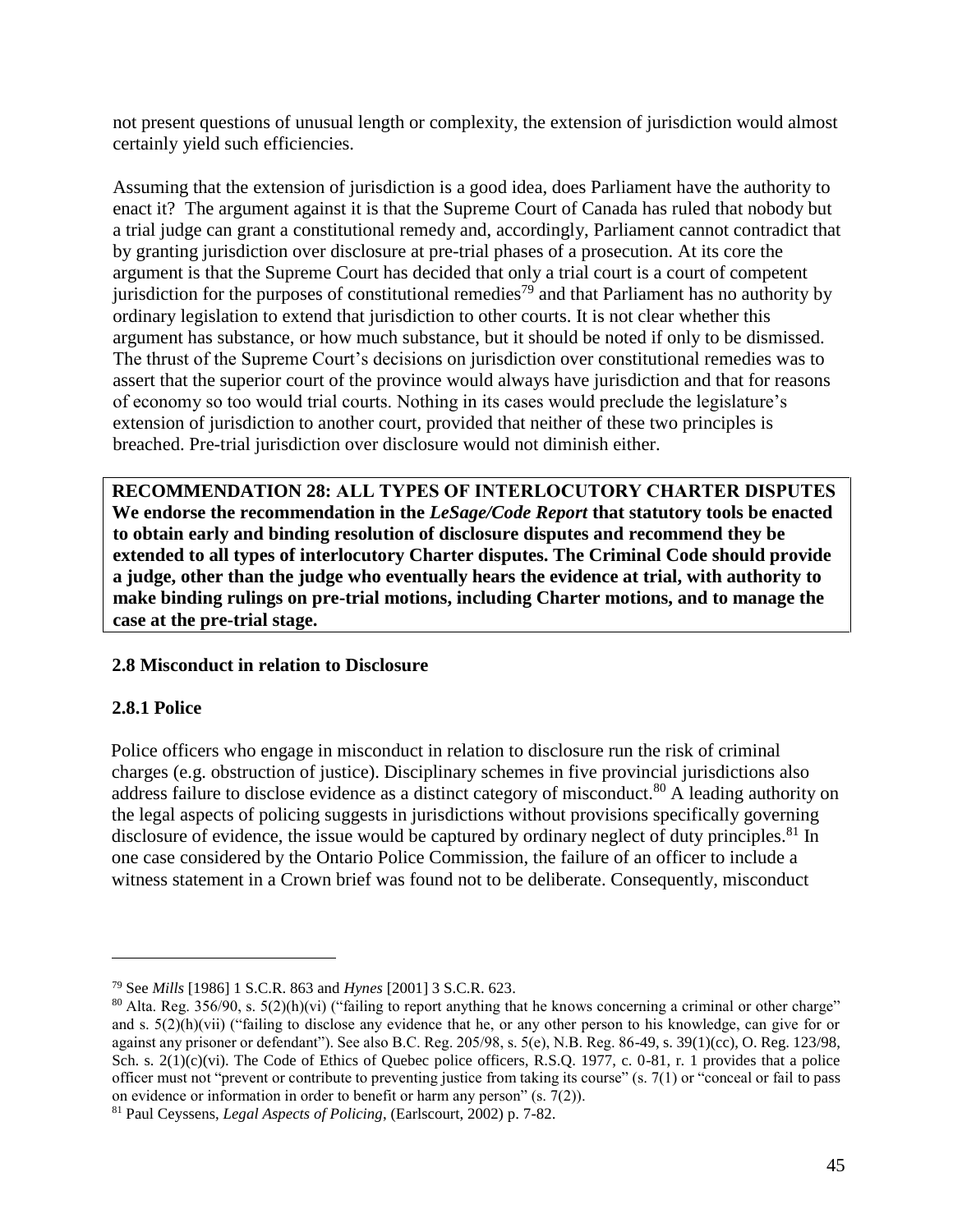was not established.<sup>82</sup> However, in *Fortner and Goderich Police*,<sup>83</sup> a constable made false allegations against a second officer resulting in criminal charges. The constable then failed to disclose important evidence. The Commission held this and other misconduct required the constable's resignation.

# **2.8.2 Prosecutors**

Canadian prosecutors run the risk of employment, professional and legal sanctions if they engage in misconduct with respect to their disclosure obligations. In a leading Canadian case on prosecutorial misconduct,<sup>84</sup> a prosecutor in a murder case delayed disclosing scientific testing to the defence implicating a person other than the accused. Defence counsel complained to the prosecutor's Deputy Minister. The prosecutor received a letter of reprimand and was removed from the case.

The Law Society commenced disciplinary proceedings against the prosecutor, citing a rule of the Alberta *Code of Professional Conduct* (found in most provincial rules of professional conduct), requiring prosecutors to "make timely disclosure to the accused or defence counsel". The issue before the Supreme Court of Canada was the authority of the Law Society to discipline prosecutors for the exercise of their professional duties, including as agents of the Attorney General. The Court held there is a clear distinction between prosecutorial discretion and professional conduct. The latter can be regulated by a law society and the law society has jurisdiction to investigate any alleged breach of its ethical standards, even those committed by Crown prosecutors in connection with their prosecutory discretion.<sup>85</sup>

Quoting from *Ethics and Canadian Criminal Law*, <sup>86</sup> Justices Iacobucci and Major noted not every breach of the legal and constitutional duty to disclose will constitute an ethical violation. Non-disclosure can arise from mere inadvertence, a misunderstanding of the evidence, or even a questionable strategy adopted in good faith. A finding of professional misconduct must be based upon an act or omission revealing an intentional departure from the fundamental duty to act in fairness.<sup>87</sup>

Prosecutors who misconduct themselves with respect to disclosure also risk employment discipline consequences. Disciplinary steps taken against government employees are seldom made public. This approach accords with standard human resource practices. As a result, however, interested members of the public usually do not learn what action, if any, has been taken against a prosecutor who has not complied with his employment obligations relating to disclosure. This can lead the public to erroneously believe there have been no employment consequences for the prosecutor.

<sup>82</sup> *Ridge and Metropolitan Toronto Police* (1995) 1 OPR 219.

<sup>83</sup> *Fortner and Goderich Police*, (1975), 1 O.P.R. 219.

<sup>84</sup> *Krieger v. Law Society of Alberta* [2002] 3 S.C.R. 372.

<sup>85</sup> In *Stinchcombe* [1991] 2 S.C.R. 326 at p. 339, Sopinka J. warned that transgressions with respect to the prosecutor's disclosure duty constitute a "very serious breach of prosecutorial duty."

<sup>86</sup> Proulx, Michel and David Layton, *Ethics and Canadian Criminal Law*. Toronto: Irwin Law, 2001.

<sup>&</sup>lt;sup>87</sup> An egregious case of deliberate non-disclosure by a prosecutor may attract criminal liability under ss. 137 and 139 of the *Criminal Code*.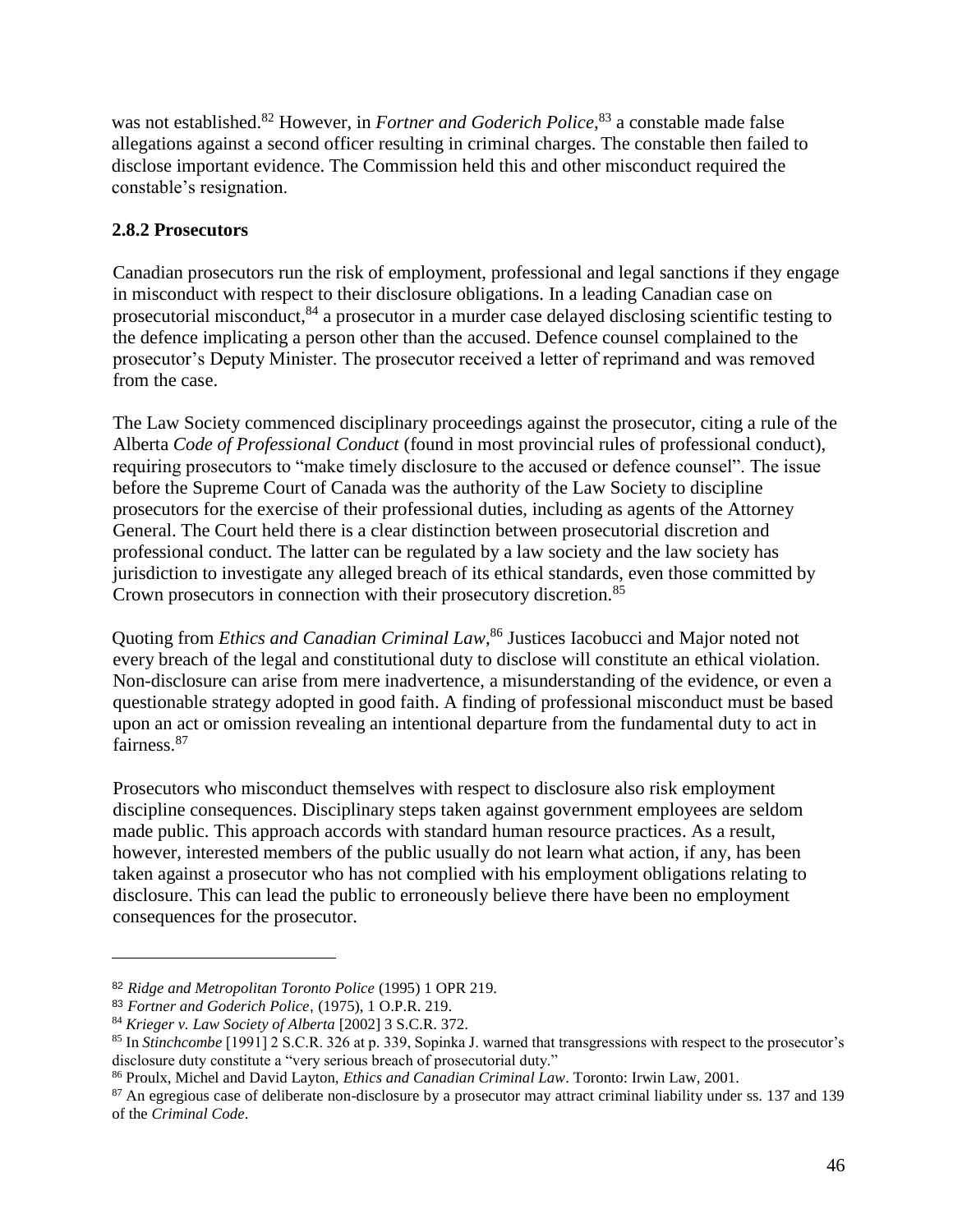## **2.8.3 Defence Counsel**

Defence misconduct in relation to disclosure was considered in a 2004 Justice Canada consultation paper. It noted disclosure information has been found in the possession of persons unconnected with the proceedings, posted anonymously on penitentiary bulletin boards, in public places or posted on the Internet. Distribution of materials in this manner violates the security and privacy of victims, witnesses, and third parties.

It is inappropriate for any counsel to give disclosure information to the public and counsel would not be acting responsibly as an officer of the court if he or she did so.<sup>88</sup> Furthermore, while it is the constitutional right of the accused to receive disclosure materials in order to make full answer and defence, this does not mean that these materials may be dealt with in an irresponsible manner as between counsel and the accused. The *Martin Report* cautions defence counsel to maintain custody or control over disclosure materials, so copies of these materials are not improperly disseminated. Improper conduct by counsel (e.g. complicity in witness harassment) may amount to a criminal offence such as obstruction of justice. Rules of professional conduct include general statements concerning the responsibilities of counsel as advocate but they do not explicitly address defence misconduct relating to disclosure. Some defence counsel have expressed concern that inconsistent and varied prosecution requests for undertakings relating to disclosure cast aspersions on their ethics and professional reputations. There may be value in the formation of a joint prosecution/defence/police/judicial committee to draft standard disclosure undertakings for sensitive situations.

## **RECOMMENDATION 29: PROVINCIAL / TERRITORIAL DISCLOSURE COORDINATING COMMITTEES**

**Provincial/territorial disclosure coordinating committees should consider the need to develop guidelines relating to the proper and improper use of disclosure and to draft a standard disclosure undertaking.** 

## **2.9 Disclosure Codification**

## **2.9.1 Current Complexity**

The *Criminal Code* has always contained rudimentary disclosure provisions. Section 603 entitles the accused to inspect the indictment after committal for trial, his or her statement, the evidence and the exhibits from the preliminary inquiry and to receive, on payment of a reasonable fee, copies of the above. This provision can be traced to section 597 of the first *Criminal Code* in 1892. The *Code* also contains more recent provisions governing disclosure of records containing the personal information of complainants and witnesses in proceedings for sexual offences.<sup>89</sup>

<sup>88</sup> See Recommendation 34 of the *Martin Report* and *R. v. Lucas* (1996), 104 C.C.C. (3d) 550 (Sask. C.A.), affirmed by the Supreme Court of Canada without comment on this issue, [1998] 1 S.C.R. 439.

<sup>&</sup>lt;sup>89</sup> Sections 278.1 to 278.91.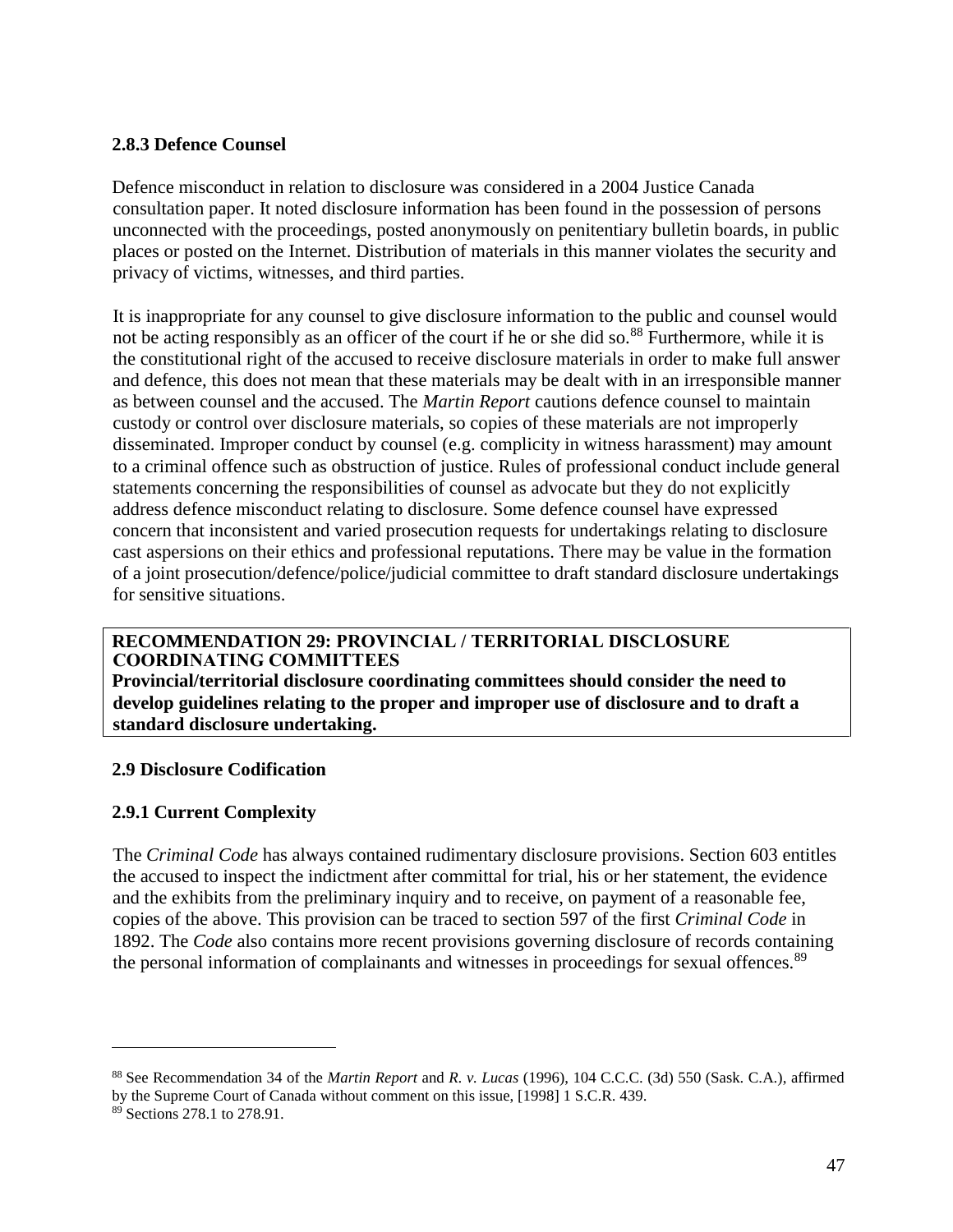In *R. v. O'Connor*,<sup>90</sup> McLachlin J. (as she then was) wrote that discovery in criminal cases is always a compromise between the right of an accused to a fair trial and a variety of competing considerations, including the privacy rights of third parties. Where evidence is not in the hands of the police or prosecution (e.g. unseized third party records), the obligation to preserve and disclose does not arise. But where investigators learn of relevant information in the hands of a third party, the Crown is obliged to disclose the existence and location of the evidence to the defence. *McNeil*<sup>91</sup> requires the prosecution to:

- make reasonable inquiries of other Crown entities and other third parties in "appropriate cases";
- inquire, "when the Crown is informed of potentially relevant information pertaining to the credibility or reliability of the witnesses in a case;" and,
- request from the police any material relating to police misconduct by officers connected to the case.

The police have a concomitant duty to provide to the prosecution the information referred to above if it is in their possession.

*O'Connor* established a general common law mechanism for ordering production of any record beyond the possession or control of the prosecutor. This mechanism is not limited to cases where third party records attract a reasonable expectation of privacy. Parliament responded to *O'Connor* by enacting a statutory regime for the disclosure of records containing personal information of complainants and witnesses in proceedings for sexual offences. This statutory regime constitutes an exception to the common law *Stinchcombe* regime.<sup>92</sup> Consequently, disclosure of third party records is not governed by a single test.

## **2.9.2 National Standards**

The *Martin Report* recommended that the Attorney General of Ontario issue a comprehensive directive setting out the purpose and general principles of disclosure, the specific requirements of full disclosure, and how disclosure was to be implemented. It also provided a draft disclosure directive. Ontario adopted these recommendations and issued an updated directive. Many other Canadian jurisdictions followed suit. But directives issued by Attorneys General only bind their agents. They do not have mandatory effect across the justice sector. This can give rise to confusion and disputes.

The constitutional right to disclosure is a common law child of the *Charter*. With the exception of a few specific *Criminal Code* provisions referred to above, disclosure law does not rest on a statutory foundation. Consequently, disclosure issues are resolved on a case by case basis and the law has been shaped by the views of individual judges. The police community, in particular, believes that standardizing the content of disclosure would reduce disclosure disputes, facilitate timely preparation of disclosure and create greater certainty in the law concerning the legal

<sup>90</sup> *R v O'Connor*, [1995] 4 SCR 411.

<sup>91</sup> *R v McNeil*, [2009] 1 S.C.R.

<sup>&</sup>lt;sup>92</sup> *R. v. Quesnelle* [2009] O.J. No. 5502 (C.A.). Access to all other third party records is governed by the procedure set out in *O'Connor*. This bifurcated approach is confusing.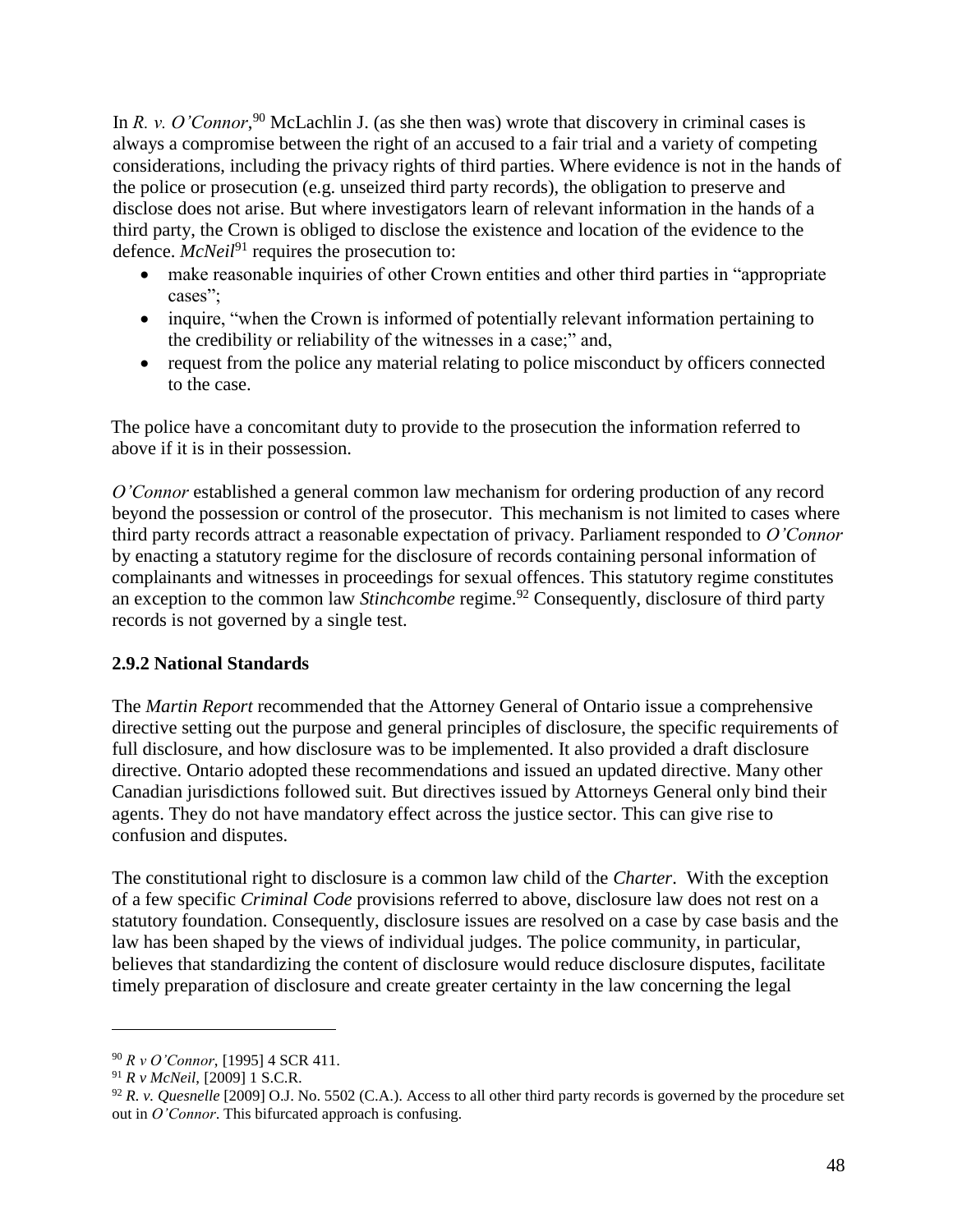requirements of disclosure. It was suggested to us that these benefits would best be achieved through placing disclosure on a statutory foundation.

Should Canada follow the lead of other jurisdictions and adopt a comprehensive statutory disclosure regime? Supporters of legislated disclosure obligations argue that legislation would provide clear guidance to all involved in the disclosure process. Fewer cases would collapse because of unexpected judicial rulings. Electronic disclosure, a necessity from the police perspective because of the efficiency savings it brings, could be made mandatory. Other participants in the justice system are not so certain. They point out because Parliament did not take a leadership role in creating the right to disclosure; judges have developed the contours of the right. There is a serious risk that new legislation would do little more than codify existing case law while opening up basic issues for re-argument. New legislation tends to spawn litigation over statutory interpretation. Moreover, the legislative process is not conducive to establishing detailed operational instructions and legislative amendment is unwieldy.

Justice Sopinka noted in *Stinchcombe* that there are ways short of legislation to establish a uniform disclosure regime. Section 482 of the *Criminal Code* provides courts with broad rule making authority. Rules made under this section are published in the *Canada Gazette*. Under subsection 482(5) of the *Code*, the Governor in Council can provide for uniformity of rules. And any such uniform rules have authority as if enacted under the *Criminal Code*. Justice Sopinka described this rule making authority as "under-utilized."

In 2004 Justice Canada circulated a consultation document noting that a "collaborative initiative could be undertaken to develop detailed model rules of court" to address disclosure management issues. Individual courts, at their discretion, could adopt these rules under section 482 of the *Code*. Certain of the model rules could then be established as uniform national rules under the specific authority of section 482(5) of the *Code*. Other rules could serve as general models for local rules of court. This would encourage individual courts to develop similar rules allowing for local variations.

The 2004 Justice Canada document does not take a final position on the value of detailed disclosure-management rules. It points out that disclosure management procedures in many jurisdictions are already subject to guidelines, protocols and best practices manuals and asks whether further clarification through formal, detailed rules would improve the situation. The document suggests such rules may not be sufficiently flexible to meet the varied circumstances and types of materials arising in different cases and "might even become the source of further disputes and delays as parties litigate the rules and exceptions to them."

While certain aspects of disclosure will vary by region or by case, the basic foundation is common to all Canadian jurisdictions. National standards with a flexible structure are feasible and they make sense for a variety of reasons. The RCMP is a national organization which works with most prosecution services in the country to varying degrees. The RCMP uses national electronic tools, (e.g., PROS, E&RIII, etc.), which could incorporate national standards. National standards would provide a foundation for training and information-sharing, particularly for investigators who move from jurisdiction to jurisdiction. Prosecutorial participation in the development of national standards could serve to lessen the inevitable growing pains involved in moving from paper based to electronic disclosure packages.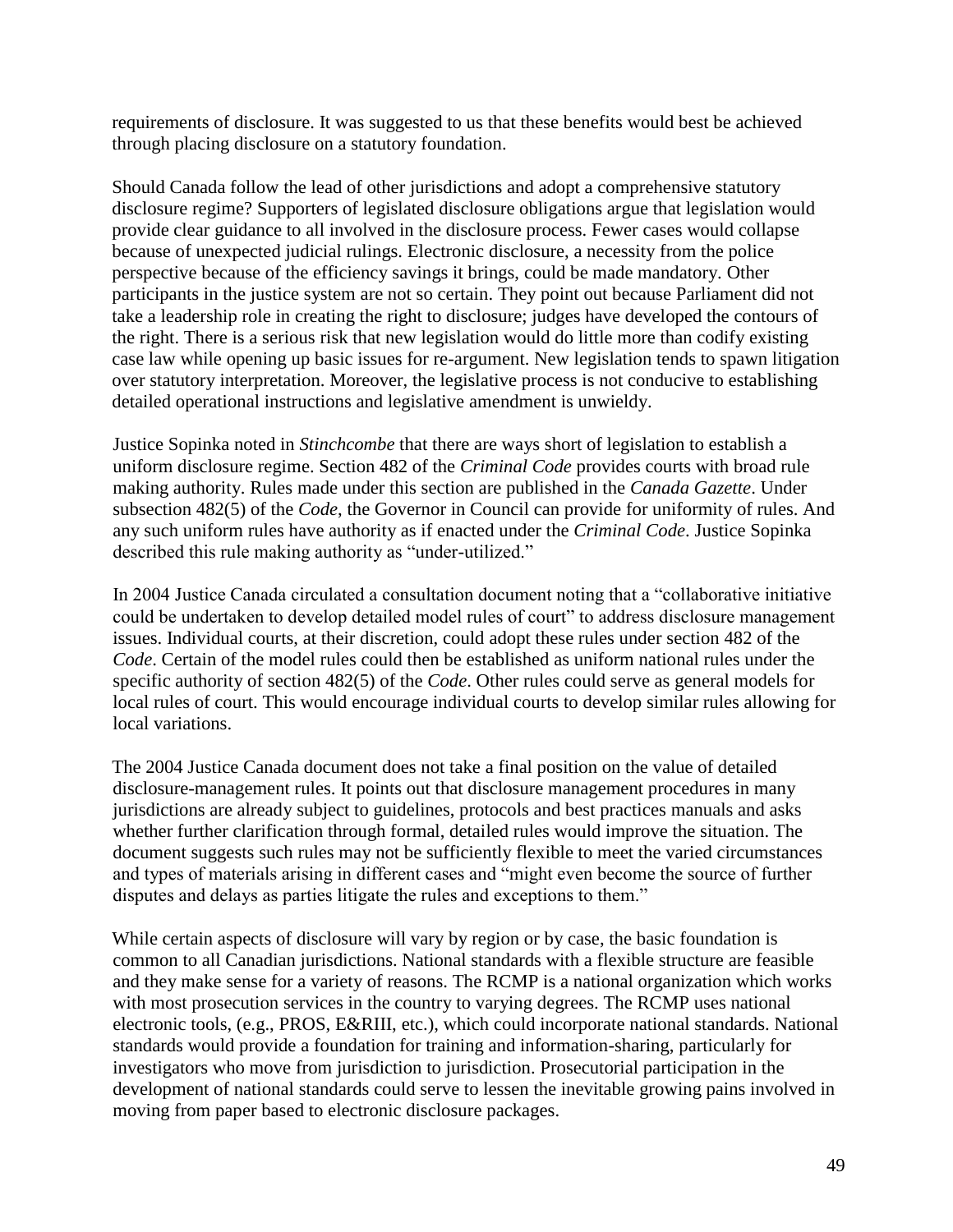**RECOMMENDATION 30: CODIFICATION OF THE LAW OF DISCLOSURE Justice Canada should continue its collaborative initiative to examine codification of the law of disclosure. Consideration should be given to whether there are better ways to address Canada's disclosure problems. Specific issues the initiative should address include:** 

- **providing judges in addition to the trial judge with authority to make early disclosure decisions;**
- **summary conviction proceedings;**
- **disclosure timelines;**
- **electronic disclosure;**
- **disclosure by access and inspection, and disclosure issues relating to prosecutions involving sensitive information relating to national security, national defence or international affairs.**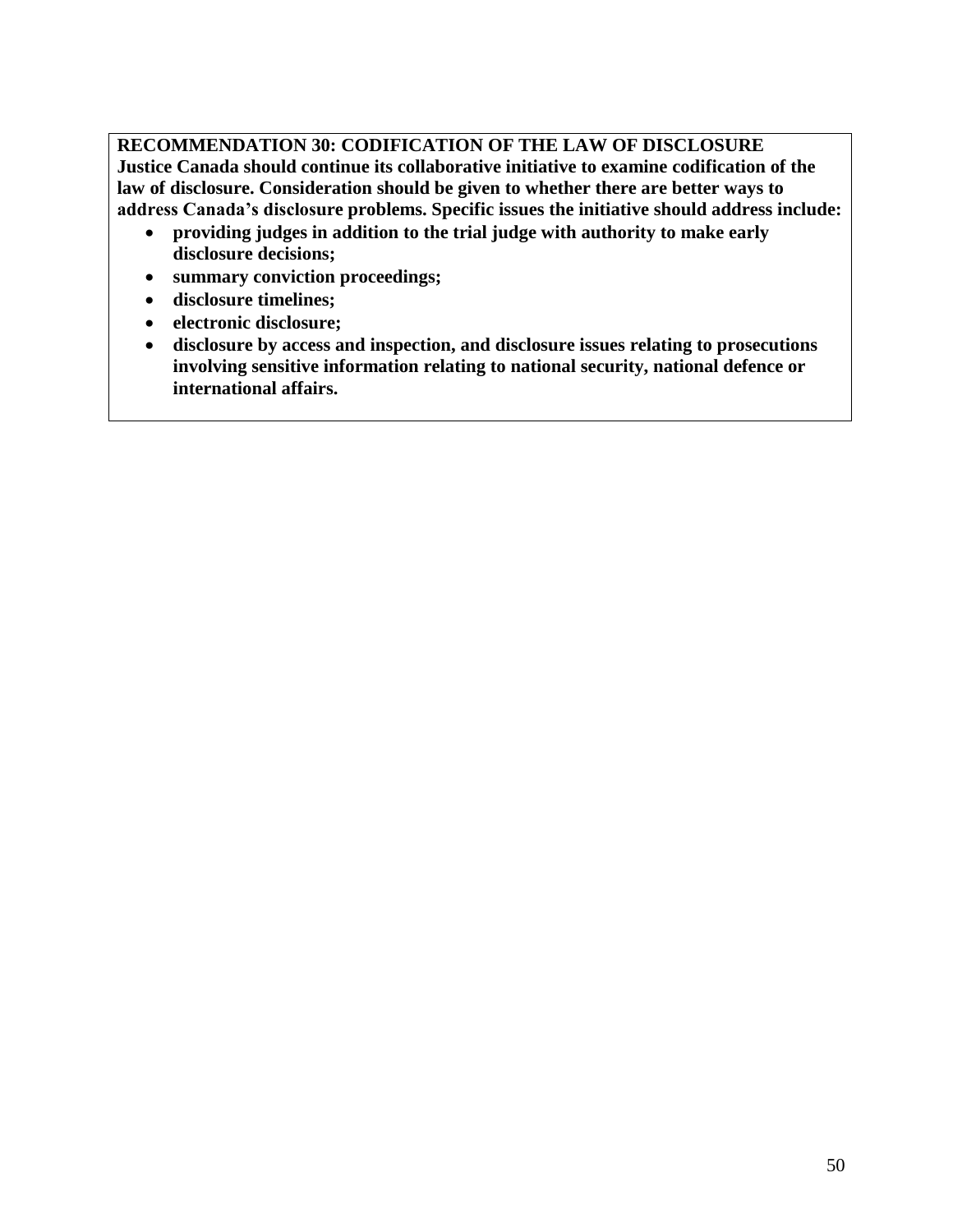## **CONCLUSION**

Disclosure to the defence is a necessary component of the right to make full answer and defence. The *Stinchcombe* decision was a necessary response to a major shortcoming in Canadian law. There is no going back. This report has sought to explain why legislative reform or the establishment of national standards alone will not "solve" the current disclosure crisis. The Crown's disclosure obligation is a substantial one and codifying the obligation will not lessen the practical burden of fulfilling it.

Improving the way disclosure is managed to more effectively comply with the regime mandated by *Stinchcombe* will increase the fairness and efficiency of Canada's criminal justice system. If there is a more uniform system for organizing, keeping track of and providing disclosure, evidence is less likely to be lost. If disclosure is provided more rapidly, each step in the process will proceed more efficiently. A trustworthy, transparent disclosure system will increase the fairness of the system and reduce disclosure disputes. Judges with statutory authority and an inclination to actively manage pre-trial issues will drive cases forward and contribute to fair resolutions. We believe implementation of the recommendations contained in this report will assist the criminal justice system in responding to the information management challenges posed by the constitutionally guaranteed right to disclosure.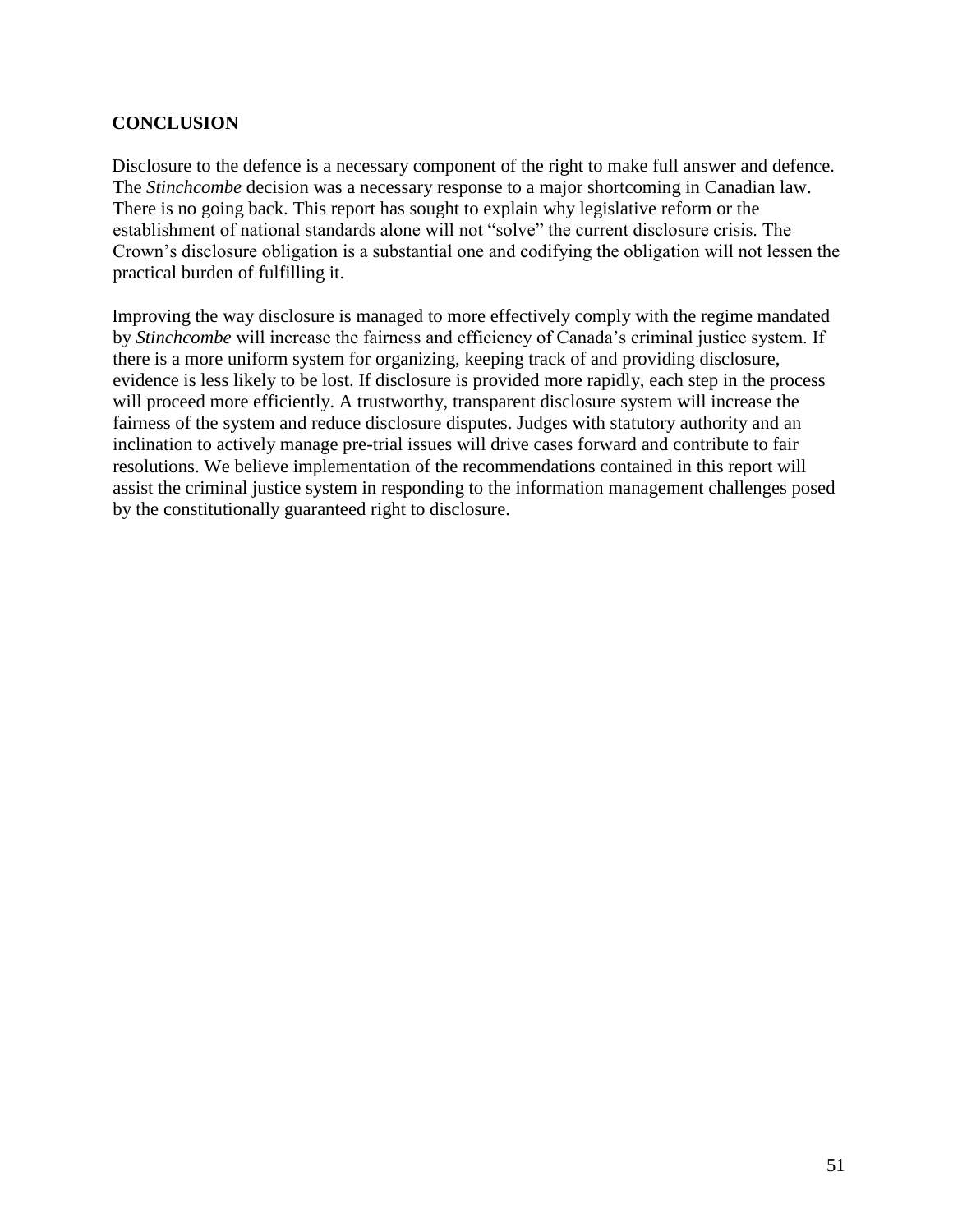## **APPENDIX 1: REPORT PREPARATION**

At its meeting on January 30, 2009, the Steering Committee on Justice Efficiencies and Access to the Justice System noted that disclosure problems in criminal cases have led to miscarriages of justice and contribute to cases collapsing, a major cause of delay in the justice system. The Steering Committee decided to strike a Sub-Committee to review the caselaw, academic literature and commission and inquiry reports to determine what is being done to address the problems posed by disclosure.

The Sub-Committee on Disclosure prepared a discussion paper and presented it at the September 30, 2009, meeting of the Steering Committee. The discussion paper canvassed recent or ongoing work in the area of disclosure reform. It also reviewed reports, initiatives, legislation and rules relating to disclosure in Canada and other Commonwealth. It concluded with eight lessons learned and eight outstanding issues. The Sub-Committee also submitted terms of reference that were endorsed by the Steering Committee. It was agreed that police input will be important in developing a practical report. Finally, the Steering Committee suggested the Sub-Committee use the January 2010 meeting of the National Symposium on Criminal Justice as a sounding board for some of the Sub-Committee's reform proposals.

The Sub-Committee prepared and presented a status report at the February 2, 2010, meeting of the Steering Committee. The literature review and consultation with a wide variety of stakeholders suggested an emphasis on the following themes: closer police/prosecution collaboration, greater standardization of content and deadlines for prosecution and disclosure briefs, waiver of full disclosure by accused wishing to plead guilty, cost responsibility, technology leverage and challenges, initial disclosure, and judicial dispute resolution earlier in the process.

Prior to the June 8, 2010, meeting of the Steering Committee, the Sub-Committee circulated a draft report and list of recommendations. The Steering Committee was asked to provide input at or after the June 8 meeting. The Steering Committee devoted a substantial portion of its meeting to discussing the draft report. The input received at the meeting and subsequently was incorporated into the draft report. Prior to the November 16, 2010, meeting of the Steering Committee, the Sub-Committee submitted a revised draft report for discussion at the meeting.

A discussion paper outlining the most controversial issues during the consultation process was circulated prior to the January 2011 National Criminal Justice Symposium in Toronto. A wide ranging discussion took place at the Symposium. Attendees were asked to provide written comments.

The Report was further discussed at the March 16, 2011, meeting of the Steering Committee and was approved by the Steering Committee at its June 7, 2011, meeting.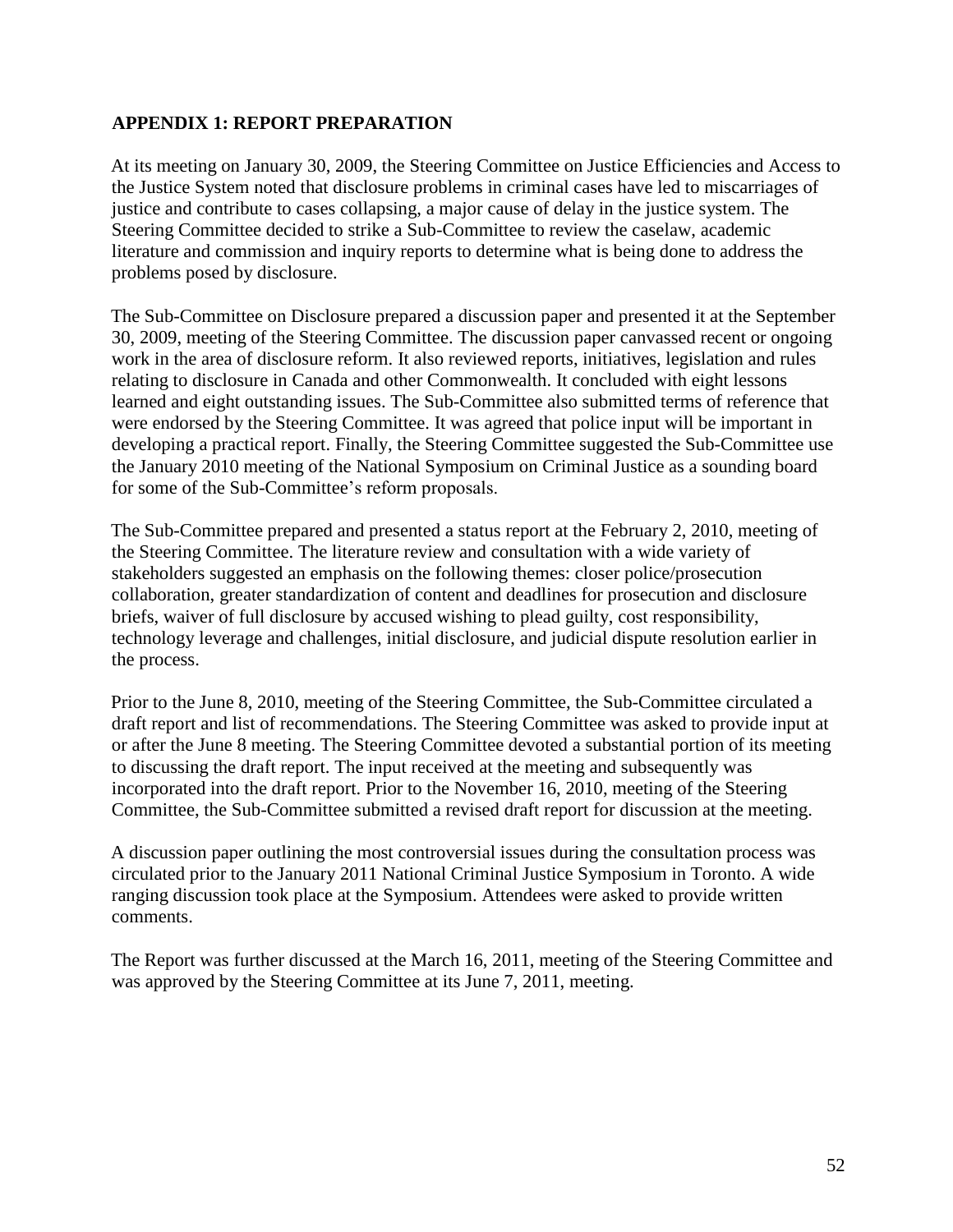## **APPENDIX 2:** *STINCHCOMBE* **AND ITS LEGACY**

*The fruits of the investigation which are in the hands of the Crown are not the property of the Crown for use in securing a conviction, but, rather, are the property of the public to ensure that justice is done. <sup>93</sup>*

The *Stinchcombe* decision reveals the Supreme Court, relatively early in the life of the *Charter*, laying a foundation of principles and values to guide the future development of the law of disclosure. As Justice Sopinka recognized,  $94$  1) there were many details remaining to be worked out in concrete situations, 2) it was neither possible nor appropriate to attempt to lay down precise rules, and 3) although the basic principles of disclosure would apply across the country, the details would likely vary from province to province and even within a province by reason of special local conditions and practices.

The basic principles governing the disclosure obligations on the prosecution as established in *Stinchcombe* and its progeny<sup>95</sup> can be summarized as follows.

- Failure by the prosecution to give full disclosure to the defence infringes on the right of the accused to make full answer and defence, a principle of fundamental justice enshrined in s. 7 of the *Charter*. 96
- The fact it is the police and not the prosecutor that have relevant information does not relieve the prosecutor of his or her disclosure obligation.
- All relevant information must be disclosed, whether or not the prosecution intends to introduce it in evidence.
- All inculpatory or exculpatory evidence and all information that may assist the accused must be disclosed.
- The prosecution's duty to disclose relevant evidence includes the obligation to preserve relevant evidence.
- For disclosure purposes, relevance is determined by reference to the potential use of material by the defence. Material is relevant for disclosure purposes if there is a

<sup>93</sup> *Stinchcombe* [1991] 3 S.C.R. 326 per Sopinka J. at para. 12.

<sup>94</sup> *Stinchcombe v. The Queen* [1991] 3 S.C.R. 326. Justice Sopinka also recognized the general principles articulated in Stinchcombe arose in the context of an indictable case and he noted many of the factors referred to "may not apply at all or may apply with less impact in summary conviction offences." Moreover, the content of the right to make full answer and defence entrenched in s. 7 of the Charter may be of "a more limited nature" in the context of summary conviction offences. Finally, Justice Sopinka noted the issue of reciprocal defence disclosure was not before the Court. His Lordship concluded these issues were best left to a case giving rise to them, where "consideration would have to be given as to where to draw the line."

<sup>95</sup> See *McNeil* [2009] 1 S.C.R. 66; *Taillefer and Duguay* [2003] 3 S.C.R. 307; *Shearing* [2002] 3 S.C.R. 33, 165 C.C.C. (3d) 225. *Mills* [1999] 3 S.C.R. 668, 139 C.C.C. (3d) 321, *Dixon* (1998), 122 C.C.C. (3d) 1 (S.C.C.); *Wicksted* (1997), 113 C.C.C. (3d) 289 (S.C.C.); *La*, [1997] 2 S.C.R. 680; *Carosella* (1997), 112 C.C.C. (3d) 289 (S.C.C.); *O'Connor* (1995), 103 C.C.C. (3d) 1 (S.C.C.); *Chaplin* (1995), 96 C.C.C. (3d) 225 (S.C.C.); and *Stinchcombe* (1991), 68 C.C.C. (3d) 1 (S.C.C.); O. (W.A.) (2001), 154 C.C.C. (3d) 537 (Sask. C.A.); *Gagne* (1998), 131 C.C.C. (3d) 444 (Que. C.A.) *Grimes* (1998), 122 C.C.C. (3d) 331 (Alta. C.A.); *Grimonte* (1997), 121 C.C.C. (3d) 33 (Ont. C.A.); *Bramwell* (1996) 106 C.C.C. (3d) 365 (B.C.C.A.); *T. (L.A.)* (1993), 84 C.C.C. (3d) 90 (Ont. C.A.); *Petten* (1993) 81 C.C.C. (3d) 347 (Nfld. C.A.); *Collier* (1992), 77 C.C.C. (3d) 570 (Ont. C.A.); and *Black*, [1998] N.S.J. No. 392 (S.C.).

<sup>&</sup>lt;sup>96</sup> The accused's right to make full answer and defence does not oblige the prosecution to pursue defence investigative requests (*R. v. Darwish*, [2010] O.J. No. 604, Ont. C.A.).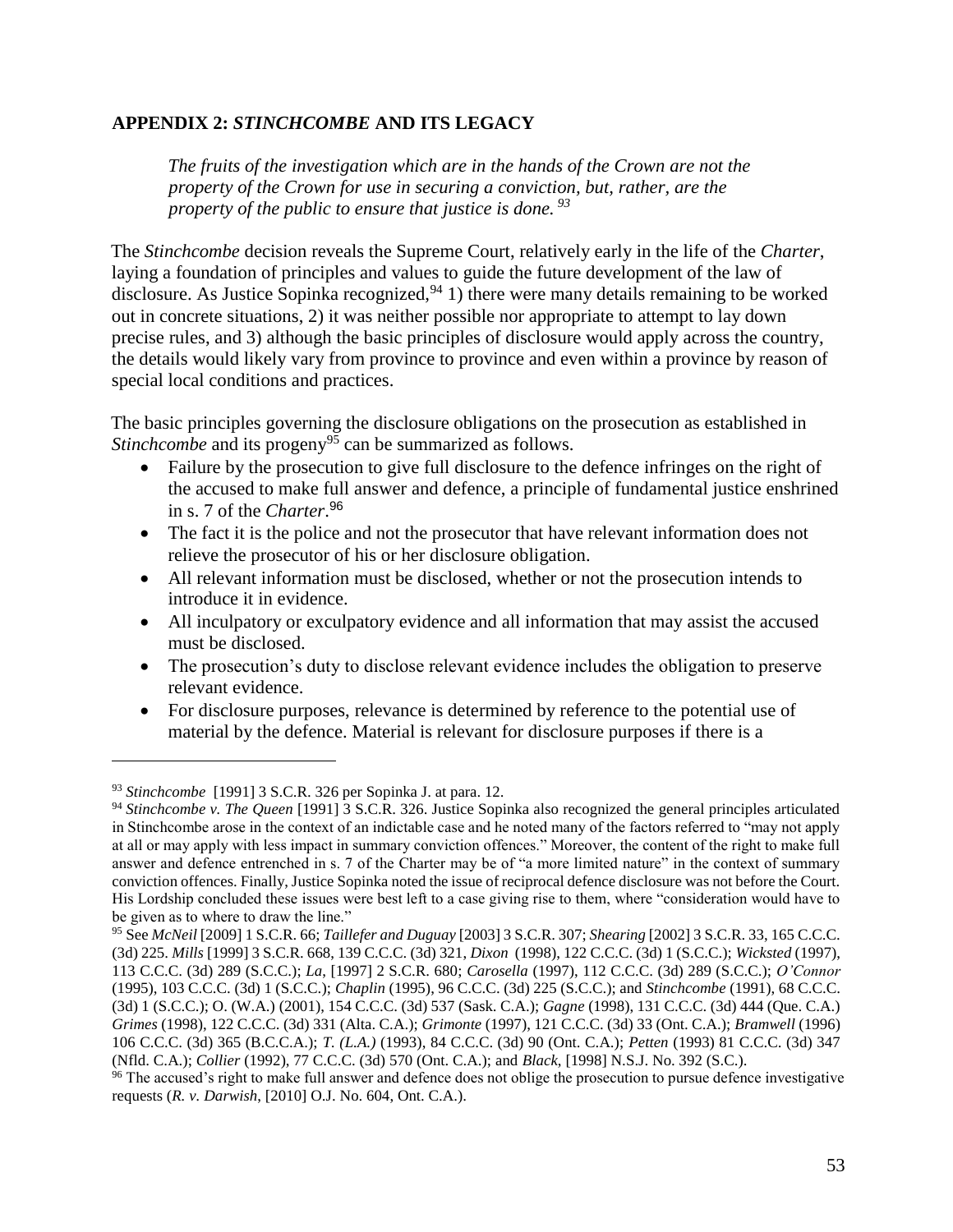reasonable possibility (the likely relevance threshold) that it may be useful to the accused in making full answer and defence.

- The right to disclosure is a right to know what relevant information is in the possession of the police and Crown. It is not necessarily a right to have copies of the material.
- $\bullet$  The Crown's duty to disclose is engaged by a request from the accused for disclosure.<sup>97</sup>
- The Crown's obligation is a continuing one that begins before the accused elects mode of trial and continues thereafter.
- The accused will not be compelled to elect or plead without sufficient disclosure to make an informed decision.
- Where the accused is unrepresented by counsel, Crown counsel should advise the accused of his or her right to disclosure, and a plea should not be taken unless the trial judge is satisfied that this has been done.
- Crown counsel has discretion, reviewable by the trial judge, to delay disclosure to protect the identity of informers and the safety of witnesses or others who have assisted the authorities.
- The Crown has discretion to delay disclosure in order to complete an investigation but delayed disclosure for this reason should be rare.
- The Crown may refuse disclosure<sup>98</sup> on the ground that the material sought is:
	- $\circ$  beyond the control of the Crown;<sup>99</sup>
	- o not relevant; or
	- o privileged.<sup>100</sup>
- The court must apply the likely relevance threshold to screen applications to prevent the defence from engaging in speculative, and time consuming requests for production.<sup>101</sup>
- The manner of disclosure is a matter of Crown discretion.<sup>102</sup>
- Where the accused demonstrates on appeal a reasonable possibility that undisclosed information could have been used in: meeting the prosecution case; advancing a defence; or making a decision that could have affected the conduct of the defence, the accused has established that his *Charter* right to disclosure has been impaired.

<sup>&</sup>lt;sup>97</sup> Defence counsel or an unrepresented accused should be advised as soon as possible when the prosecution learns of additional relevant information in the course of interviewing witnesses. There is also a disclosure obligation on the Crown where information first comes to its attention on appeal or when the case is no longer in the court system. <sup>98</sup> This exercise of Crown discretion is reviewable by the trial judge.

<sup>99</sup> In addition to disclosing material in its possession, the prosecution is required by *McNeil* [2009] 1 S.C.R. 66 to (1) make reasonable inquiries of other Crown entities and other third parties in "appropriate cases." *McNeil* recognizes that Parliament has enacted a statutory regime for the disclosure of records containing personal information of complainants and witnesses in proceedings for sexual offences. This statutory regime constitutes an exception to the common law *Stinchcombe* regime (*R. v.* 

*Quesnelle* [2009] O.J. No. 5502).

<sup>&</sup>lt;sup>100</sup> Privileges that can arise relate to confidential informants, solicitor/client communications and pubic interest immunity issues. The prosecution generally need not disclose any internal Crown counsel notes, memoranda, correspondence, or legal opinions (see *R. v. Shirose and Campbell* (1999), 133 C.C.C. (3d) 257 (S.C.C.).

<sup>101</sup> *O'Connor* [1995] 4 S.C.R. 411, 103 C.C.C. (3d) 1; and *Chaplin* [1995] 1 S.C.R. 668, 96 C.C.C. (3d) 225.

<sup>&</sup>lt;sup>102</sup> Where privacy interests are engaged, the Crown may provide the accused with an opportunity to view the material, rather than a copy of it.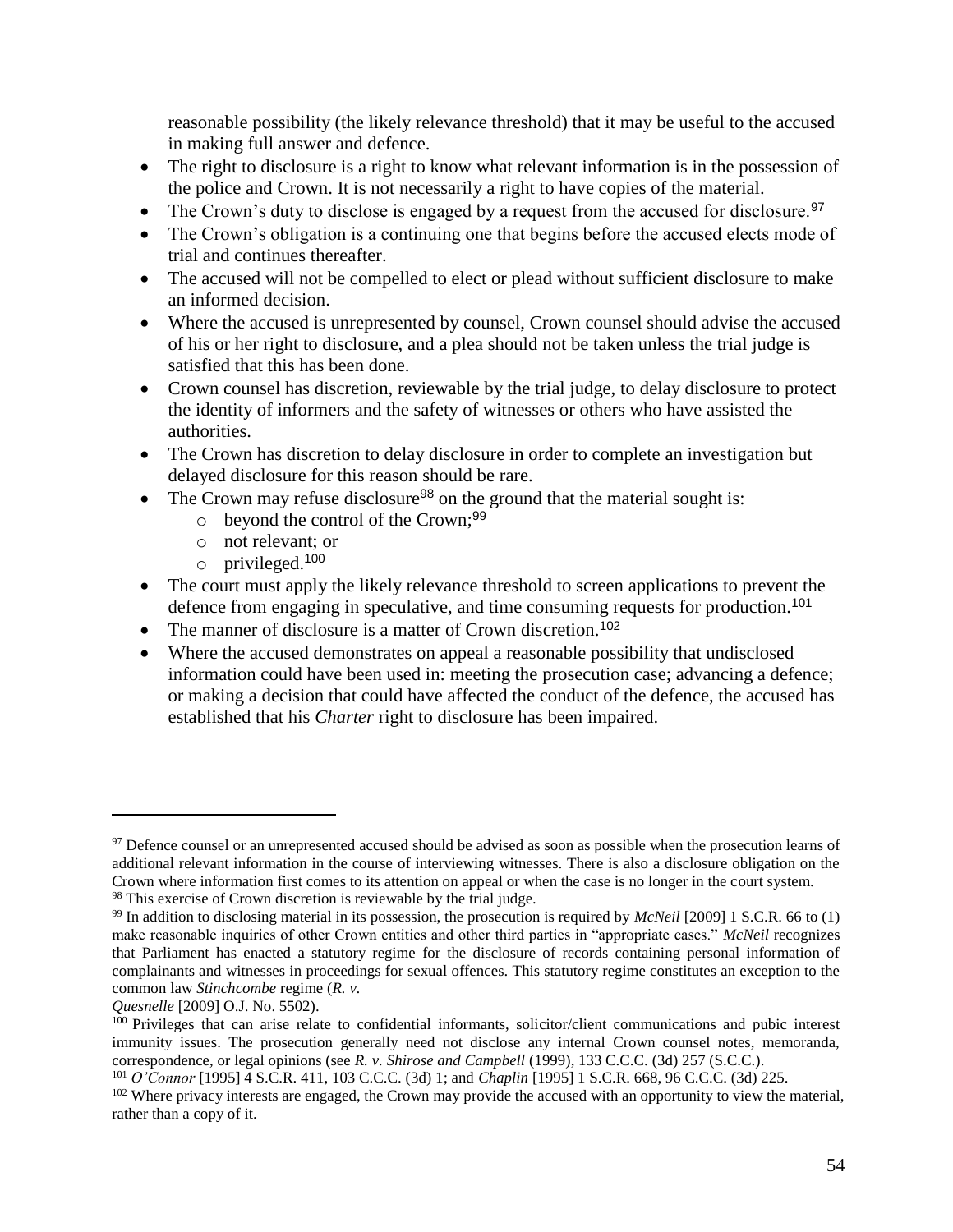# **APPENDIX 3: DETAILED POLICE INPUT**

The chart below is a selection of commentary from a more comprehensive survey conducted under the auspices of the Law Amendments Committee of the Canadian Association of Chiefs of Police. A copy of the whole survey may be requested from the Canadian Association of Chiefs of Police. The Steering Committee and the Sub-Committee extend their sincere appreciation to the Law Amendments Committee for its invaluable assistance. The police and intelligence services that participated in the survey were:

- RCMP "A", "E", "F', and "O" Divisions;
- Canadian Security Intelligence Service;
- Ontario Provincial Police;
- Surete du Quebec;
- Toronto Police Service;
- Service de police de la ville de Montreal
- Calgary Police Service;
- Ottawa Police Service;
- Halifax Regional Police Department;
- Winnipeg Police Service;
- North Saanich Police Department;  $\Box$  Tsuu T'ina Nation Police Service; and
- Kingston Police Force.

| Problem                                                   | <b>Proposed Solution</b>                                                                                                                                                                                                                                                | <b>Police Service</b>  |
|-----------------------------------------------------------|-------------------------------------------------------------------------------------------------------------------------------------------------------------------------------------------------------------------------------------------------------------------------|------------------------|
| <b>Responsibility and</b><br>Organization                 |                                                                                                                                                                                                                                                                         |                        |
| 1) Disclosure is too slow,<br>disorganized and incomplete | Practical set of protocols with<br>the Crown for effective case<br>management adopting front<br>end loaded approach, user<br>friendly electronic format and<br>the electronic Crown brief<br>complemented by practical<br>templates customized for its<br>presentation. | <b>RCMP O Division</b> |
|                                                           | Early engagement of<br>prosecution and paralegal<br>team working with file<br>coordinator from the police to<br>ensure that evidence is<br>gathered in a timely and<br>continuous way and that it is<br>organized and presented<br>according to best practices.         | <b>RCMP</b> O Division |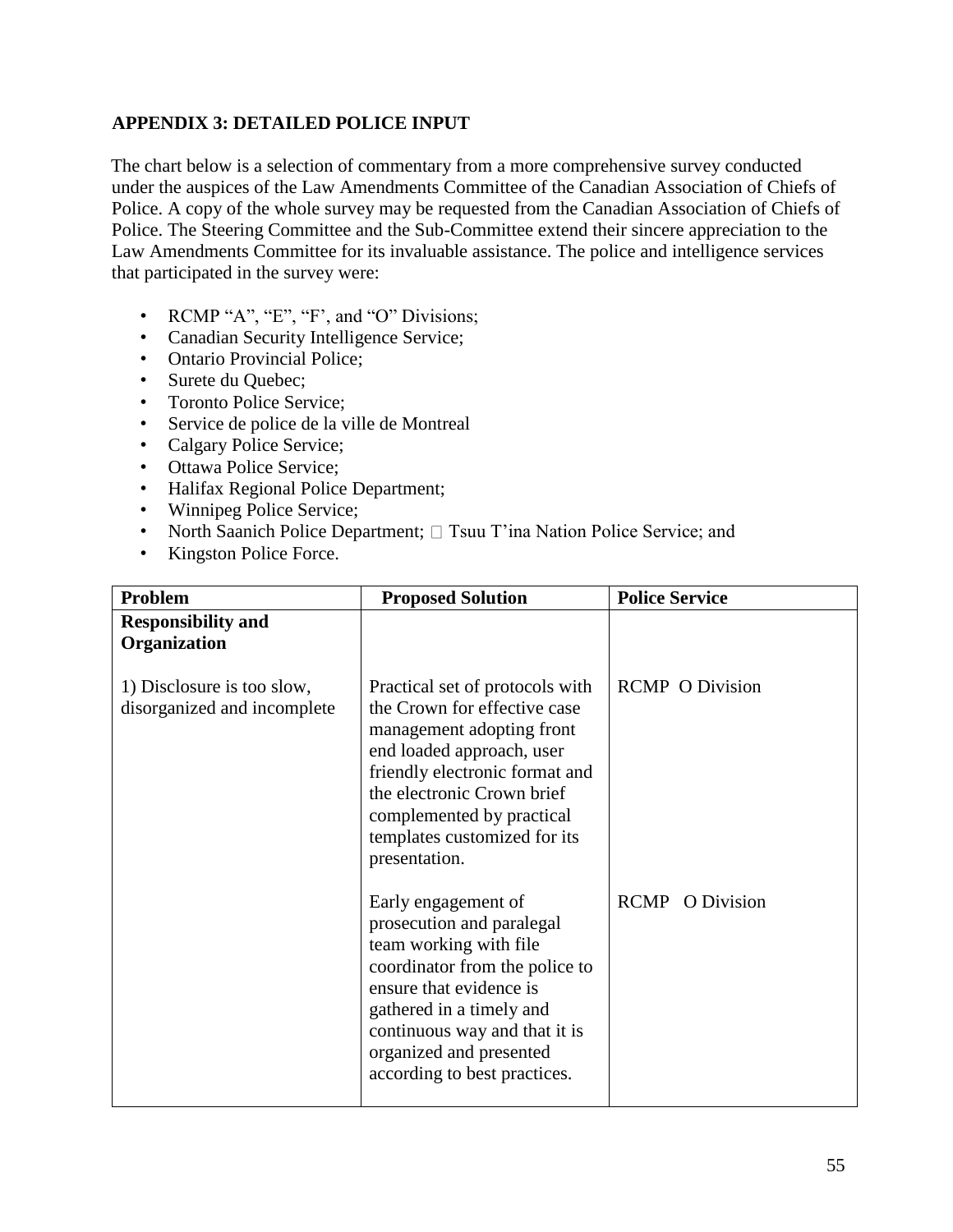|                                                                                                              | Audit files on ongoing basis to<br>identify and collect missing<br>reports, certificates and notes.<br>Establish a Joint Committee<br>and clearing house regarding<br>disclosure issues.<br>Calgary Police Service along<br>with Alberta Justice has<br>formed a Joint Disclosure<br>Center within the Calgary<br>Crown's office.                                                                                                                                                                                                                          | Calgary                      |
|--------------------------------------------------------------------------------------------------------------|------------------------------------------------------------------------------------------------------------------------------------------------------------------------------------------------------------------------------------------------------------------------------------------------------------------------------------------------------------------------------------------------------------------------------------------------------------------------------------------------------------------------------------------------------------|------------------------------|
|                                                                                                              | The Office of Investigative<br>Standards and Practices is a<br>new concept in oversight of<br>Major Cases. Its role is to<br>assist units' set-up for Major<br>Cases using the Major Case<br>Management (MCM). A big<br>part of that set-up is planning<br>for Disclosure and the<br>preparation of a final Court<br>Brief. We have developed a<br><b>Foundations of File</b><br>Coordination course. Police<br>education is fundamental to<br>disclosure. Also, an Infoweb is<br>in place via the RCMP to<br>share best practices and<br>lessons learned. | $RCMP \times E \gg Division$ |
| 2) Lack of appreciation for the<br>importance of the role of the<br>File Coordinator.                        | Processing of files and having<br>disclosure made from a<br>centralized section (Court<br>Section) provided a better<br>product.                                                                                                                                                                                                                                                                                                                                                                                                                           | Halifax                      |
| The lack of experienced file<br>coordinators was also<br>identified as a major challenge<br>in many regions. |                                                                                                                                                                                                                                                                                                                                                                                                                                                                                                                                                            | $RCMP \times E \gg Division$ |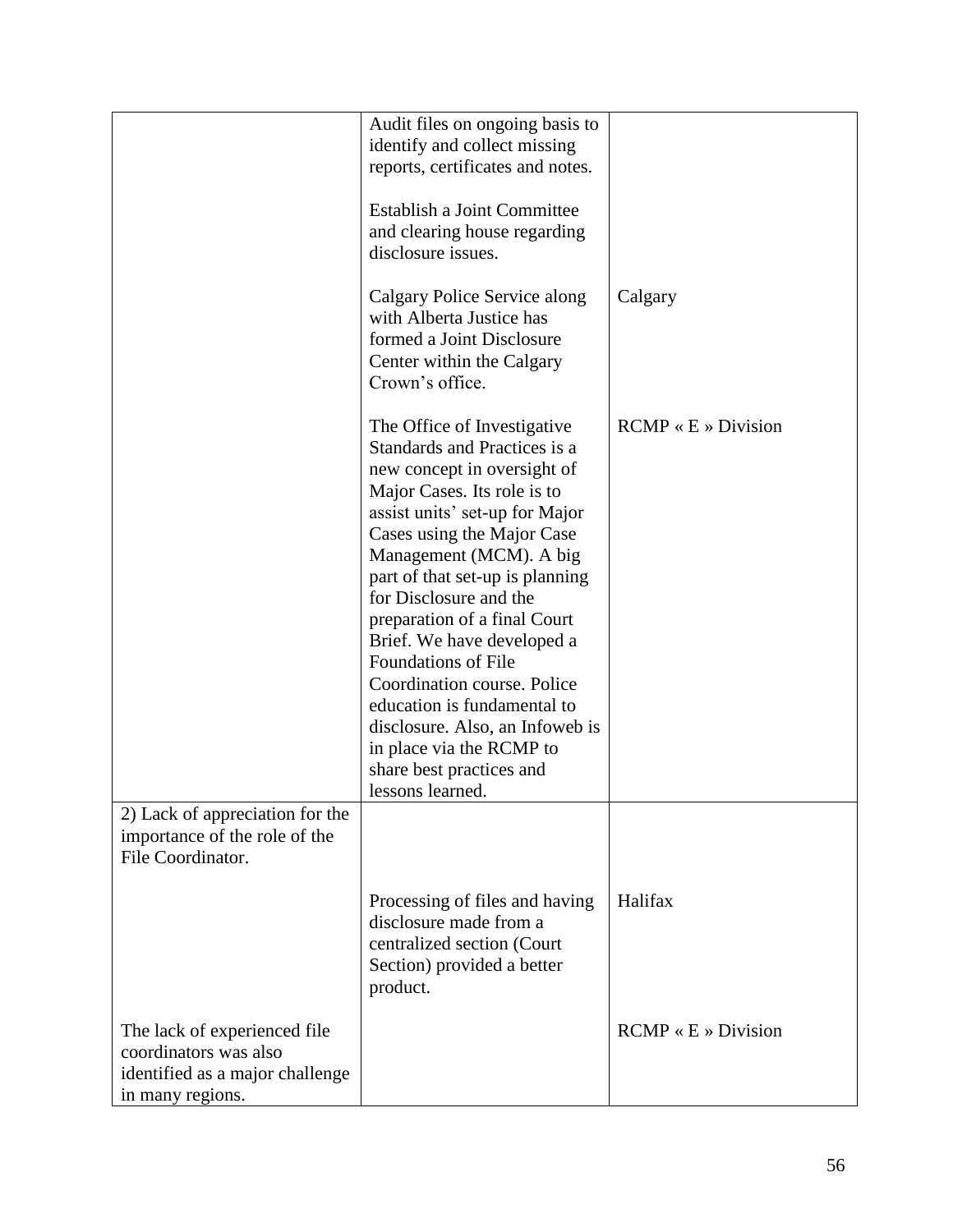|                                                                                                                                                                                                                                                                                                                                                                                                                                                                                                                       | A Memorandum of                                                                                                                                                                                                                                                                            |                                    |
|-----------------------------------------------------------------------------------------------------------------------------------------------------------------------------------------------------------------------------------------------------------------------------------------------------------------------------------------------------------------------------------------------------------------------------------------------------------------------------------------------------------------------|--------------------------------------------------------------------------------------------------------------------------------------------------------------------------------------------------------------------------------------------------------------------------------------------|------------------------------------|
|                                                                                                                                                                                                                                                                                                                                                                                                                                                                                                                       | understanding on disclosure is                                                                                                                                                                                                                                                             |                                    |
|                                                                                                                                                                                                                                                                                                                                                                                                                                                                                                                       | in force in BC since 2006.                                                                                                                                                                                                                                                                 |                                    |
| There is a need for<br>members/employees to learn<br>how to organize the material<br>obtained during the<br>investigations in order to<br>facilitate the disclosure.                                                                                                                                                                                                                                                                                                                                                  |                                                                                                                                                                                                                                                                                            |                                    |
|                                                                                                                                                                                                                                                                                                                                                                                                                                                                                                                       | To improve External or<br>Systemic Disclosure issues<br>will require further<br>cooperation between Police<br>and Crown. Both agencies<br>continue to work toward this<br>through communication and<br>Police /<br>Crown monthly meetings<br>Regular Police / Crown<br>Committee meetings. | Halifax                            |
|                                                                                                                                                                                                                                                                                                                                                                                                                                                                                                                       | There is a need to select the<br>right people for the File<br>Coordination job, train them<br>properly and support them<br>with personnel and equipment.                                                                                                                                   | Winnipeg<br><b>RCMP</b> E Division |
| Responsibility for disclosure is<br>important, given its impacts on<br>financial, human and material<br>resources. McNeil states that<br>the police acts, for disclosure<br>purposes, on the same first<br>party footing as the Crown,<br>but that its disclosure package<br>is due to the Crown, who in<br>turn has an obligation towards<br>the defence. In<br>Quebec, our 1994 MOU with<br>the Quebec DOJ provides the<br>SQ must produce 2 packages<br>(1 for the Crown, 1 for the<br>defence — even if there are | A joint police (SQ and major<br>Quebec municipal police<br>forces) – DPP Committee was<br>formed in 2009 to review the<br>existing protocol and<br>practices. It has completed<br>McNeil procedure and forms<br>and will work on the larger<br>issue in 2010.                              | SQ                                 |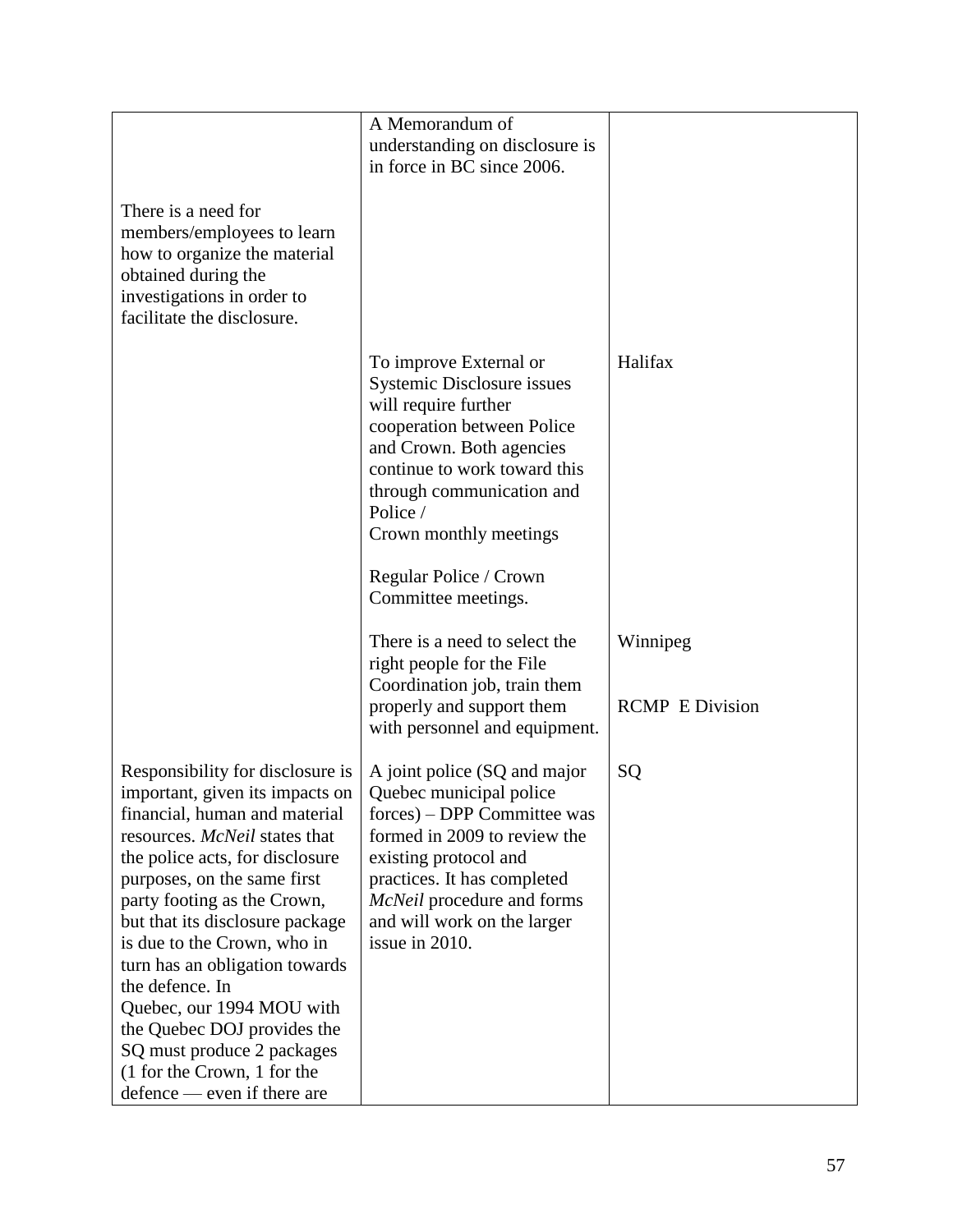| many accused). It was never<br>applied; we produce and pay<br>for the whole disclosure<br>process.                                                                                                                                                                                                                                                                                                                                                                                                             |                                                                                                                              |                 |
|----------------------------------------------------------------------------------------------------------------------------------------------------------------------------------------------------------------------------------------------------------------------------------------------------------------------------------------------------------------------------------------------------------------------------------------------------------------------------------------------------------------|------------------------------------------------------------------------------------------------------------------------------|-----------------|
| 3) For larger investigations,<br>Crown resources and/or<br>availability for advisory<br>purposes are sometimes<br>scarce.                                                                                                                                                                                                                                                                                                                                                                                      |                                                                                                                              | SQ              |
| This situation may result in<br>unintended disclosure of<br>sensitive information, delay<br>and misunderstandings. It is<br>sometimes necessary to<br>postpone police operations<br>in order to allow the Crown<br>to study the file. Police are<br>then obliged to make where<br>they can consult our<br>investigation file directly<br>form their office.<br>Police are then required to<br>conduct supplementary<br>investigations to ensure that<br>the grounds to obtain warrants<br>are contemporaneous. |                                                                                                                              | SQ              |
|                                                                                                                                                                                                                                                                                                                                                                                                                                                                                                                | Production of copies for the<br>defence by the police should<br>be clarified.<br>We have developed a pilot                   | Montreal        |
| There are situations where<br>packages are not read by<br>Crown before disclosure. Not                                                                                                                                                                                                                                                                                                                                                                                                                         | project with organized crime<br>prosecutors, where they can<br>consult our investigation file<br>directly from their office. | Halifax/Calgary |
| the same Crown, other case<br>theory.                                                                                                                                                                                                                                                                                                                                                                                                                                                                          |                                                                                                                              |                 |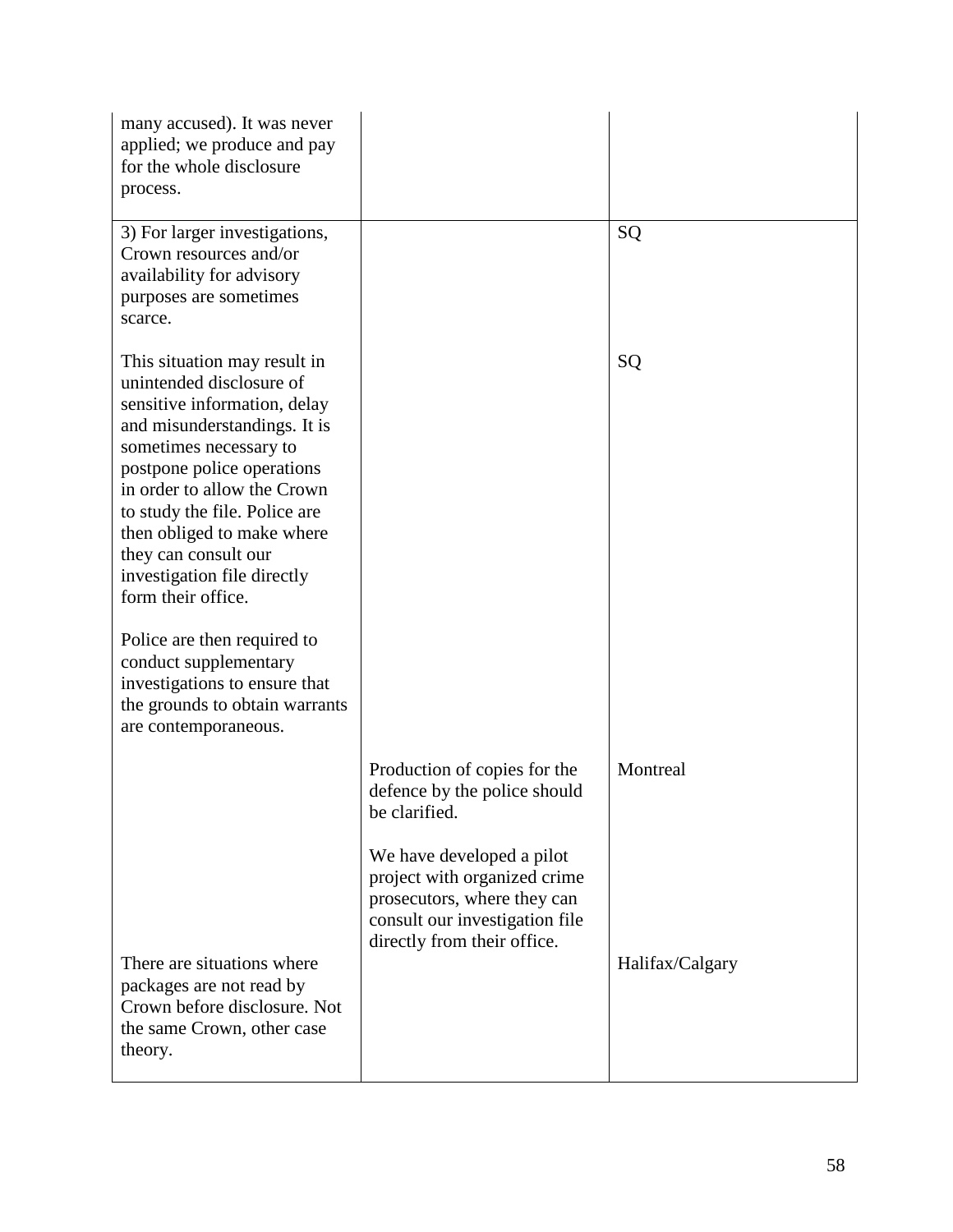| Crowns do not read the<br>package; just give it.<br>Everything gets disclosed.<br>Cases are thrown out of court<br>on the issue of failed<br>disclosure. |                                                                                                                                                                                                                                                                                                                                                                |            |
|----------------------------------------------------------------------------------------------------------------------------------------------------------|----------------------------------------------------------------------------------------------------------------------------------------------------------------------------------------------------------------------------------------------------------------------------------------------------------------------------------------------------------------|------------|
|                                                                                                                                                          | Can we not legislate a<br>requirement for a mandatory<br>appearance in front of a<br>judge SIX months prior to<br>trial, should all disclosure<br>issues not be resolved<br>between Crown and<br>defence?                                                                                                                                                      | Calgary    |
|                                                                                                                                                          | Or a parallel to the civil<br>system or pre-trial<br>management including a trial<br>readiness certificate? If one<br>party failed to sign the<br>certificate you would bring a<br>notice of motion. In reality this<br>gets sorted out either at case<br>management, or by making an<br>application for trial (if the<br>other party won't move it<br>along). |            |
| Lack of control by Judges in<br>pre-trial court procedures                                                                                               | <b>Standard cases:</b><br>Meaningful Judicial Pre-trial                                                                                                                                                                                                                                                                                                        | <b>OPP</b> |
|                                                                                                                                                          | Standard = $3$ court<br>appearances<br>Defence/Crown<br>mechanism in place<br>legally for dispute<br>resolution.                                                                                                                                                                                                                                               |            |
|                                                                                                                                                          | Large cases : Judicial Case<br>Management, especially at<br>pre-trial stage. When an early<br>assignment is not feasible, a<br>"pre-trial case management<br>judge" must be assigned and                                                                                                                                                                       |            |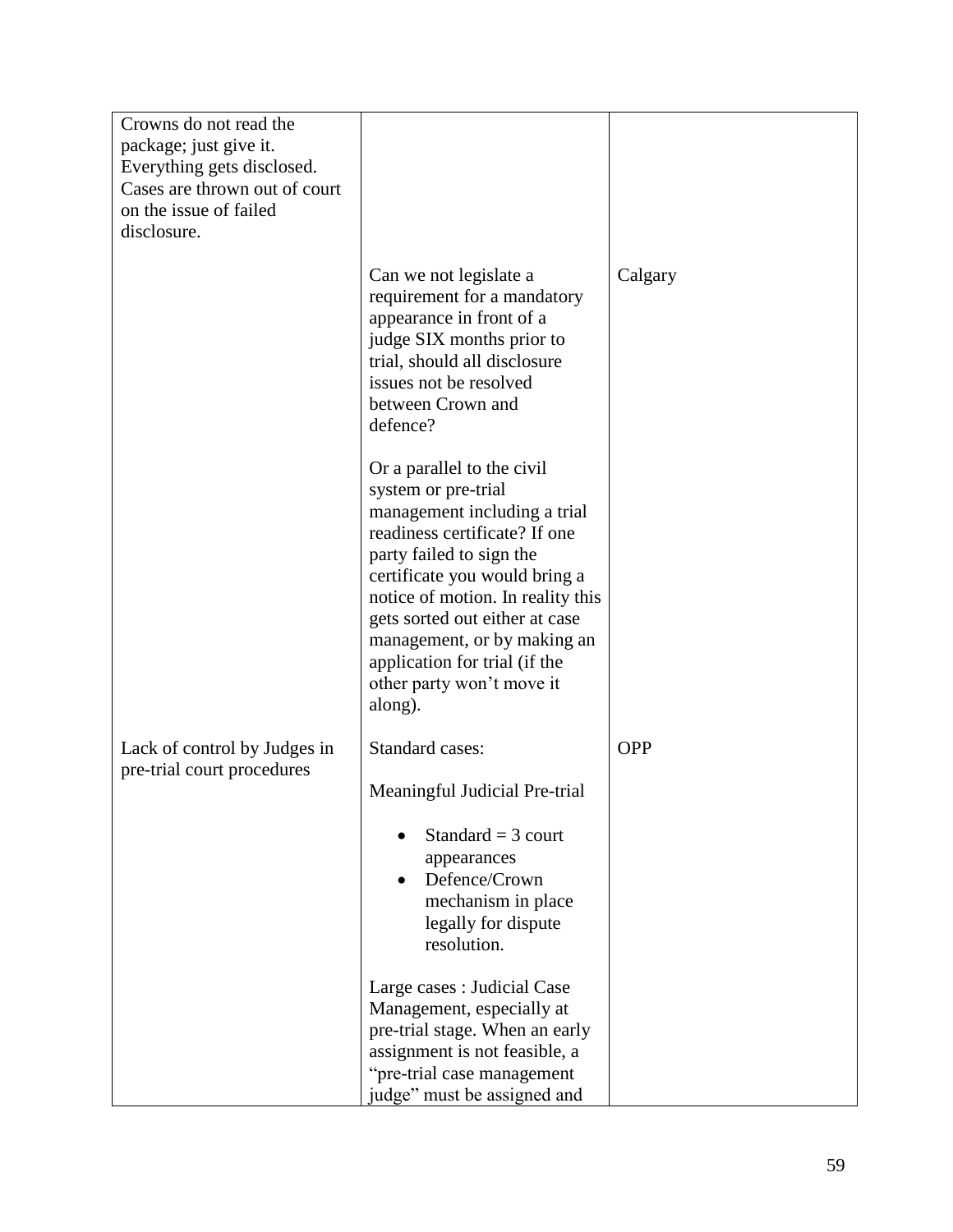|                                                                                                                | given the power to make new<br>rulings on pre-trial issues<br>including disclosure motions.                                                                                                                                                                                             |            |
|----------------------------------------------------------------------------------------------------------------|-----------------------------------------------------------------------------------------------------------------------------------------------------------------------------------------------------------------------------------------------------------------------------------------|------------|
| 5) Who is responsible for<br>vetting?                                                                          | There needs to be a firm and<br>final decision on who is<br>responsible for vetting of all<br>disclosure, be it a regular case<br>or a major case.                                                                                                                                      | Ottawa     |
| Sometimes, the file is so large,<br>that the Crown will rely<br>entirely on the police and<br>won't review it. |                                                                                                                                                                                                                                                                                         | SQ         |
|                                                                                                                | The police do the initial<br>vetting and the Crown reviews<br>it.                                                                                                                                                                                                                       | Montreal   |
|                                                                                                                | Police do the initial vetting.                                                                                                                                                                                                                                                          |            |
|                                                                                                                | The essential collaboration<br>between Crown and police for<br>that purpose should not lessen<br>the necessity for each entity to<br>provide the required resources.                                                                                                                    |            |
|                                                                                                                | Responsibility should be<br>determined                                                                                                                                                                                                                                                  |            |
|                                                                                                                | Vetting or editing brief is a<br>joint responsibility of the<br>police and the crown                                                                                                                                                                                                    | <b>OPP</b> |
|                                                                                                                | There are two processes at the<br>moment. For the day to day<br>cases, the Crown Attorney<br>vets the disclosure. For major<br>cases, the Investigator is<br>vetting the disclosure. Vetting<br>should be done at investigator<br>level prior to being submitted<br>to File Coordinator | Ottawa     |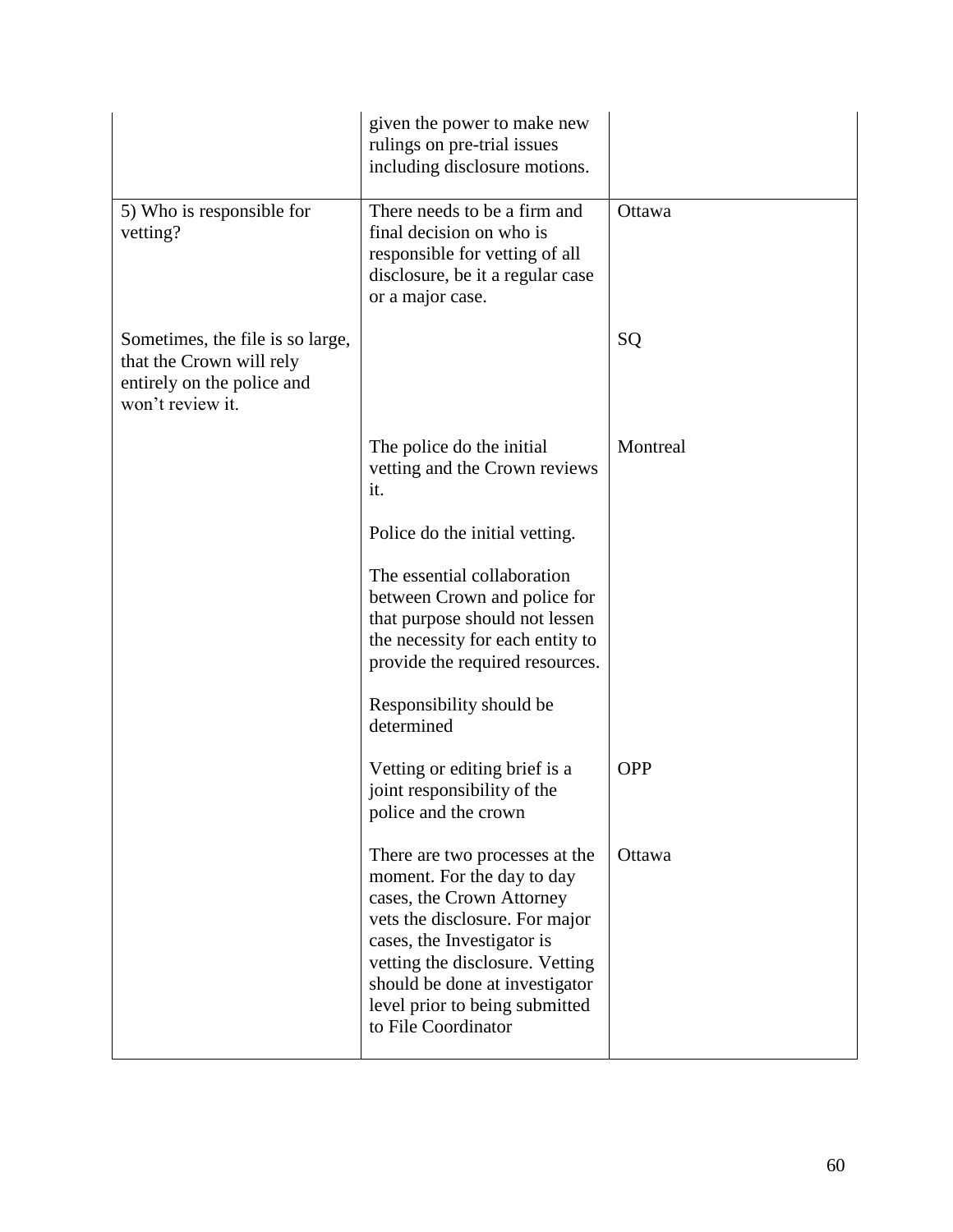| Resources to meet disclosure              | Creation of a new full time                                                                                                                                                                                                                                                                                                                                                                                                                                                                                                                                                        | <b>RCMP O Division</b> |
|-------------------------------------------|------------------------------------------------------------------------------------------------------------------------------------------------------------------------------------------------------------------------------------------------------------------------------------------------------------------------------------------------------------------------------------------------------------------------------------------------------------------------------------------------------------------------------------------------------------------------------------|------------------------|
| obligations are scarce, and               | employee (Disclosure Person)                                                                                                                                                                                                                                                                                                                                                                                                                                                                                                                                                       |                        |
| their absence can delay the               | for each several investigative                                                                                                                                                                                                                                                                                                                                                                                                                                                                                                                                                     |                        |
| progress of an investigation,             | unit. Duties would include:                                                                                                                                                                                                                                                                                                                                                                                                                                                                                                                                                        |                        |
|                                           | Reviewing and vetting<br>major investigation<br>files to ensure<br>disclosure material is<br>relevant, accurate and<br>complete;<br>Preparing case reports<br>for Crown counsel to<br>conduct a final review<br>of all material prepared<br>for disclosure;<br>Assisting with requests<br>from Crown counsel<br>for disclosure material;<br>Assisting with<br>prioritizing request<br>from Crown counsel<br>and assigning work;<br>Liaising with Crown<br>٠<br>counsel about content<br>and format<br>requirements for<br>evidentiary material<br>submitted for<br>disclosure; and |                        |
| 6) Crown's office has staffing<br>issues. | Preparing briefing regarding<br>significant developments in<br>trials.                                                                                                                                                                                                                                                                                                                                                                                                                                                                                                             |                        |
|                                           | All of the Disclosure made by<br>HRP goes through our Court<br>Section. As a result HRP has<br>put resources in place in the<br>form of a commissionaire to<br>look after all duplication of the<br>files prior to being sent out to<br>the Crown. While there is a<br>cost involved in having this<br>process in place, one<br>advantage is that a more                                                                                                                                                                                                                           | Halifax                |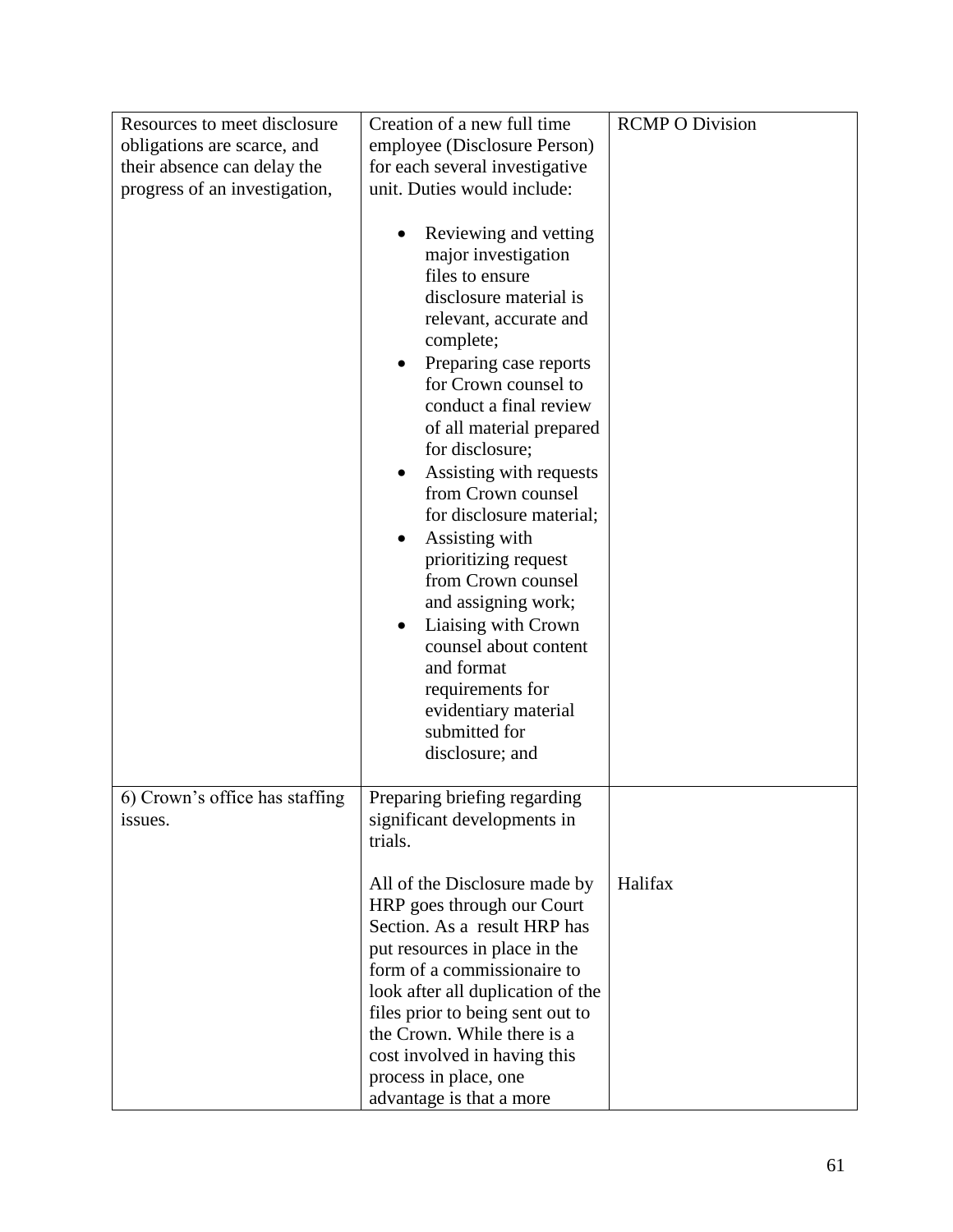|                                                                                                                  | consistent product is being<br>produced.                                                                                                                                                                              |                                        |
|------------------------------------------------------------------------------------------------------------------|-----------------------------------------------------------------------------------------------------------------------------------------------------------------------------------------------------------------------|----------------------------------------|
|                                                                                                                  | <b>Standard cases Dedicated</b><br>Prosecution — A Crown will<br>be assigned a case from start<br>to trial and have ownership.<br>This will provide continuity<br>with issues including<br>disclosure.                | <b>OPP</b>                             |
|                                                                                                                  | Large cases : Closer<br>collaboration by police and<br>Crown through pre and post<br>charge assistance and<br>preparation of disclosure,<br>often referred to as "embedded<br>Crowns"                                 |                                        |
| The Disclosure related<br>activities tie up regular<br>member while they should be<br>focusing on investigations | Adequate support staff trained<br>in E&R in order to complete<br>data entry, thus allowing the<br>file investigator to supervise<br>the disclosure entry, instead of<br>dedicating his/her time<br>entering the data. | $RCMP \triangleleft O \times Division$ |
|                                                                                                                  | The cost of disclosure could<br>be reduced by having civilian<br>members and/or public servant<br>replacing the regular members<br>for the disclosure duties.                                                         |                                        |
|                                                                                                                  | Salary on a regular member<br>(Constable) is of \$75,657.00<br>compare to civilian member<br>(ADM -03) at \$58,729.00 and<br>Public Servant (CR-04) at<br>\$45,620.00.                                                | $RCMP \times A \gg Division$           |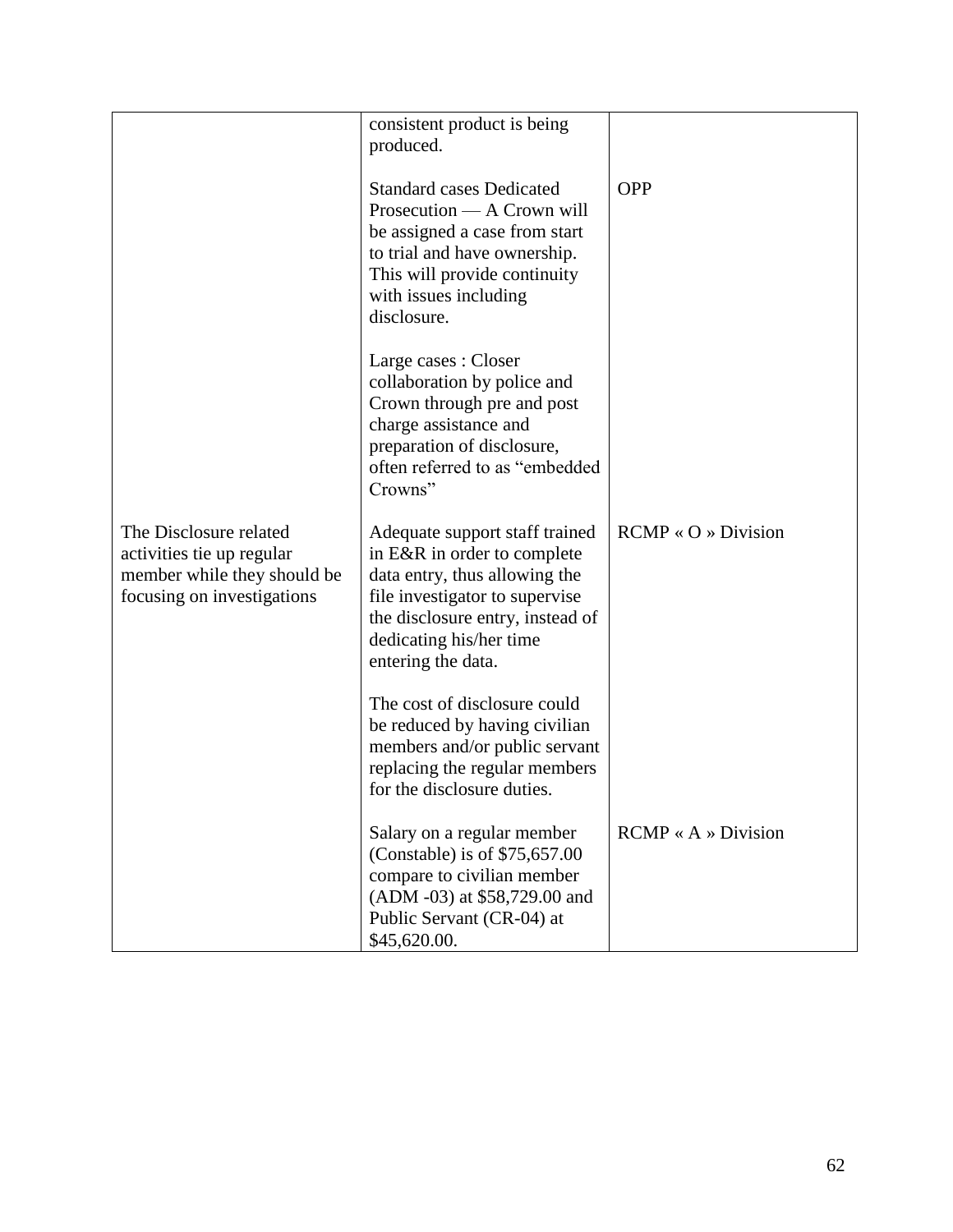|                                                                                                                  | the Crown. While there is a<br>cost involved in having this<br>process in place, one advantage<br>is that a more consistent<br>product is being produced.<br><b>Standard cases Dedicated</b><br>Prosecution — A Crown will<br>be assigned a case from start to<br>trial and have ownership. This<br>will provide continuity with<br>issues including disclosure. | <b>OPP</b>                             |
|------------------------------------------------------------------------------------------------------------------|------------------------------------------------------------------------------------------------------------------------------------------------------------------------------------------------------------------------------------------------------------------------------------------------------------------------------------------------------------------|----------------------------------------|
|                                                                                                                  | Large cases : Closer<br>collaboration by police and<br>Crown through pre and post<br>charge assistance and<br>preparation of disclosure,<br>often referred to as "embedded<br>Crowns"                                                                                                                                                                            |                                        |
| The Disclosure related<br>activities tie up regular<br>member while they should be<br>focusing on investigations | Adequate support staff trained<br>in E&R in order to complete<br>data entry, thus allowing the<br>file investigator to supervise<br>the disclosure entry, instead of<br>dedicating his/her time<br>entering the data.                                                                                                                                            | $RCMP \triangleleft O \times Division$ |
|                                                                                                                  | The cost of disclosure could be<br>reduced by having civilian<br>members and/or public servant<br>replacing the regular members<br>for the disclosure duties.                                                                                                                                                                                                    |                                        |
|                                                                                                                  | Salary on a regular member<br>(Constable) is of $$75,657.00$<br>compare to civilian member<br>(ADM -03) at \$58,729.00 and<br>Public Servant (CR-04) at<br>\$45,620.00.                                                                                                                                                                                          | $RCMP \times A \times Division$        |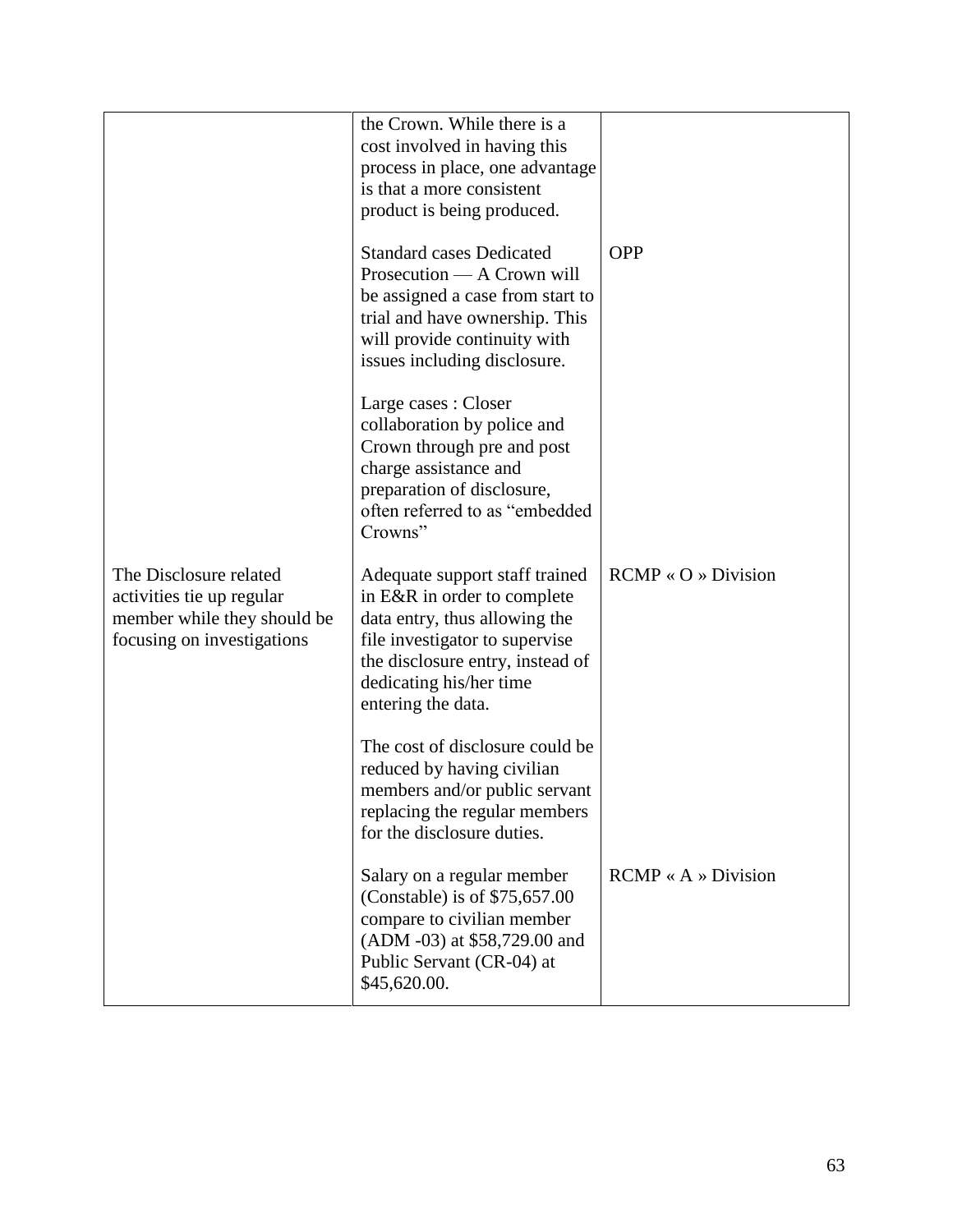# **APPENDIX 4: CROWN BRIEF STANDARDS**

| <b>Disclosable</b>                                                                                                                                                                                                                                                                                                                                  | <b>Non-Disclosable</b>                                                                                                                                                                                                                                                                                                                                                                  |
|-----------------------------------------------------------------------------------------------------------------------------------------------------------------------------------------------------------------------------------------------------------------------------------------------------------------------------------------------------|-----------------------------------------------------------------------------------------------------------------------------------------------------------------------------------------------------------------------------------------------------------------------------------------------------------------------------------------------------------------------------------------|
| A. Police prepared content                                                                                                                                                                                                                                                                                                                          | A. Police internal records                                                                                                                                                                                                                                                                                                                                                              |
| 1. Narrative prepared by investigators<br>Index of file content<br>2.<br>3. Copy of information or indictment (or<br>recommended charges)<br>Synopsis of facts<br>4.<br>5. Bail brief<br>Charge review sheet (where applicable)<br>6.<br>List of other potentially relevant info not<br>7.<br>included<br>8. List of exempt information and reasons | Compensation claim sheets<br>1.<br>Financial records<br>2.<br>3.<br>Internal correspondence<br>4. $A-5s$<br>5.<br>Source Debriefing reports                                                                                                                                                                                                                                             |
| <b>B.</b> Police internal communications                                                                                                                                                                                                                                                                                                            | <b>B.</b> Common law or statutory privilege                                                                                                                                                                                                                                                                                                                                             |
| 1. Faxes In and faxes out (to be vetted)<br>2. Surveillance requests<br>Special O requests, Special I requests<br>3.                                                                                                                                                                                                                                | 1. Informant, agent<br>Informer identity<br>a)<br>b) Conversations with informant<br>Conversations with UC agents<br>c)<br>Solicitor-client<br>2.<br>Crown work product<br>a)<br><b>Analytical charts</b><br>• Phone toll analysis<br>b) Legal opinions provided to police<br>National interests<br>C)<br>National security<br>Official secret<br>• Public interest s.37 CEA            |
| C. Accused<br>1. Personal information<br>2. Criminal record & history<br>3. Statement (written, oral, audio, video,<br>police notes, etc.)<br>4. Assets information<br>Target profile package<br>5.<br>Personal information<br>6.                                                                                                                   | C. Witness, victim, privacy protection<br>1. Child exploitation image or statement<br>(with conditions)<br>2. Sensitive information that could put<br>person at risk-protect witness<br>3. $3rd$ party privacy right – common law,<br>constitutional, or statutory<br>4. Information given in confidence (e.g.,<br>Crime-stoppers)<br>5. Third party records $(O^{\backprime}Connor \&$ |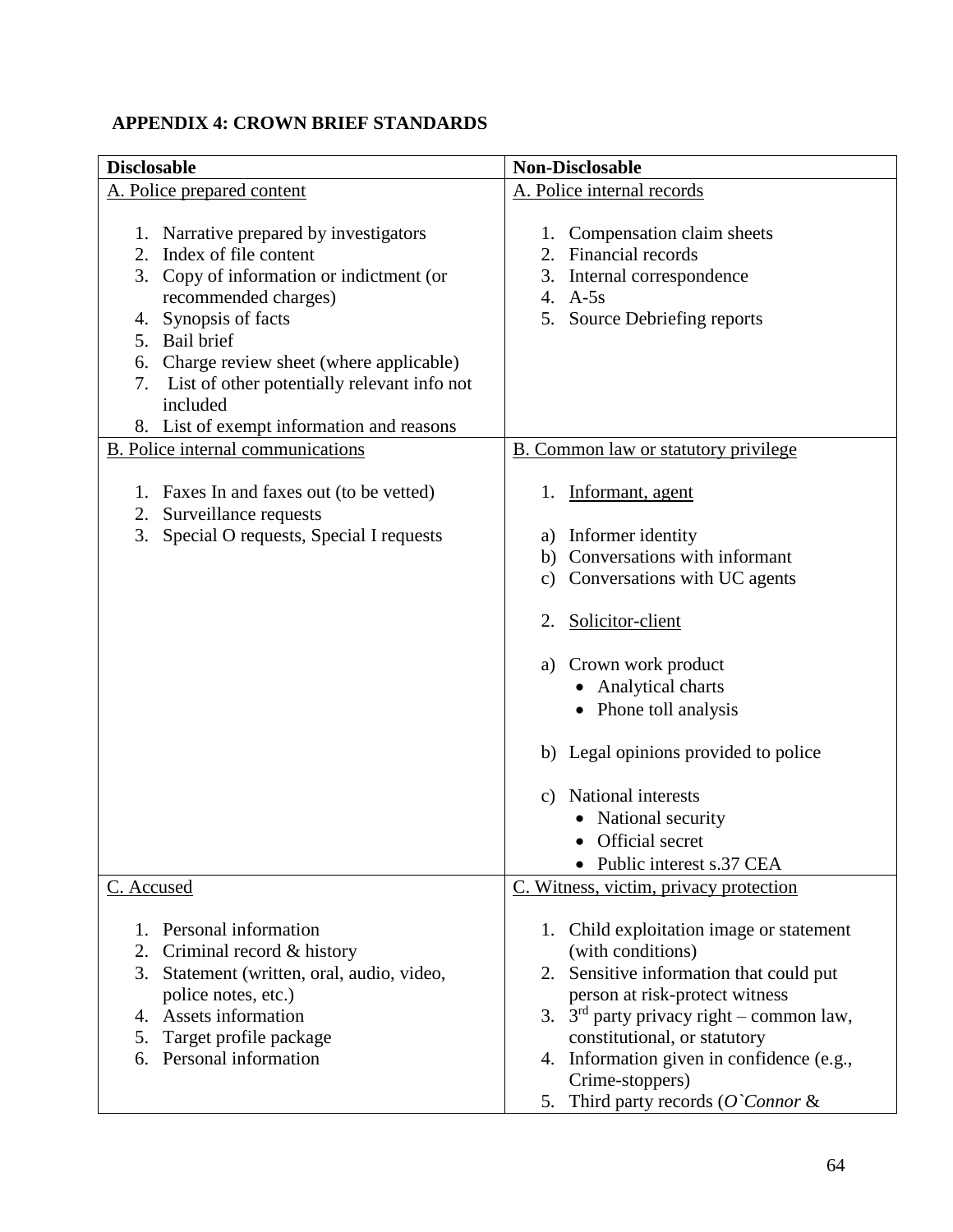|                                                                                                                                                                                                                                                                                                                                                                                                                                                              | s.278.1 CC)                                                                                                                                                                                                                                                                                                                                                                                                                         |
|--------------------------------------------------------------------------------------------------------------------------------------------------------------------------------------------------------------------------------------------------------------------------------------------------------------------------------------------------------------------------------------------------------------------------------------------------------------|-------------------------------------------------------------------------------------------------------------------------------------------------------------------------------------------------------------------------------------------------------------------------------------------------------------------------------------------------------------------------------------------------------------------------------------|
|                                                                                                                                                                                                                                                                                                                                                                                                                                                              | Database checks except relating to                                                                                                                                                                                                                                                                                                                                                                                                  |
|                                                                                                                                                                                                                                                                                                                                                                                                                                                              | target or accused                                                                                                                                                                                                                                                                                                                                                                                                                   |
| D. Witnesses                                                                                                                                                                                                                                                                                                                                                                                                                                                 | D. Evidentiary                                                                                                                                                                                                                                                                                                                                                                                                                      |
| Witness list including:<br>1.<br>a)<br>name,<br>address,<br>b)<br>occupation, and<br>$\mathbf{c})$<br>contact numbers (subject to<br>$\rm d)$<br>prosecution discretion to delay,<br>withhold or exclude)<br>Witness Statements (written, oral,<br>e)<br>audio, video recorded)<br>Willsay summaries<br>2.<br>Important information relating to<br>3.                                                                                                        | 1. Information not in possession of police<br>Clearly irrelevant<br>2.<br>Information from intelligence and<br>3.<br>security agencies<br>4. Information revealing intelligence<br>gathering methods<br>Location of places or of person<br>allowing use for surveillance<br>5. Information that might facilitate other<br>offences or hinder prevention<br>Ongoing or future investigations<br>6.<br>Investigative techniques<br>7. |
| witnesses:<br>a) prior inconsistent or recanted<br>statements;<br>b) particulars of promises, benefits,<br>advantage;<br>c) info supporting mental disorder;<br>info bearing on reliability of ID<br>criminal record accused and co-<br>$\mathbf{d}$<br>accused<br>e) criminal history of accused<br>criminal records for other<br>f)<br>witnesses, (on request, if relevant<br>to credibility)<br>g) information bearing on reliability<br>of I.D. evidence |                                                                                                                                                                                                                                                                                                                                                                                                                                     |
| E. Witness notes, reports, drawings, etc.                                                                                                                                                                                                                                                                                                                                                                                                                    | E. Pejorative, prejudicial and extraneous                                                                                                                                                                                                                                                                                                                                                                                           |
|                                                                                                                                                                                                                                                                                                                                                                                                                                                              |                                                                                                                                                                                                                                                                                                                                                                                                                                     |
| 1. Drawings and accident reports<br>2. Expert statements, reports, notes,<br>drawings<br>3. Medical records-notes; lab-forensic<br>reports<br>4. DNA reports;<br>5. Computer forensics reports;<br>6. Certificates of analysis; Health Canada<br>disposition report)                                                                                                                                                                                         | 1. Investigator's personal opinion as to<br>strength of case, credibility of witness,<br>sentencing<br>Slang<br>2.<br>3. Conjecture or speculation<br>4. Sarcastic and negative comments.                                                                                                                                                                                                                                           |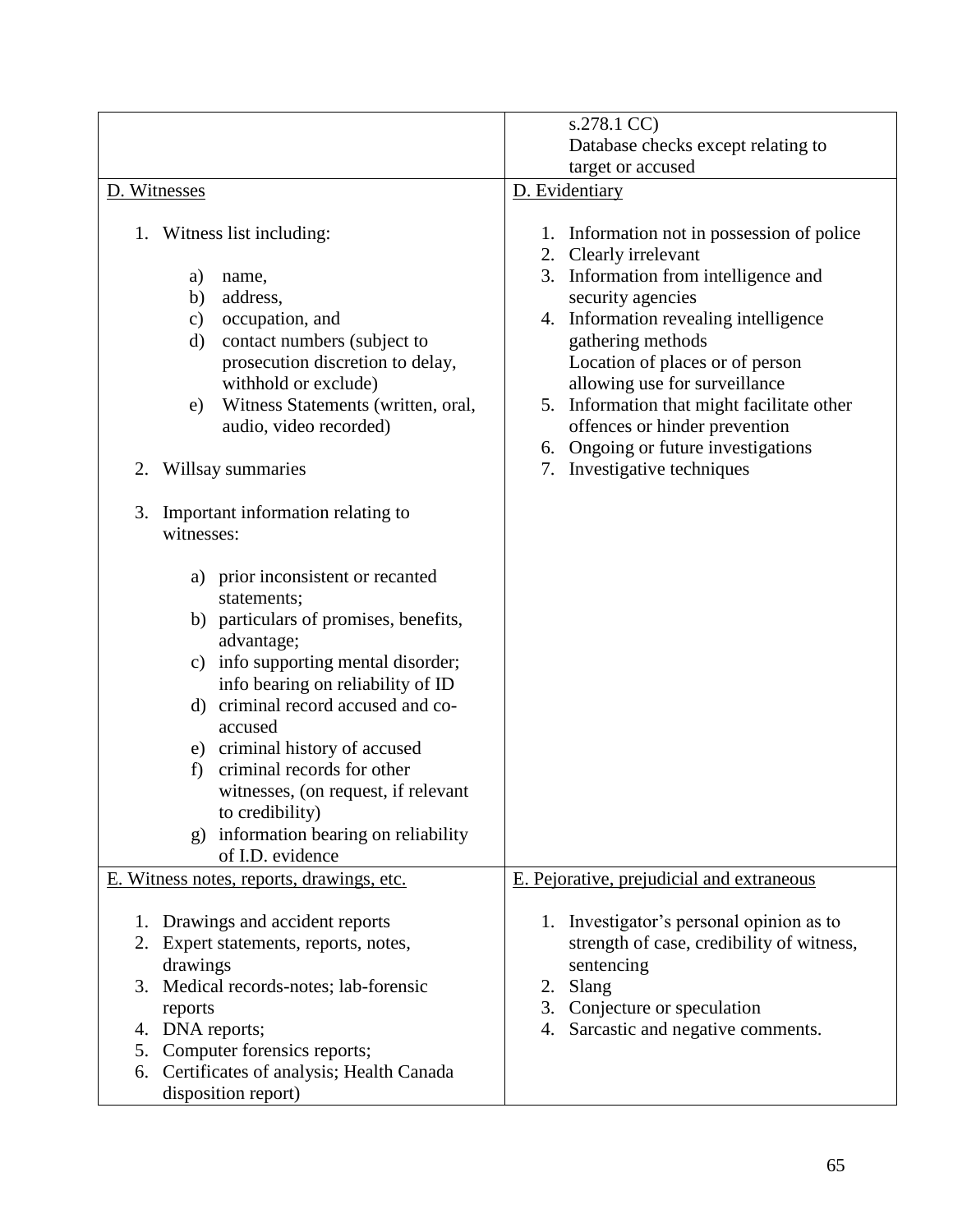| 7. Police agent notes, debrief notes or<br>transcripts, letter of agreement & details                                                                                                                                           |                                           |
|---------------------------------------------------------------------------------------------------------------------------------------------------------------------------------------------------------------------------------|-------------------------------------------|
| of consideration                                                                                                                                                                                                                |                                           |
| F. Photographs or videos                                                                                                                                                                                                        | F. Court ordered or statutory prohibition |
| 1. Police notebooks; and<br>2. Police reports-occurrence, continuation,<br>supplementary, update C237,<br>surveillance                                                                                                          | 1. Information subject to sealing order   |
| G. Search warrants, special warrants                                                                                                                                                                                            |                                           |
| 1. Warrant and supporting material-(ITO<br>unless sealed, report to judge, items seized,<br>2. Detention orders<br>Photos or videos of site<br>3.<br>Special warrants and supporting<br>4.<br>documents,<br>5. Restraint orders |                                           |
| H. Wiretap                                                                                                                                                                                                                      |                                           |
|                                                                                                                                                                                                                                 |                                           |
| Authorization;<br>1.                                                                                                                                                                                                            |                                           |
| 2. Wire transcripts,                                                                                                                                                                                                            |                                           |
| 3. Recordings & summaries;<br>4. Phone tolls;                                                                                                                                                                                   |                                           |
| 5. Phone toll subscriber info after vetted;                                                                                                                                                                                     |                                           |
| Technical evidence to address hookup<br>6.                                                                                                                                                                                      |                                           |
| Transcriber, and<br>7.                                                                                                                                                                                                          |                                           |
| Translator notes and statements.<br>8.                                                                                                                                                                                          |                                           |
| I. Exhibits                                                                                                                                                                                                                     |                                           |
|                                                                                                                                                                                                                                 |                                           |
| 1. Doc and non-doc, copies and reports;                                                                                                                                                                                         |                                           |
| 2. Documentary (incl. financial, business<br>records, ledgers, cheques, institution file<br>notes) metadata & native file format for e-<br>files;                                                                               |                                           |
| 3. Real evidence;                                                                                                                                                                                                               |                                           |
| Seized property;<br>4.                                                                                                                                                                                                          |                                           |
| 5. Property subject to forfeiture (offence                                                                                                                                                                                      |                                           |
| related property-proceeds of crime)                                                                                                                                                                                             |                                           |
| J. Notices                                                                                                                                                                                                                      |                                           |
|                                                                                                                                                                                                                                 |                                           |
| 1. Evidentiary and other served notices,                                                                                                                                                                                        |                                           |
| e.g., CEA, CDSA; and                                                                                                                                                                                                            |                                           |
| Notices of Intention                                                                                                                                                                                                            |                                           |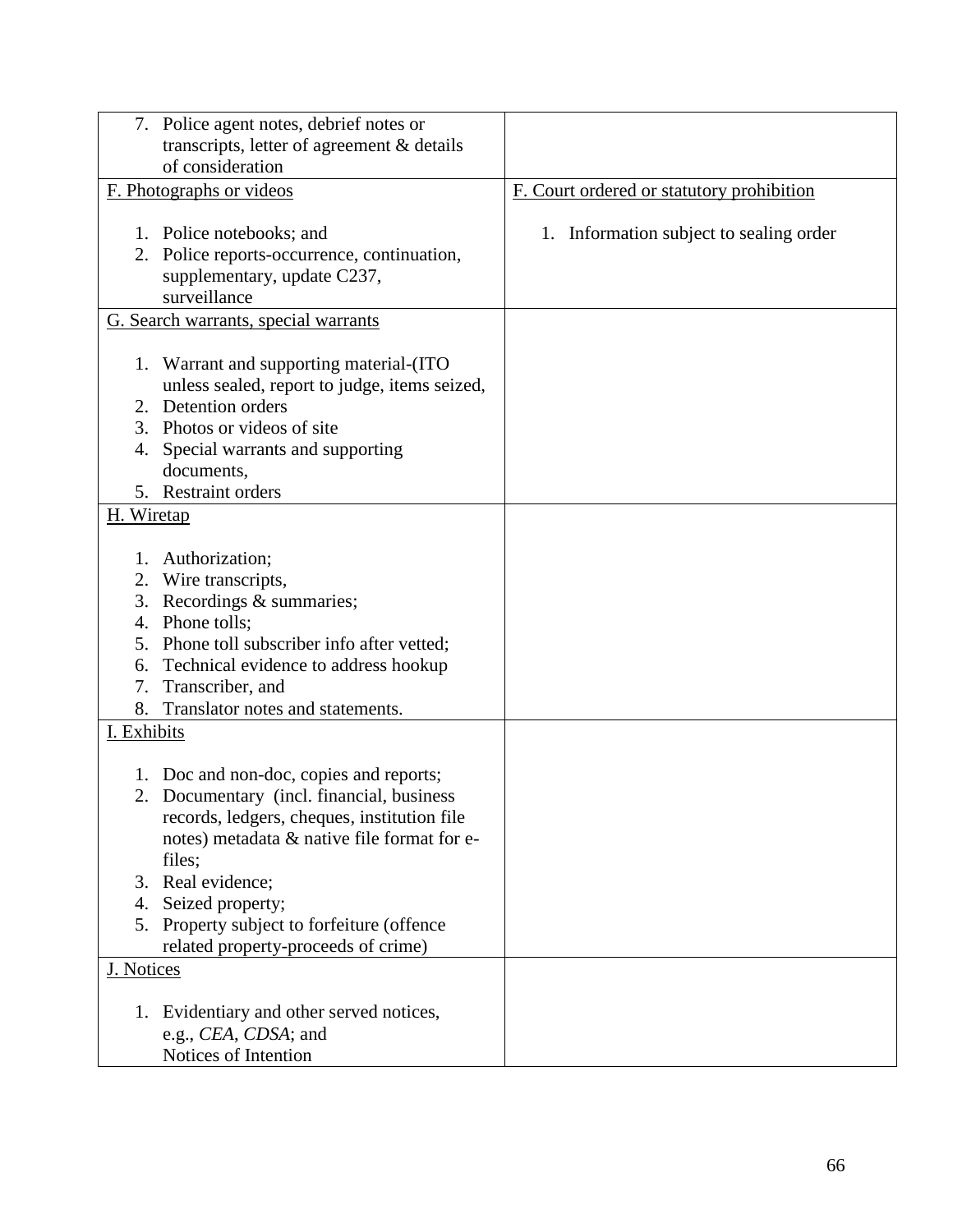| K. Recordings                                                   |  |
|-----------------------------------------------------------------|--|
| 1. Video or audio statements, observations,<br>crime scene;     |  |
| 2. Other recordings (answering machines,<br>security videos)    |  |
| L. Post-offence                                                 |  |
| 1. Photo line-up and related I.D.                               |  |
| M. Media                                                        |  |
| 1. Collected media reports;                                     |  |
| 2. Press releases; and                                          |  |
| 3. Collected news clippings                                     |  |
| <b>N. Examples of Potentially Relevant</b>                      |  |
| Information                                                     |  |
|                                                                 |  |
| Investigative irregularities;<br>1.                             |  |
| Internal investigation;<br>2.                                   |  |
| Excessive force;<br>3.                                          |  |
| Difficult to locate witness;<br>4.                              |  |
| Tainted evidence;<br>5.                                         |  |
| Witness subject to mental disorder;<br>6.                       |  |
| Offences committed by police during<br>7.<br>investigation;     |  |
| Loss of continuity; and 9 Suspected Charter<br>8.<br>violation. |  |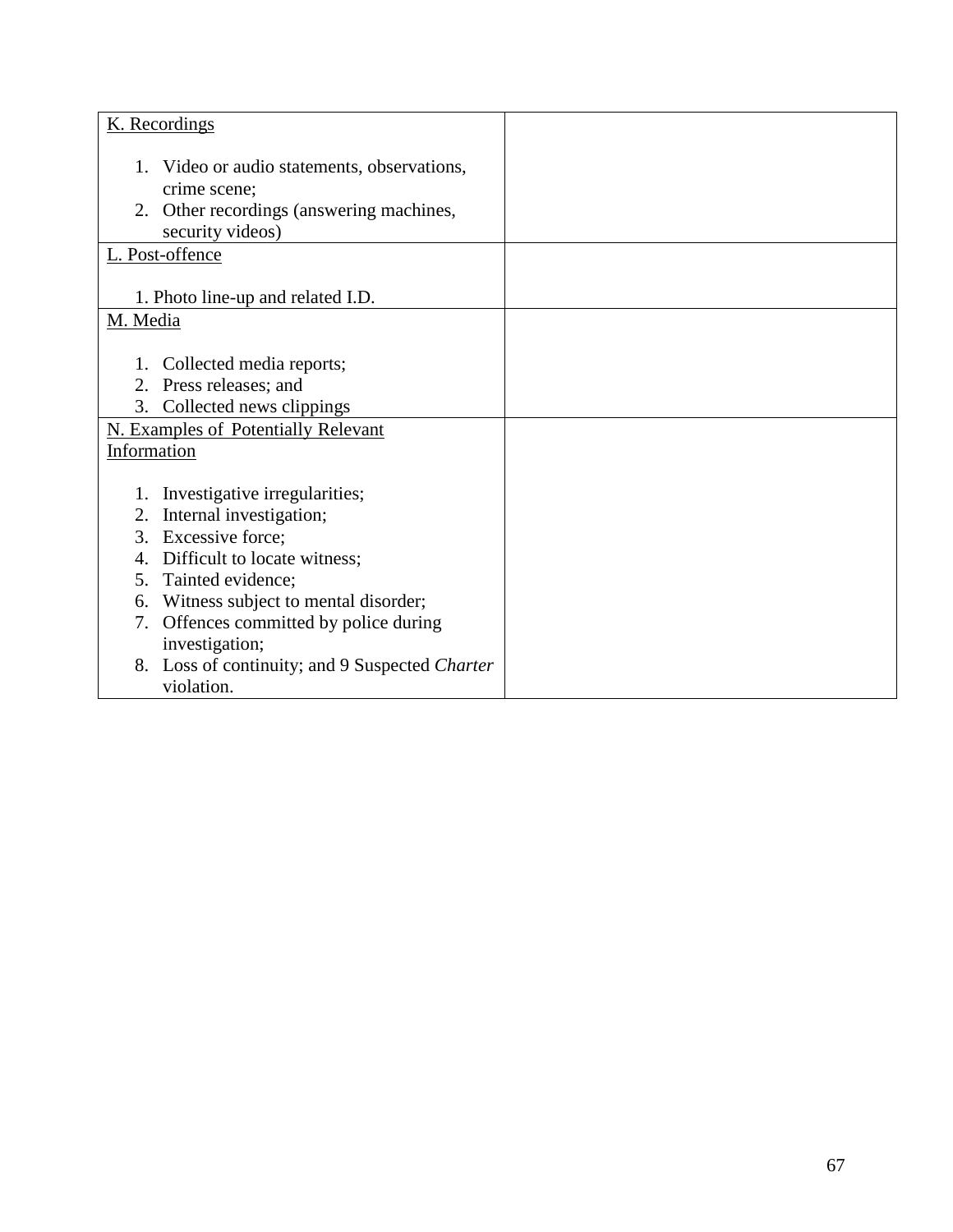# **APPENDIX 5: SUMMARY OF RECOMMENDATIONS**

1. Prosecution services should consider making prosecutors available to provide pre-charge advice to the police, including advice in relation to specific investigations. This recommendation is of particular importance in the context of major and complex prosecutions but also applies to routine investigations. We recognize the ability of prosecution services to fully implement this recommendation may be affected by resource limitations.

2. Every jurisdiction without a standardized agreement setting out the division and nature of the respective disclosure responsibilities of police and prosecution services should consider establishing a collaborative process to develop one. The agreement should contain a mechanism for resolving disagreements between police and prosecution services, including cost allocation. The mechanism should ensure that when disclosure disagreements arise police services are given an opportunity to provide input.

3. Where they do not currently exist and after due consultation and consideration, all authorities responsible for policing should issue directives to police services within their jurisdiction, directing them to assist Crown counsel in complying with the applicable Attorney General's directive on disclosure. These directives should direct police, other investigators and prosecutors that:

- investigators and prosecutors are bound in their respective spheres to exercise reasonable skill and diligence in examining or reviewing and disclosing all relevant information, even though such information may be favourable to the accused;
- they are under a duty to report to the officer in charge or to Crown counsel all relevant information to which they are aware, including information favourable to the accused; and
- the disclosure file should identify the officer who has overseen the disclosure.

4. We endorse the work being done across the country to develop improved ways for preparing and delivering disclosure through the use of modern information technology. We encourage the project teams doing this work to share the results of their work and the lessons learned from it with the provincial and territorial disclosure coordinating committees referred to in Recommendation 5 below.

5. We endorse the recommendation in the Criminal Justice Review Report that each province and territory consider establishing a disclosure coordinating committee. Representation on these committees should include: the police, the defence bar; legal aid, prosecution services, courts administration and the judiciary.<sup>103</sup> The disclosure coordinating committee should collect, circulate and promote disclosure lessons learned and best practices within their jurisdiction. The disclosure coordinating committees should also report disclosure lessons learned and best practices in their jurisdiction to the national advisory board referred to in Recommendation 6 below.

<sup>&</sup>lt;sup>103</sup> Consideration should be given to representation from intelligence services with respect to terrorism prosecutions.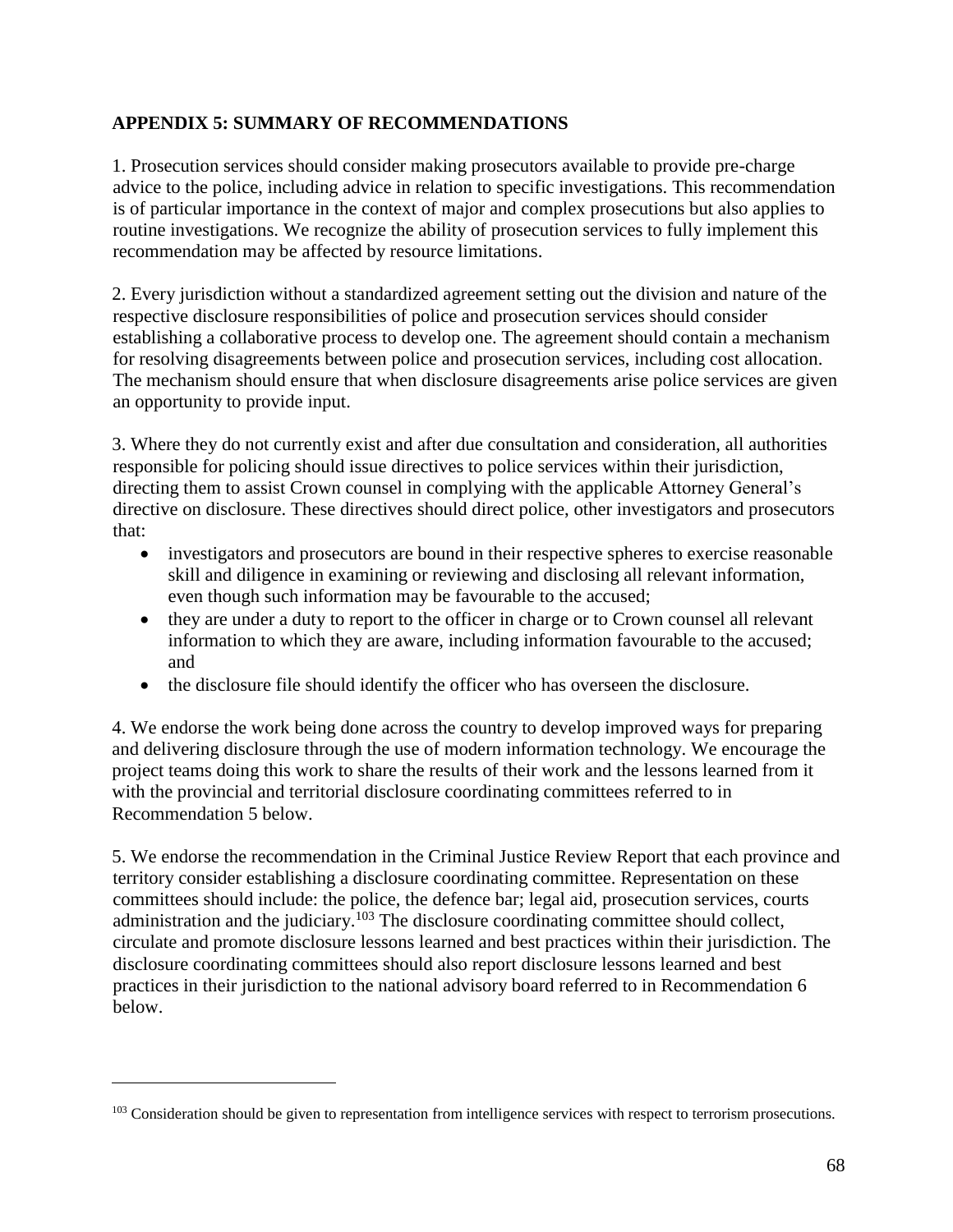6. The Committee of Deputy Ministers Responsible for Justice and the Canadian Association of Chiefs of Police should consider the feasibility and composition of a national disclosure advisory board. Representation on the board should include the police, defence bar, prosecution services, courts administration, corrections and the judiciary. The board should not consider specific cases but review and make recommendations concerning systemic issues of national importance. It is important the establishment of a national advisory board not delay the implementation of disclosure reforms required in specific jurisdictions.

7. Police and prosecution services should work collaboratively to standardize and develop quality control for the briefs provided by police to prosecutors.

8. Provincial/territorial disclosure coordinating committees should work collaboratively to develop standardized disclosure checklists and templates to establish shared disclosure expectations in the criminal justice system.

9. Provincial/territorial disclosure coordinating committees should examine ways to introduce more information management expertise to the disclosure process.

10. Provincial/territorial disclosure coordinating committees should examine the feasibility and utility of establishing administrative structures permitting closer cooperation between police, prosecutors and defence counsel during the disclosure process.

11. Provincial/territorial disclosure coordinating committees should give consideration to the feasibility and utility of establishing police disclosure officers in court locations where justified by case volumes.

12. Police, prosecution services, defence bar organizations, legal aid services, law societies and judicial educational bodies should jointly develop and present educational programs to educate justice professionals on their respective disclosure roles and responsibilities.<sup>104</sup>

13. Justice Canada, in consultation with other criminal justice stakeholders, should consider examining whether 1) a staged approach to disclosure is feasible in Canada and 2) it would improve the efficiency of Canada's criminal justice process without adversely affecting its fairness.

14. We endorse the recommendations in the *LeSage/Code Report* concerning the use of the following procedural tools for early and efficient resolution of disclosure disputes regarding materials outside of the investigative file;

- Defence requests should be particularized and explain how the materials could assist the defence, as required by the onus placed on the defence in Chaplin.
- There must be a real effort by the prosecution and defence to discuss the request and try to resolve it.
- If unresolved, the defence must bring a motion in court in a timely way before the judge seized with pre-trial motions.

<sup>&</sup>lt;sup>104</sup> Interdisciplinary education was a recommendation of the 2010 National Criminal Justice Symposium.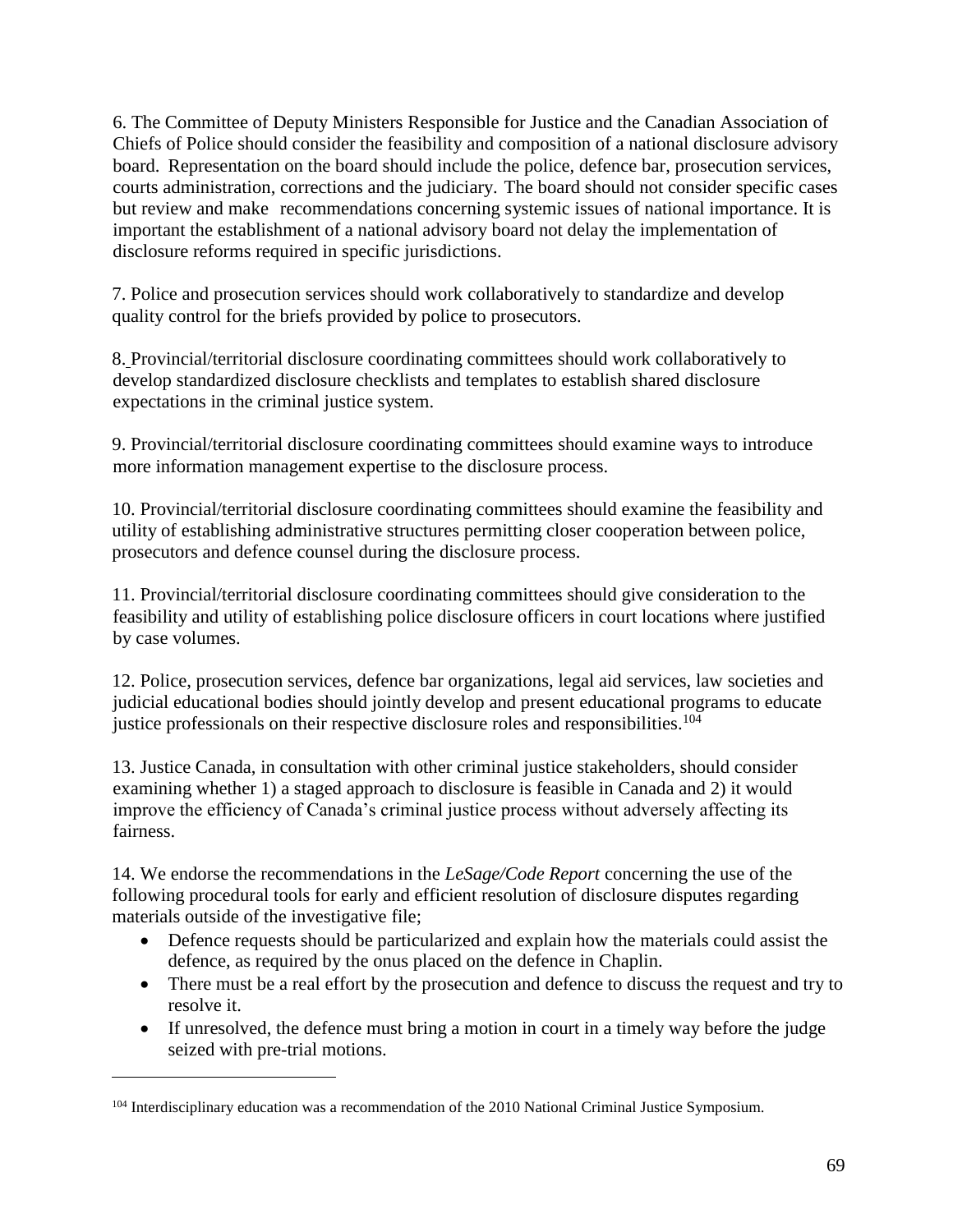- This judge must set strict timelines for either resolving all disclosure disputes or obtaining rulings at an early stage of the case and well in advance of the trial. Setting a date for trial or preliminary inquiry should only be delayed if the unresolved disclosure is significant in its impact on the accused's election.
- The judge must rule on whether the defence has met its Chaplin onus in relation to the requested files / materials and must rule on any claims of privilege raised by the prosecution and challenged by the defence.
- It is generally not necessary or advisable to take up court time with a detailed examination of each requested file or document unless national security or confidentiality concerns preclude inspection of the requested file or document by anyone other than the court.
- If there are confidentiality concerns that do not preclude inspection by counsel, the court should issue a direction that counsel inspect the document, subject to an undertaking that counsel not disclose the contents of the document. Counsel will only be relieved of the undertaking in relation to any particular document upon obtaining the prosecution's agreement to provide a copy of the document or upon obtaining a further order of the court.
- Breach of counsel's undertaking should be treated as serious professional misconduct.

15. Maintaining accurate disclosure tracking records is an important task. It should be assigned to a specific member of the prosecution team or the Crown office. Organizational skills and attention to detail are important job competencies of the person performing this role. Prosecution services should review the use of information technology to make this task less onerous and facilitate archiving.

16. We endorse the recommendation in the *LeSage/Code* and Early Case Consideration reports that administrative goals be set for basic disclosure within time limits running from the date of the charge and commensurate with the nature and complexity of the evidence and the trial. These goals should indicate 1) when the Crown brief is to be finalized to the extent possible by the police and provided to the Crown; and 2) when basic disclosure and the Crown's position in the event of a guilty plea are to be provided to the accused. These administrative goals should be specified in the agreements referred to in Recommendation 2.

17. All national, provincial or regional disclosure standards should recognize the manner (i.e. means) by which the prosecution provides disclosure is appropriately a matter of Crown discretion. The Crown's exercise of discretion should only be reviewable by the trial judge. In the absence of a trial judge, a judge of the superior court can review the Crown's exercise of discretion on Charter grounds.

18. All national, provincial or regional disclosure standards should recognize in unusually large or complex investigations, where the volume or sensitivity of material accumulated during the investigation makes the normal methods of reproduction impractical, the prosecution's disclosure responsibility can be discharged by providing the defence with a description or index of the material and a reasonable opportunity to inspect it. $105$ 

<sup>&</sup>lt;sup>105</sup> The defence should also be afforded an opportunity to obtain a reasonable number of copies selected from the materials inspected.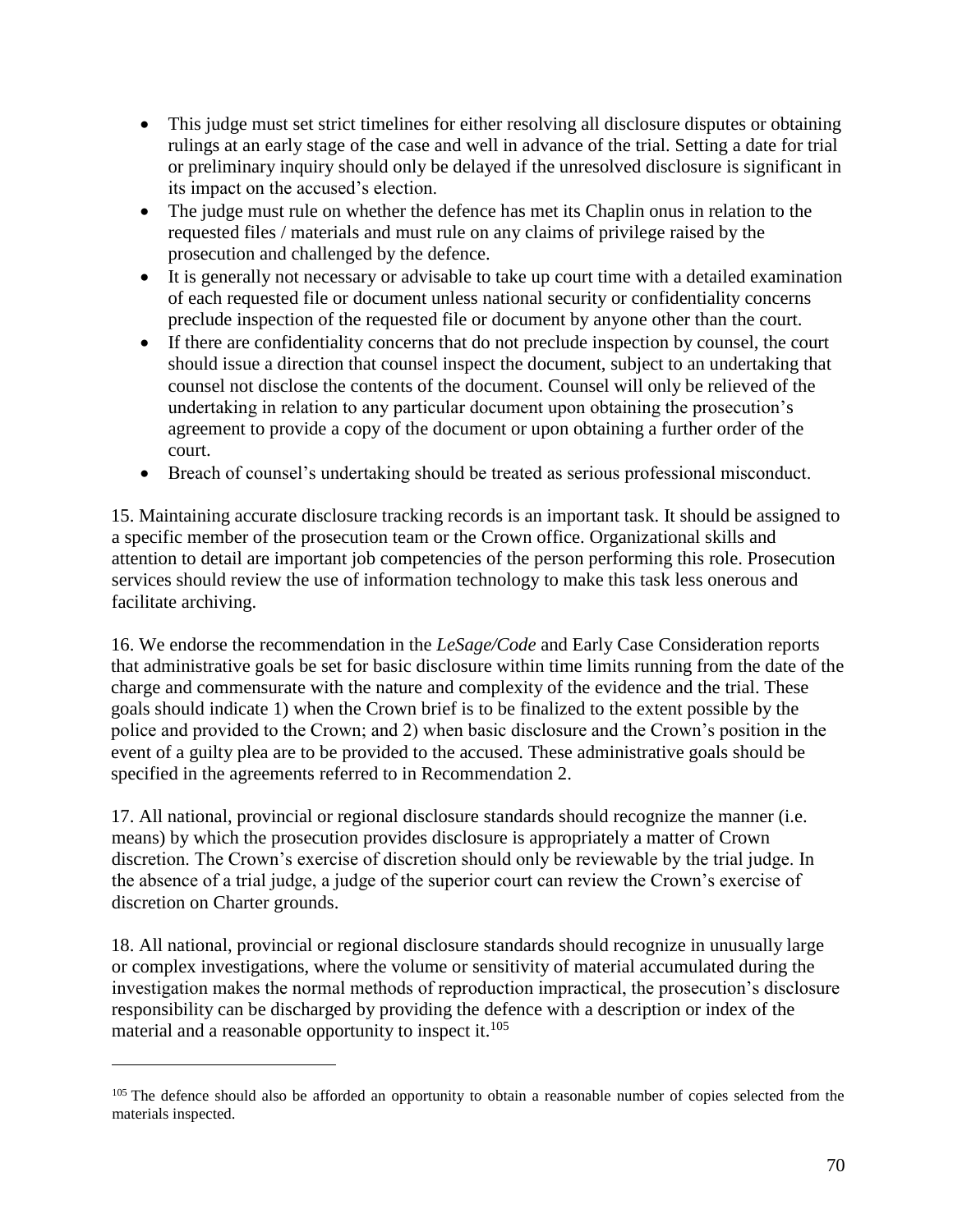19. All national, provincial or regional disclosure standards should 1) recognize that where feasible and subject to judicially approved exceptions on a case by case basis, electronic disclosure is the preferred method of disclosure, and 2) identify electronic disclosure requirements and best practices.

20. A self-represented accused is entitled to the same disclosure as a represented accused, although not necessarily in the same form. Consequently, a self-represented accused should be told as soon as possible by a judicial officer of the right to disclosure and how to obtain it. The self-represented accused should also receive from the court a standard form letter explaining the right to disclosure and how it is obtained.

21. The prosecution should inform the self-represented accused in writing of the appropriate uses of and limits upon the use of the disclosure materials and the consequences of abusing disclosure material.

22. Unless the self-represented accused expressly waives disclosure, fully informed of the consequences of the waiver, disclosure must be provided before plea or election and any resolution discussions.

23. If there are reasonable grounds for concern that leaving disclosure material with a selfrepresented accused will jeopardize the safety, security, privacy interests, or result in the harassment of any person, the prosecution may take reasonable preventative steps which do not deny the accused adequate and private access to the disclosure materials.

24. In determining whether a copy of all or part of the disclosure materials should be given to a self-represented accused and/or whether terms and conditions should accompany the selfrepresented accused's possession of, or access to, the disclosure information, consideration should be given to whether such measures are necessary in the circumstances, including consideration of the need to protect the security and right to privacy of the witnesses and victims or the integrity of the evidence.

25. Incarcerated accused, whether or not they are self-represented, are entitled to adequate and private access to disclosure materials under the control and supervision of custodial authorities.

26. In determining whether disclosure information should be provided through electronic means, the prosecutor should give consideration to the ability of the self-represented accused to access the disclosure information.

27. If a protocol does not exist concerning self-represented accused in custody and disclosure, the national Committee of Deputy Ministers responsible for justice, in consultation with the Canadian Association of Chiefs of Police and the national Heads of Corrections Committee, should develop one.

28. We endorse the recommendation in the *LeSage/Code Report* that statutory tools be enacted to obtain early and binding resolution of disclosure disputes and recommend they be extended to all types of interlocutory Charter disputes. The Criminal Code should provide a judge, other than the